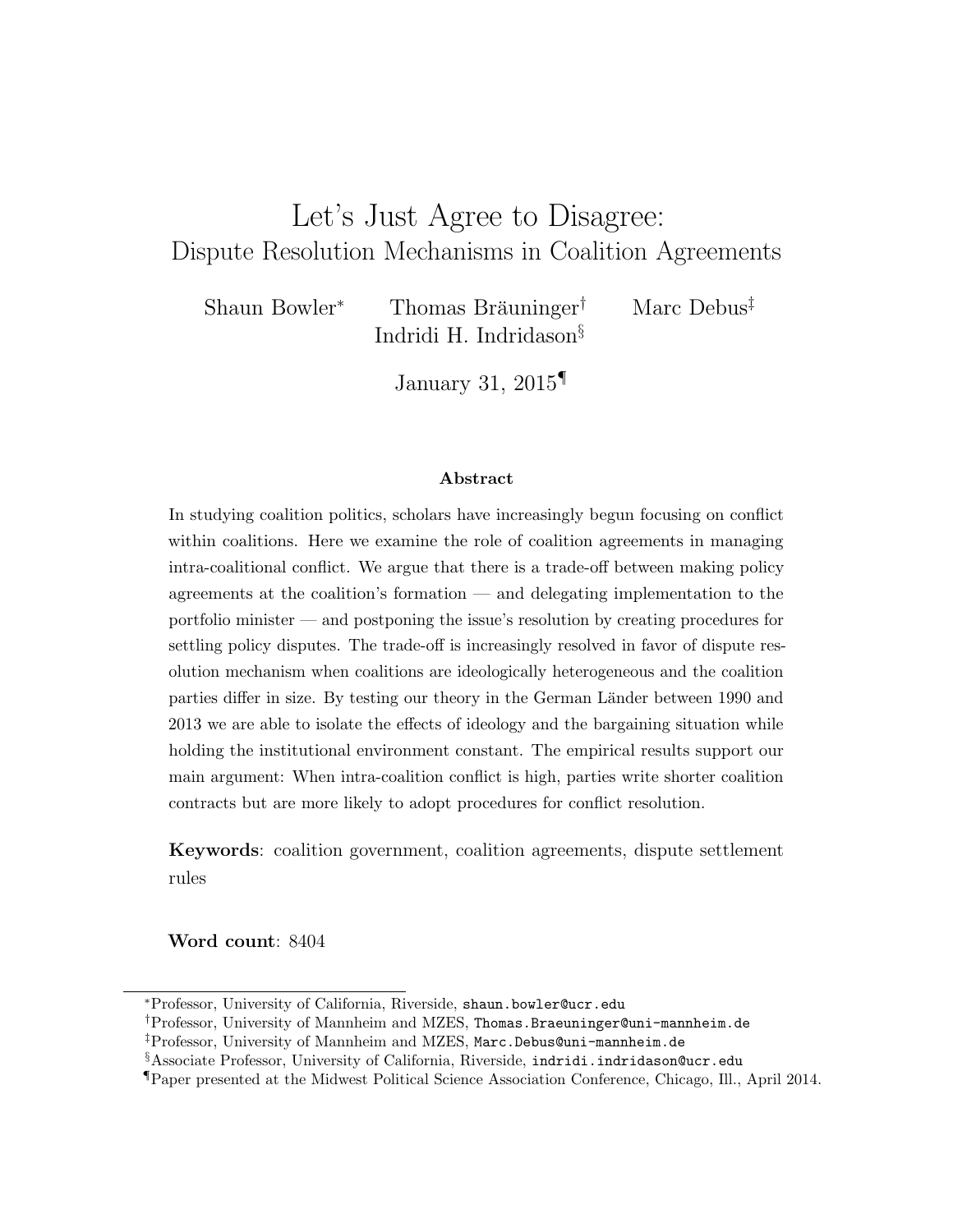Coalition governance in modern democracies has been studied extensively. Most studies concentrate on the allocation of cabinet offices to coalition parties [\(Gamson,](#page-32-0) [1961;](#page-32-0) [Browne](#page-31-0) [and Franklin,](#page-31-0) [1973;](#page-31-0) [Budge and Keman,](#page-31-1) [1990;](#page-31-1) [Warwick and Druckman,](#page-34-0) [2001,](#page-34-0) [2006;](#page-34-1) [Thies,](#page-34-2) [2001;](#page-34-2) [Verzichelli,](#page-34-3) [2008;](#page-34-3) Bäck, Debus and Dumont, [2011\)](#page-31-2) but only a handful of studies have focused on the structure and content of coalition agreements (e.g., [Timmermans,](#page-34-4) [2003;](#page-34-4) Müller, Strøm and Bergman, [2008;](#page-33-0) [Moury,](#page-33-1) [2013;](#page-33-1) [Eichorst,](#page-32-1) [2014\)](#page-32-1). Yet almost all coalition governments write formal coalition agreements today that contain not only the government's policy goals but also rules determining how offices are distributed and how potential disagreements within the coalition will be managed. Here we examine the conditions under which coalition parties opt to establish mechanisms for settling disputed issues in favor of deciding on coalition policy at the coalition's formation.

In recent years scholars have begun paying closer attention to policy making in multiparty parliamentary systems. Systems where coalitions are the norm frequently come under fire for lack of accountability — even when voters turn against a government party, there is no guarantee that the party will not find itself in government again if it plays the coalition game right. Voters also face significant challenges in attributing responsibility in coalition systems — thanks, in large part, to the lack of transparency in cabinet policy making that allows government parties the opportunity to pass the buck for unpopular policies to their coalition partners. A part of the effort to gain better understanding of policy making in parliamentary systems focuses on the role of coalition agreements.

Müller, Strøm and Bergman [\(2008\)](#page-33-0) point out that coalition agreements offer a window into the bargain struck by the coalition parties but also suggest that the details of that bargain may depend on a variety of factors, which generally touch on the expected difficulty of maintaining cooperation through the legislative term. This view, of course, assumes that coalition agreements actually matter, i.e., that they do in some manner tie the hands of the parties and their ministers. [Laver and Schofield](#page-33-2) [\(1990\)](#page-33-2) voice skepticism of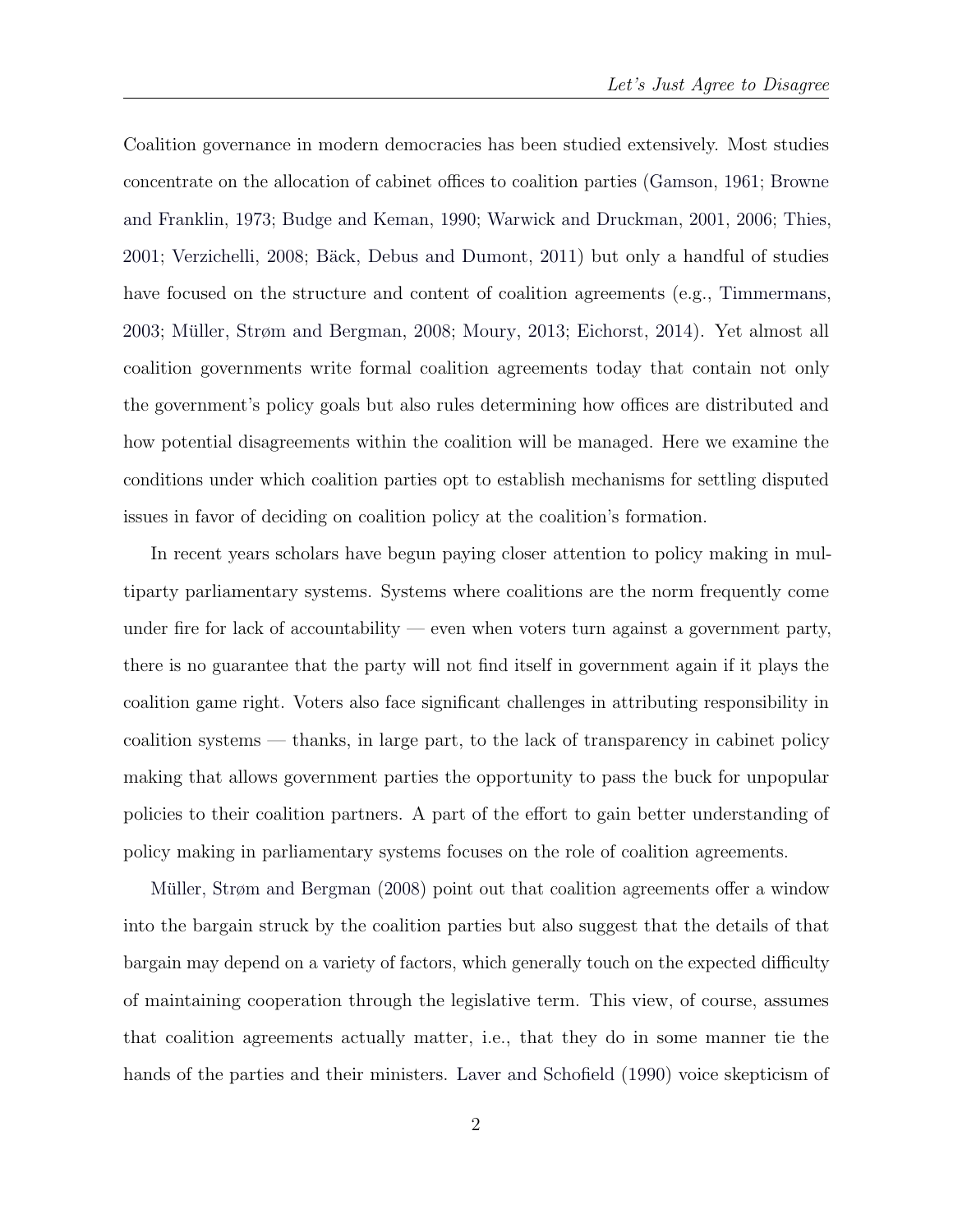this assumption, suggesting that coalition agreements may be "little more than window dressing." The evidence against this view is mounting. [Moury](#page-33-1) [\(2013\)](#page-33-1), e.g., finds that government coalitions enact most of the policy proclamations made in their coalition agreements and that they help constrain ministerial drift.<sup>[1](#page-2-0)</sup> [Williams](#page-34-5) [\(2014\)](#page-34-5) finds that those constraints extend beyond the cabinet — government MPs appear less likely to rebel when a legislation is a part of the coalition's agenda as set out in the coalition agreement. [Eichorst](#page-32-1) [\(2014\)](#page-32-1) considers both the policy and the electoral motivations that are likely to underlie the writing of coalition agreements and the results suggest that both are relevant. Similarly, [Indridason and Kristinsson](#page-32-2) [\(2013\)](#page-32-2) examine the decisions to write a coalition agreement and, if written, how extensive it ought to be and find that those decisions are consistent with the assumption that they do constrain parties and ministers while it is harder to reconcile the findings with the view that they are merely window dressing or are solely related to electoral motives.

While both [Timmermans](#page-34-4)  $(2003)$  and Müller, Strøm and Bergman  $(2008)$  note that sometimes coalition agreements also provide institutions or mechanisms for conflict resolution, this aspect of coalition agreements has received less attention. Mechanisms for managing conflict within coalitions may be quite important for effective coalition governance and coalition survival as well as for the enforcement of the coalition agreement and in this paper we turn our attention to that question.[2](#page-2-1)

Coalition agreements represent a contract over government policy but, like many other contracts, they will contain clauses that address how disagreements between the contracting parties should be dealt with. While committee chairs, junior ministers, and

<span id="page-2-0"></span><sup>&</sup>lt;sup>1</sup>[Indridason and Kristinsson](#page-32-2) [\(2013\)](#page-32-2) provide a fairly extensive discussion of why coalition agreements do matter even if they are not enforceable, suggesting that there are both audience and reputational costs to failing to implement coalition agreements.

<span id="page-2-1"></span><sup>&</sup>lt;sup>2</sup>It is worth noting here that this has some similarity to the problem of (dispute resolution) mechanism design in international relations which aims at inducing cooperation in situations where contracts or agreements cannot be enforced. See, e.g., [Koremenos, Lipson and Snidal](#page-32-3) [\(2001\)](#page-32-3) and [Koremenos](#page-32-4) [\(2005\)](#page-32-4). Where international institutions differ, however, is the lack of cabinet institutions and delegated power.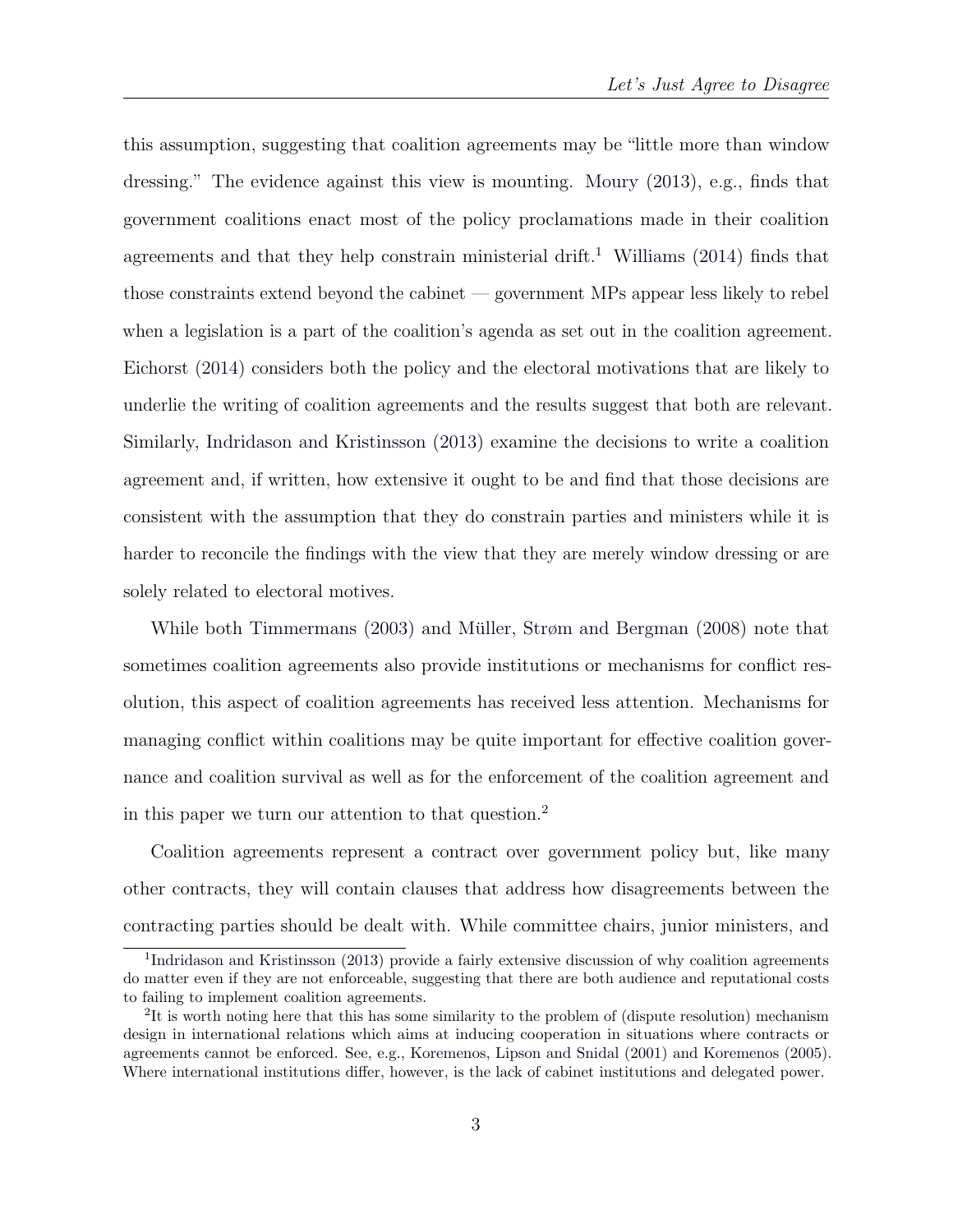the like represent on-going ways of monitoring, there are times when those mechanisms are not sufficient. Coalition agreements may involve differences of principle and policy at a higher level than ones which can be bridged by a few amendments in committee. Moreover, even though monitoring may take place via junior ministers it may still be the case that a particular minister may persist in her "drifting" in which case there is a problem to address. In other words, while the mechanisms suggested so far — junior ministers and committee chairs — may be both adequate and appropriate for the management of many issues, they may be inadequate for more serious disagreements. One way in which coalitions can address serious disagreements ahead of time, and in particular develop ways to address disagreements that may not be easily managed, is through formal agreements.

Müller, Strøm and Bergman  $(2008)$  examine the intra-coalition rules on governing and dispute settlement in coalition agreement but the considerable institutional variation across the West European political systems in their study limits the inferences that can be drawn. It has been shown, e.g., that institutional and contextual features constrain and influence the behavior of parties in the coalition formation process (e.g., [Strøm, Budge and](#page-34-6) [Laver,](#page-34-6) [1994;](#page-34-6) [Martin and Stevenson,](#page-33-3) [2001,](#page-33-3) [2010\)](#page-33-4). It is, therefore, also reasonable to expect the patterns of coalition governance and the adoption of procedural rules in coalition agreements to be influenced by the institutional context. Control for different institutional constraints and incentives in cross-national analysis is challenging. For example, junior ministers, which are often used as 'watchdogs' to monitor minister from other coalition parties [\(Thies,](#page-34-2) [2001;](#page-34-2) [Lipsmeyer and Pierce,](#page-33-5) [2011\)](#page-33-5), do not exist in Denmark, while they are normal features of other modern parliamentary democracies [\(Damgaard,](#page-31-3) [2001\)](#page-31-3). The inability to place watchdogs into ministries controlled by coalition partners may, therefore, result in greater emphasis on procedural rules in coalition agreements.

Müller, Strøm and Bergman's [\(2008\)](#page-33-0) insight that procedural rules have a function in maintaining government coalitions is, however, an important one. If procedural rules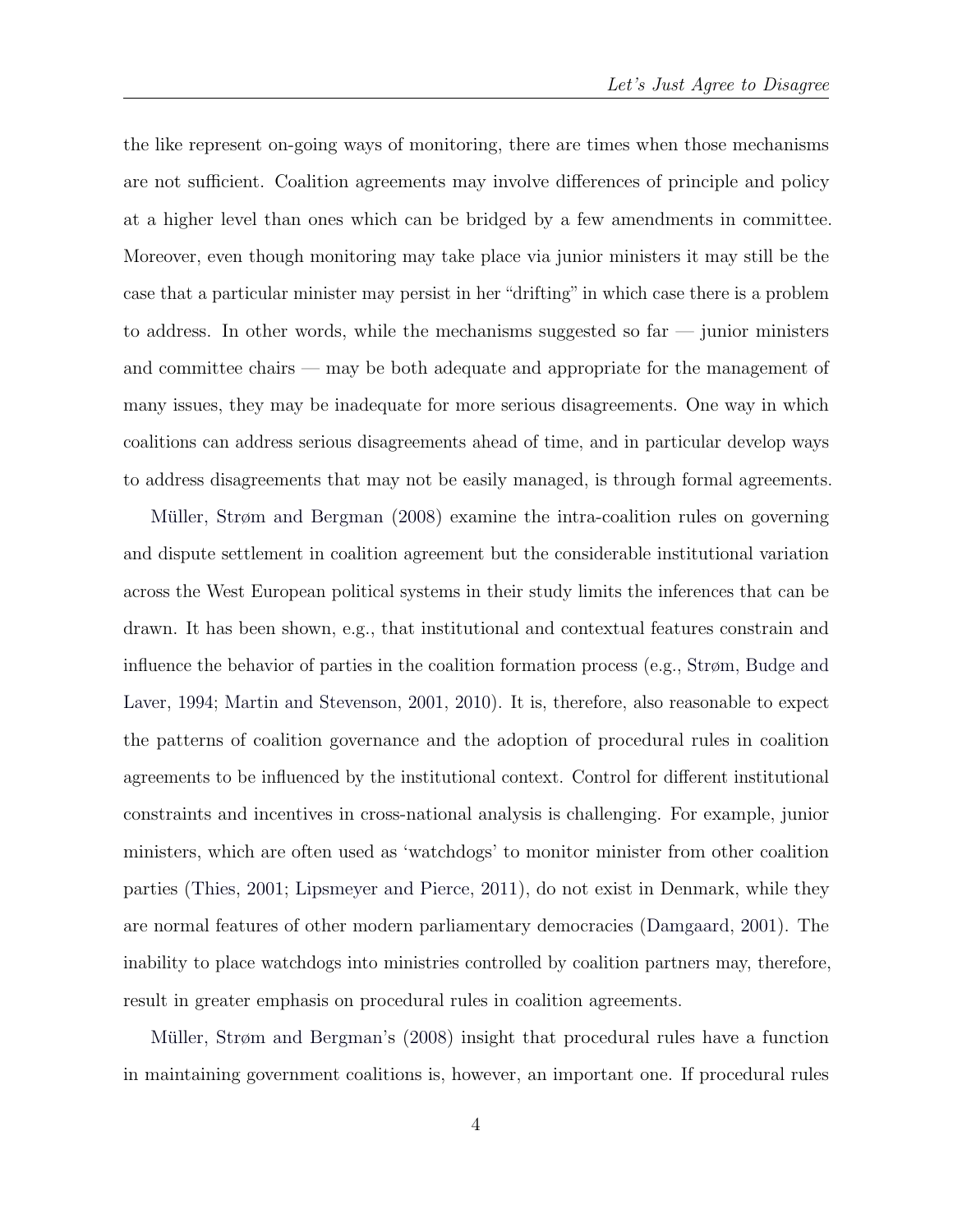matter, the incentive to adopt such conflict resolution mechanisms should vary across coalitions as the potential for drift is likely to vary depending on, e.g., the ideological composition of the coalition. Here we examine how the political context affects the content of coalition agreements. Building on Müller, Strøm and Bergman  $(2008)$ , we seek to advance the study of coalition agreements and coalition governance in several ways. First, we propose a formal model to highlight the trade-offs coalition parties face, which allows us to derive several hypotheses about the conditions under which coalitions rely on procedural rules to a greater extent. In particular, we show that procedural rules play a greater role when government coalitions are ideologically heterogeneous and when the coalition parties differ in size. Second, we isolate the effect of the political context by focusing on coalition politics in political systems that share a very high degree of similarity — the German Länder represent a useful case for testing our theory for this reason. To test our theory we build a dataset that contains detailed information about coalition agreements made by parties in the German Länder.

### Managing Cabinet Conflict

Research on coalition governance has considered various arrangements aimed at increasing the stability of coalition governments including the allocation of portfolios and the level of discretion given to cabinet ministers. In Laver and Shepsle's [\(1990;](#page-32-5) [1996\)](#page-33-6) seminal portfolio allocation model, the assumptions that each policy dimension is governed by exactly one cabinet portfolio and that the portfolio minister has full discretion solves both the 'chaos problem' of infinite cycling in coalition building as well as the bargaining problem within the coalition. The only credible coalition policy is then the one corresponding to the preferred position of the party in control of that portfolio.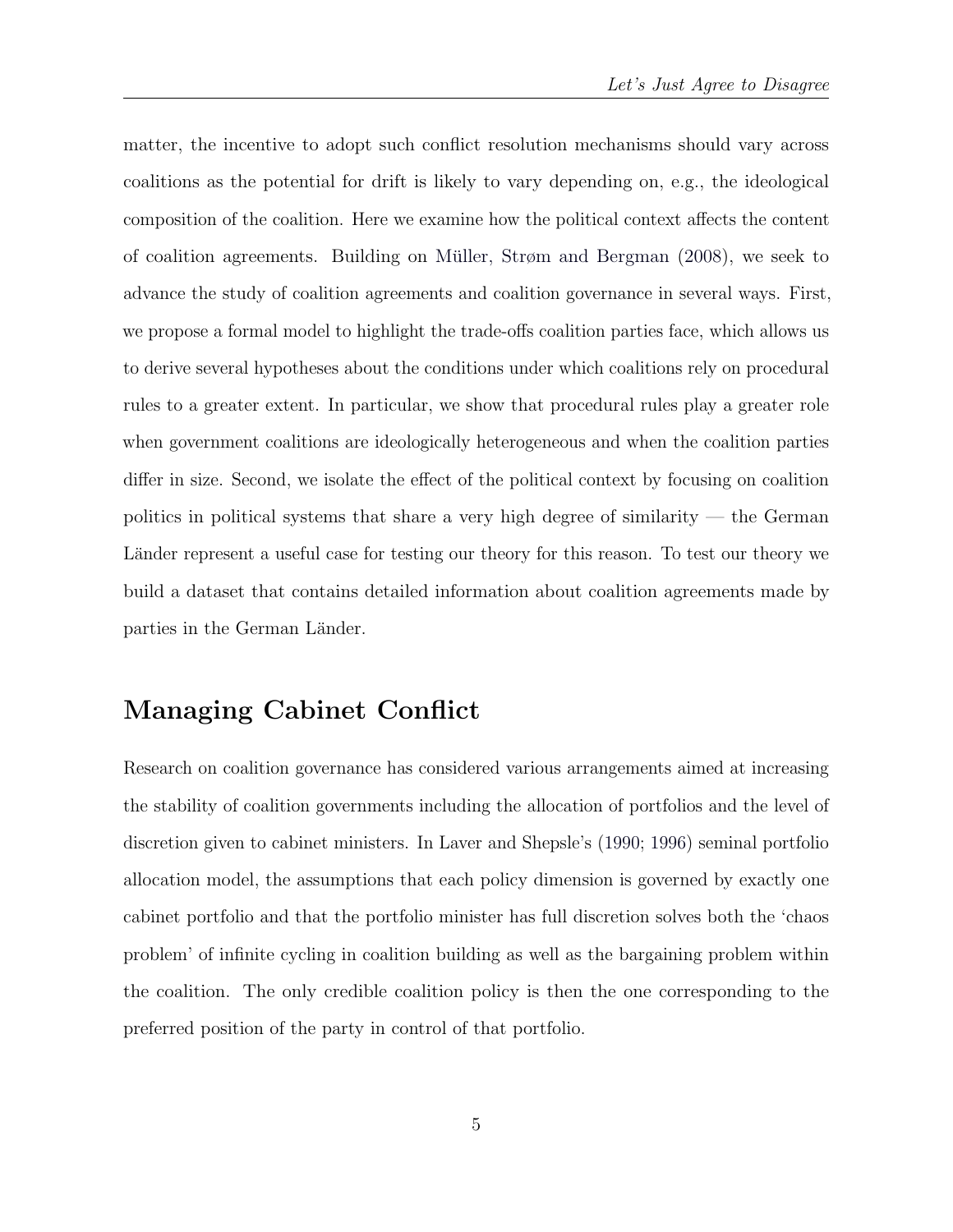The Laver-Shepsle model does not, however, tell us much about coalition agreements and the process by which coalition governments reach such arrangements — it assumes that ministers are 'policy dictators' and discounts the power of the prime minister as the head of a cabinet and other — collective — actors such as coalition committees [\(King,](#page-32-6) [1994;](#page-32-6) [O'Malley,](#page-34-7) [2007\)](#page-34-7). To address these limitations, scholars have often adopted the principal-agent approach as a starting point. In this perspective, parliamentary democracy can be described as a 'chain of delegation', where citizens delegate power to representatives, who in turn delegate power to a cabinet and a Prime Minister, who delegates power to cabinet ministers (see, e.g., Müller, [2003;](#page-33-7) [Strøm,](#page-34-8) [2000\)](#page-34-8). The principal-agent approach highlights the problems of 'adverse selection' and 'moral hazard' as the main threats to the principal's ability to control the agent. The problem of adverse selection arises when the principal does not have access to relevant information about potential agents. Moral hazard problems, on the other hand, arise when agents, once they have been selected, have motives to act in ways that are contrary to the principal's interests [\(Strøm](#page-34-8) [2000,](#page-34-8) 270-271; see also Bäck, Debus and Müller [2013\)](#page-31-4).

A number of mechanisms exist to mitigate the threat of agency loss (see, e.g., [Carroll](#page-31-5) [and Cox,](#page-31-5) [2012\)](#page-31-5). Principal-agent theory differentiates between  $ex$  ante mechanisms, applied before power is delegated in order to identify and select good agents, and ex post mechanisms which represent ways to contain agency loss after decision making authority has been delegated. The latter mechanism describes the post-formation period of governing in multi-party cabinets. The ex ante control mechanisms of screening and selecting candidates play a central role in aligning the preferences of the candidates for political offices [\(Strøm,](#page-34-8) [2000\)](#page-34-8).

There are several ways of enforcing the implementation of the policy agreed upon by the coalition parties in the government formation process. Two — straightforward —  $ex$ post mechanisms are to either dismiss ministers that do not follow the coalition line or to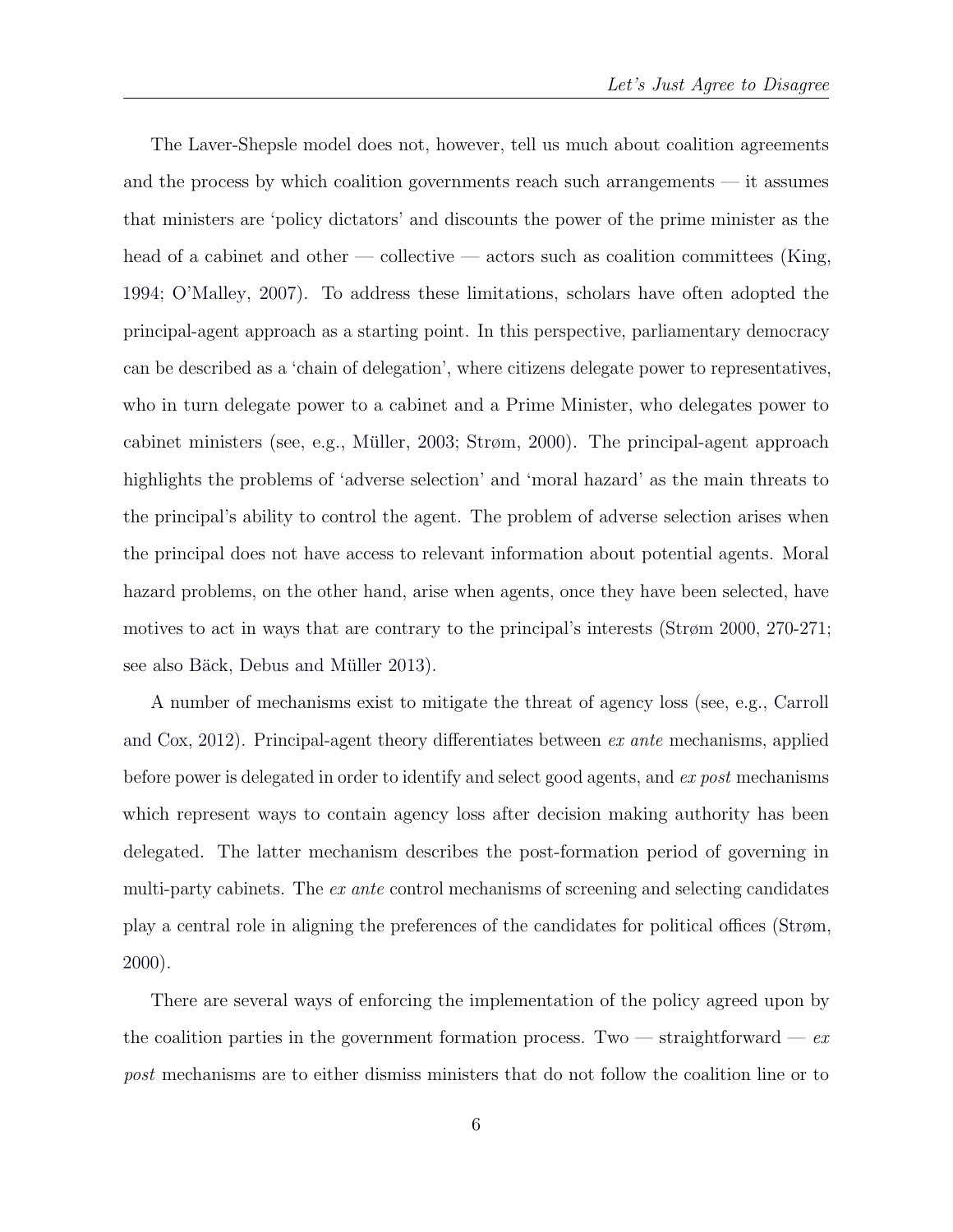restructure the cabinet during the legislative period (e.g., [Huber and Martinez-Gallardo,](#page-32-7) [2008;](#page-32-7) [Indridason and Kam,](#page-32-8) [2008\)](#page-32-8). Two further mechanisms, which rely on appointments, to 'keep tabs' on coalition partners are the installation of 'watchdog' junior ministers in ministries controlled by other coalition parties [\(Thies,](#page-34-2) [2001\)](#page-34-2) and the creation of committees whose membership includes some key cabinet ministers and members from the leadership of the coalition parties (e.g., [Andeweg and Timmermans,](#page-31-6) [2008\)](#page-31-6) whose task it is to observe the daily process of political decision-making across government departments.

Our focus here is on another mechanism, the coalition agreement, for structuring the decision-making process in coalition cabinets. Recently, scholars have also begun to focus on coalition agreements as the means to achieve a particular end [\(Timmermans,](#page-34-9) [1998,](#page-34-9) [2003;](#page-34-4) [Debus,](#page-31-7) [2008\)](#page-31-7). According to [Timmermans](#page-34-9) [\(1998,](#page-34-9) 423; 2006, 265) coalition contracts have a symbolic function and a role in resolving conflict but are also intended to be a blueprint for the government's political agenda during its term in office, taking into consideration and balancing the positions of the parties [\(Timmermans,](#page-34-9) [1998,](#page-34-9) 419).

Adopting a comparative perspective, Müller and Strøm [\(2008\)](#page-34-10) find that only 93 of 262 cabinets in Western Europe did not make a formal coalition agreement and that their use has become increasingly common over time (Müller and Strøm,  $2008$ ,  $169-172$ ) but that their use depends on both institutional and contextual factors. Müller and Strøm [\(2008,](#page-34-10) 173) also discuss the content of coalition agreements and consider how extensive the agreements are in terms of procedural rules, distribution of offices and competences, and policy. They find that there is great variance both within and across political systems: While Finish and Irish coalition agreements contain only policy goals, the average share of procedural rules is 8.6% in Germany, 12.6% in Denmark, and 51.8% in Austria.

We do, however, not know much about why some coalition negotiate agreements that contain detailed procedural rules while others do not. [Indridason and Kristinsson](#page-32-2) [\(2013\)](#page-32-2) suggest that the incentives to write extensive policy agreements is conditioned on the degree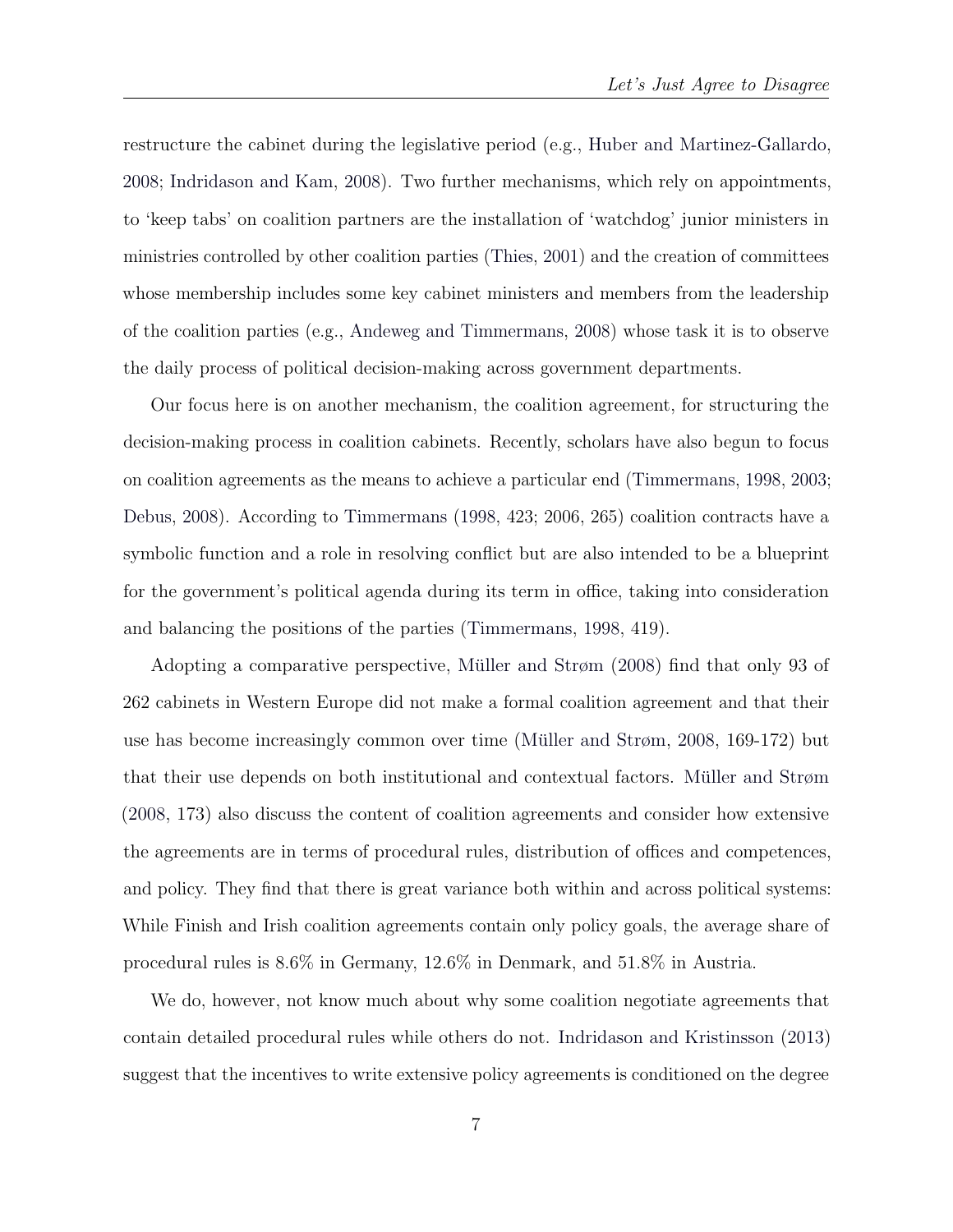of ministerial autonomy as well as other mechanisms to contain policy drift. In particular, their results suggest that the use of junior ministers as watchdogs and policy agreements are complements. Their analysis, therefore, goes some way towards explaining variation in the content of coalition agreements but is eventually beset by the same problem as other comparative studies of coalition agreements — that is, the reliability of the inferences drawn from such studies may be undermined by the degree of institutional variation across contexts. While [Indridason and Kristinsson](#page-32-2) [\(2013\)](#page-32-2) demonstrate a link between an emphasis of policy agreements and enforcement mechanisms, their work stops short of answering the question why some coalitions place more weight on procedural rules than others? Our starting point is to develop a theory that captures the logic underlying the decision to adopt a coalition agreement and the choice to rely on procedural rules rather than policy goals. As coalition agreements have been shown to vary across countries (Müller and [Strøm,](#page-34-10) [2008\)](#page-34-10), it is also helpful to have data that allows decoupling the effects of the various institutional factors, e.g., the prevalence of junior ministers or the type of a party system, from the political factors related to the coalition in order to evaluate whether the factors identified by our theory do affect the writing of coalition agreements. For that purpose, the German Länder provide an ideal testing ground as the main features of their political systems are very similar while their number is large enough to allow us some leverage on the question when considering all the coalitions formed over the past twenty odd years.

## Theory: Policy or Procedures?

We focus on proto-coalition bargaining [\(Baron and Diermeier,](#page-31-8) [2001\)](#page-31-8) — a situation where a set of parties have agreed to form a coalition and now bargain over the government's policy agenda; a set of policies they seek to put into law and implement in the coming legislative term — and consider a simple model to illustrate the incentives the coalition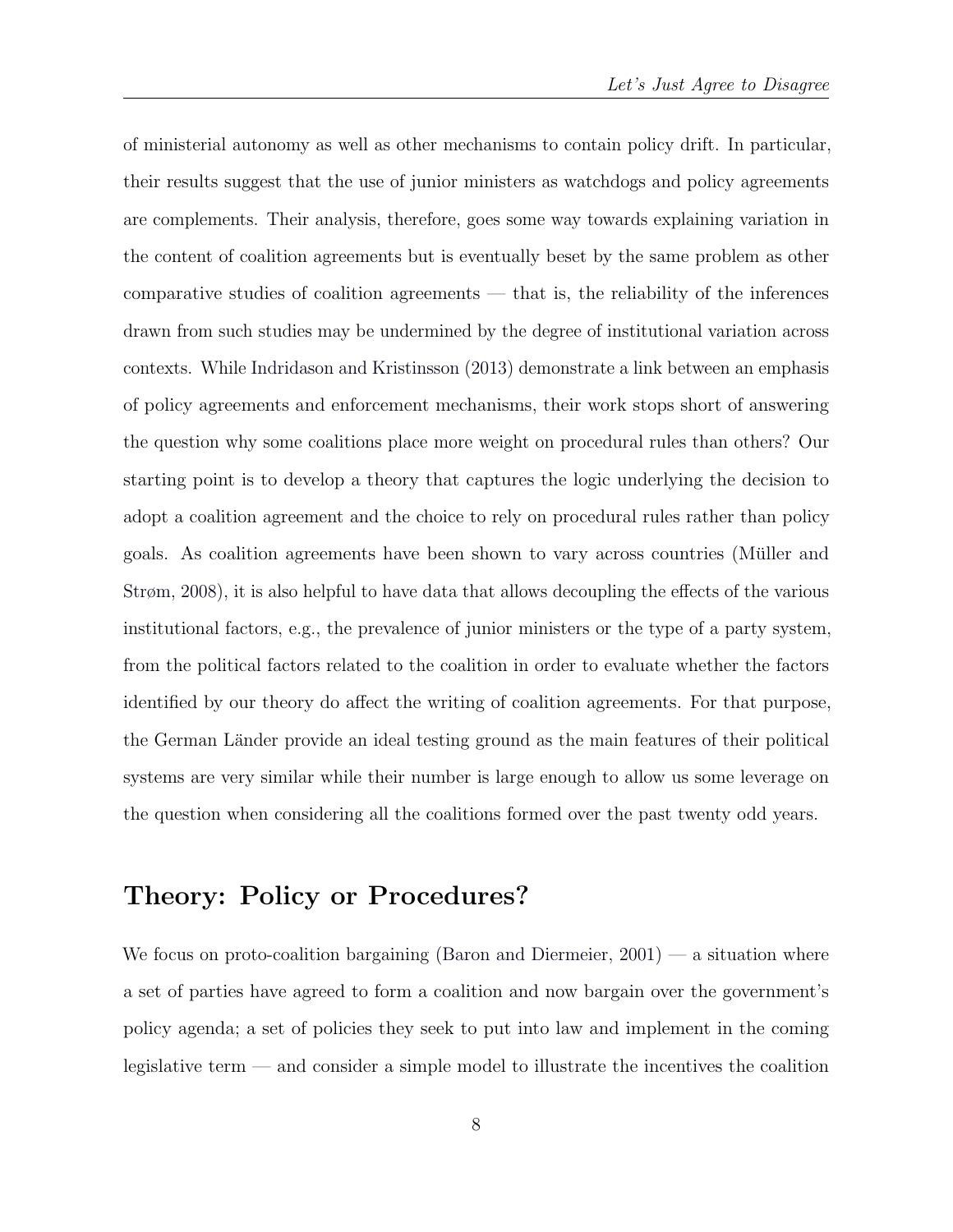parties face when writing a coalition agreement. The basic intuition is fairly simple. The parties face a choice on any given issue between including a policy commitment in the agreement or postponing its resolution until later in the term. Opting for including a policy in the coalition agreement carries certain risks. As an empirical matter, coalition agreements rarely contain much detail about what legislation ought to look like, thus, allowing a minister significant discretion in drafting the legislation. In addition, there may be considerable uncertainty surrounding a particular issue, making it difficult for the parties to determine what the appropriate legislative means are, which is why coalition agreements often focus goals rather than means. Thus, the parties risk agency loss when writing policy agreements. If, instead, the parties adopt institutional measures, such as a coalition committee, to settle the issue at a later date it offers the coalition partners access to information and, potentially, a role in drafting the legislation. In effect, it reduces a minister's informational advantage and discretion in writing legislation. Adopting such institutional measures would then appear to be the preferred option — at least for the parties that stand to lose more from agency loss. There are, however, some costs associated with the option. First, the existence of departmental structures suggests committees may not always be the best way to make decisions and that delegation does bring substantial efficiency gains. Second, not coming to a policy agreement today implies greater uncertainty about what policy outcome will be adopted in the future. This trade-off is at the heart of our argument — agreeing on policy today carries with it some predictable agency loss while postponing the decision involves uncertainty about what policy will result.

Assume there are two parties, a smaller party  $j$  and larger party  $k$  (in terms of seat shares) that bargain over a set of  $M$  issues. The two parties have standard quadratic utility functions with ideal points  $x_{ij}$  and  $x_{ik}$  on each issue i. The question then is whether the coalition parties can agree on a government policy in issue area i. If they can't, they may instead agree on rules or institutional devices to settle these issues in the future.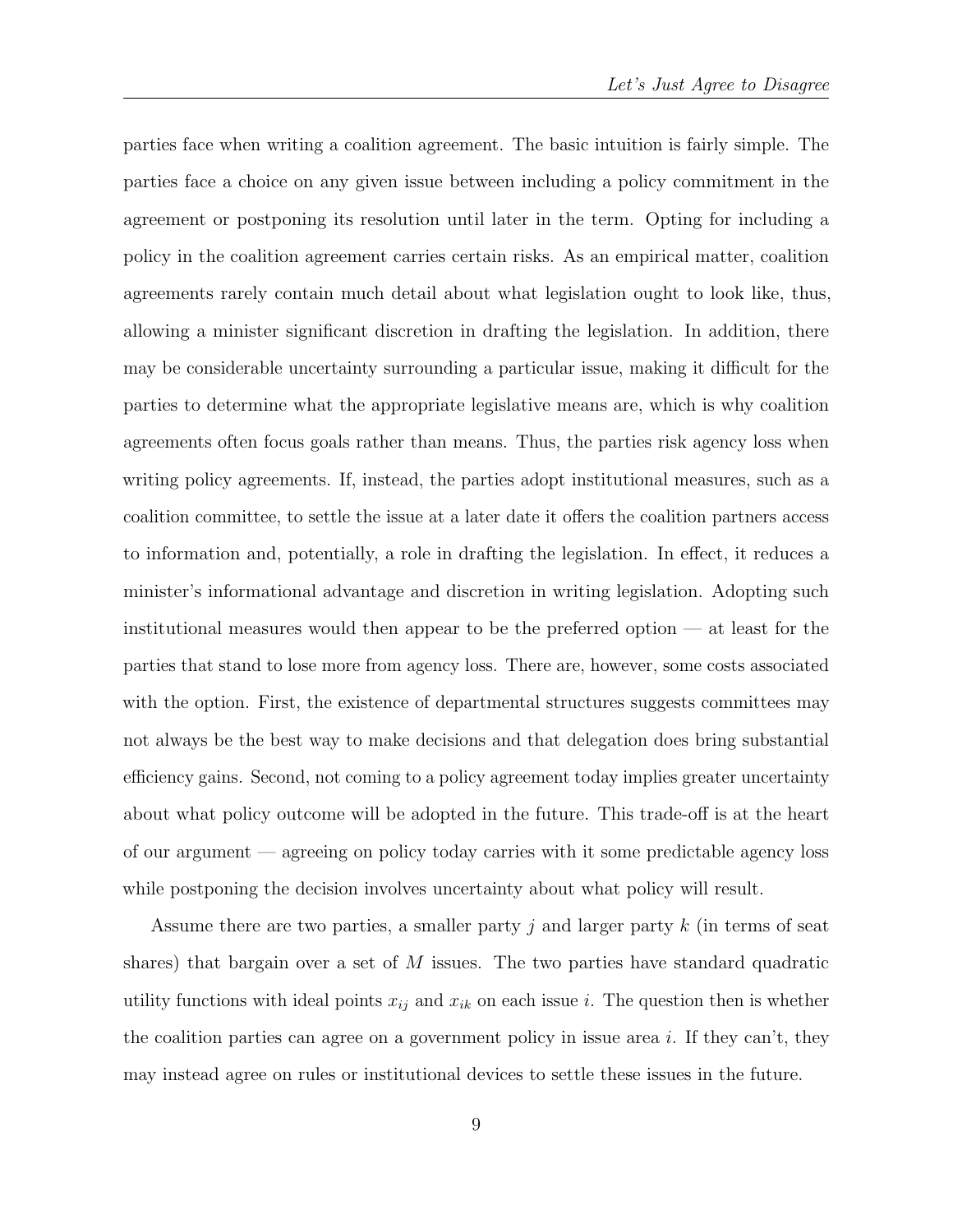Consider first the case where the two parties can agree on fixing the cabinet's agenda for a specific issue at the coalition formation stage. If  $\mu$  and  $1 - \mu$  represent the bargaining power of parties k and j, the prospective cabinet's policy will be  $p_i = \mu x_{ik} + (1 - \mu)x_{ij}$ . As we are not really interested in the effect of asymmetric bargaining power, we assume throughout that  $\mu = .5$ . What is more important, however, is that any such policy agenda has to be implemented, and as implementation is delegated to ministers, some agency loss will occur. At the extreme, the portfolio minister has full discretion and, assuming that she is a perfect agent of her party, implements the party's most preferred policy rather than that of the coalition. While unlimited discretion may result in equilibrium cabinets [\(Laver](#page-33-6) [and Shepsle,](#page-33-6) [1996\)](#page-33-6), empirically, most coalition governments use one or more institutional devices to keep an eye on the portfolio minister and limit moral hazard, notably junior ministers [\(Thies,](#page-34-2) [2001\)](#page-34-2), committees [\(Martin and Vanberg,](#page-33-8) [2011\)](#page-33-8), and committee chairs [\(Kim and Loewenberg,](#page-32-9) [2005\)](#page-32-9). To introduce agency loss in the model, we borrow from [Carroll and Cox](#page-31-5) [\(2012\)](#page-31-5); consider a minister from party  $v \in \{j, k\}$  who has some but not unlimited discretion when implementing  $p_i$ . More specifically, she will implement policy  $y_i(v) = \lambda x_{iv} + (1 - \lambda)p_i$ , where  $0 < \lambda < 1$  measures the minister's degree of discretion or ability to implement a policy more to her liking. The agency loss is then  $\lambda |x_{iv} - p_i|$ .

Now consider a situation where the parties opt not to settle a specific issue at the coalition formation stage. Given sufficient time and resources, the parties could devise an agreement that vastly reduces the ministers' discretion — at the extreme, the parties could write the legislation to be adopted. However, the tight schedule of coalition bargaining is unlikely to allow for such efforts — especially when the issues in question are complex and demand further study. For such issues, the parties face a choice. To write an incomplete agreement on the issue, which is susceptible to agency loss at the hands of the portfolio minister, or to postpone the settlement of the issue in the hope of finding a policy compromise in the future. Looking ahead,  $p_i$  may be the best, unbiased expectation for a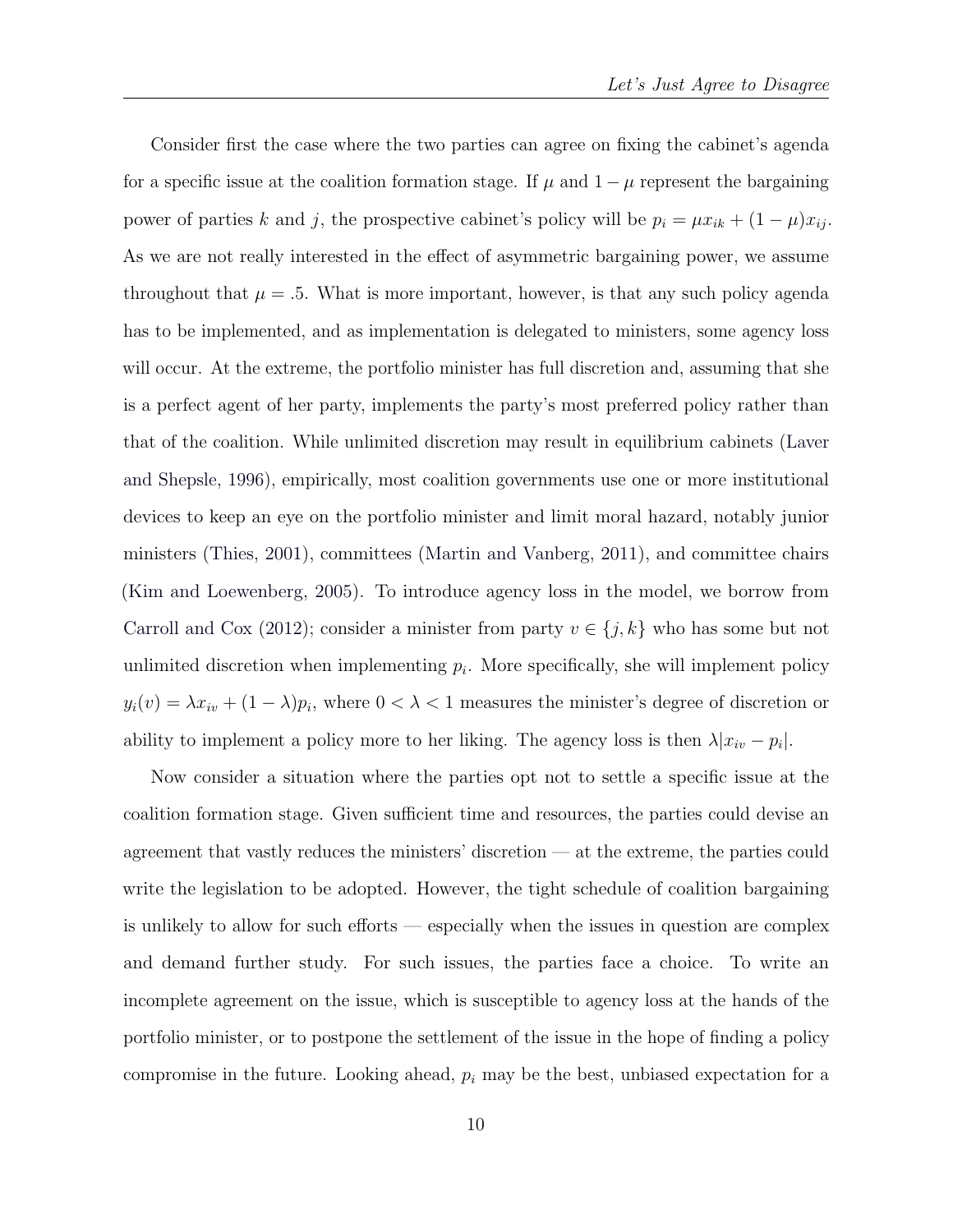future agreement given the current distribution of bargaining power. However, postponing the issue creates uncertainty about the eventual policy outcome, i.e., it could end up being either more or less favorable than  $p_i$ . As a result, risk-averse parties prefer settling the issue at the coalition's formation. If the parties opt to address the issue in the post-formation stage, institutional devices — a coalition committee or another form of dispute settlement procedure — are adopted to facilitate the bargaining over policies after the initial coalition formation stage and help ensure that what is agreed upon is actually implemented.

As larger parties typically control a larger share of cabinet portfolios, it is evident that the smaller party will stand to gain more from adopting dispute resolution mechanisms. Whether dispute resolution mechanisms are adopted is, however, a matter of agreement between the coalition parties and both parties can walk away from the bargaining table if they consider the terms unfavorable. We do not model the bargaining explicitly but as dispute resolution mechanisms are unlikely to be adopted unless someone is pressing for them, we focus on the party that has more to gain from their adoption. In addition, if the smaller party attaches great salience to some of these portfolios, it may be unwilling to compromise but, instead, it may be feasible for the party to postpone the decision, i.e., in some sense it may be easier to veto policies than the provision of mechanisms whose explicit aim is to figure out a compromise.

Formally, given a portfolio minister from party  $v$ , we consider party  $j$ 's incentives to push either for settling a disputed issue or to postpone it and instead provide for an institutional device for dispute resolution.<sup>[3](#page-10-0)</sup> The payoff from adopting a coalition policy  $p_i$ (and considering agency loss due to the imperfect monitoring of the portfolio minister) is:

$$
u_{ij}^{policy} = -(x_{ij} - y_i(v))^2 = \begin{cases} -\frac{1}{4}(1+\lambda)^2(x_{ik} - x_{ij})^2 & if \quad v = k\\ -\frac{1}{4}(-1+\lambda)^2(x_{ik} - x_{ij})^2 & if \quad v = j \end{cases}
$$

<span id="page-10-0"></span> ${}^{3}$ Party k's expected payoffs can be written in a similar manner.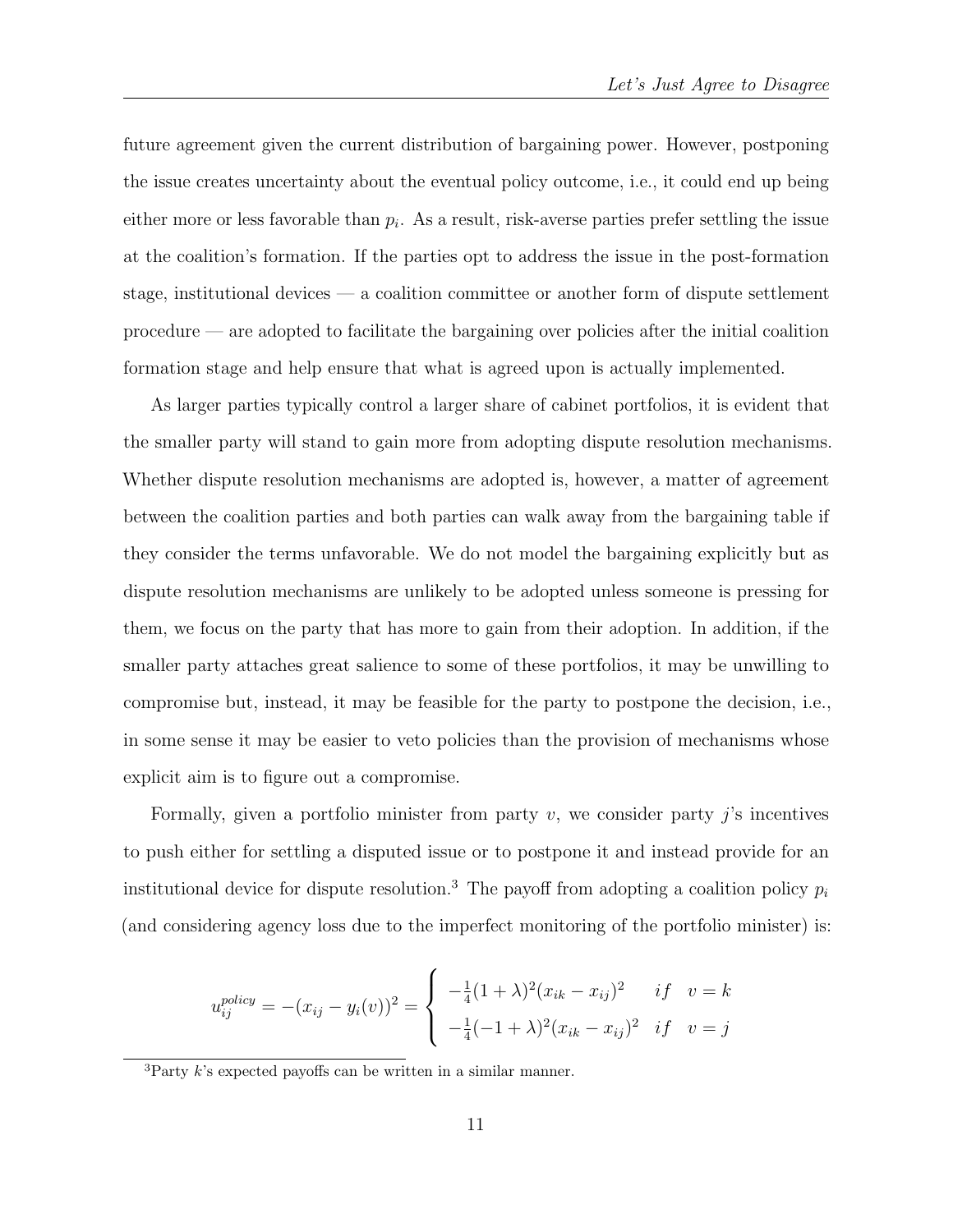On the other hand, if a settlement is postponed then the parties face uncertainty about the eventual policy outcome. In part the policy outcome is uncertain by the mere fact that it is yet to be decided but it also reflects uncertainty, e.g., about how salient the issue is to the bargaining partner and about possible changes in the bargaining positions of the coalition partners due to, for examples, popularity shocks. The expected payoff is the result of a lottery over the possible agreements that may emerge from future negotiations in the coalition committee. While our argument does not depend on the functional form of the distribution over possible agreements (such that  $p_i$  is the expected value), we assume a uniform distribution over  $[p_i - e, p_i + e]$  where e parameterizes the uncertainty involved:

$$
u_{ij}^{dispute} = \int_{p_i - e}^{p_i + e} -(x_{ij} - z)^2 \frac{1}{2e} dz = -\frac{e^2}{3} - \frac{(x_{ik} - x_{ij})^2}{4}.
$$

The question is then under what conditions the second option is more attractive than the first one across the range of policy issues  $M$ . As k is the larger coalition party, assume that k controls a share  $s > .5$  of the M portfolios while j is in charge of  $1 - s$  of the M ministries. While both parties may prefer adopting of a dispute settlement mechanism, the potential agency loss of the smaller party  $j$  is larger so we consider  $j$ 's expected net incentive to provide for conflict settlement provisions:

$$
\Delta u_j = \sum_{i=1}^M \left( u_{ij}^{dispute} - u_{ij}^{policy} \right) = -\frac{Me^2}{3} + \frac{M}{4} (d^2 + \sigma^2) \lambda (-2 + \lambda + 4s)
$$

where we assume that the distances  $|x_{ik} - x_{ij}|$  are independently drawn from a distribution with positive support, expected value or "average conflict" d and variance  $\sigma^2$ .

The above equation implies that postponing settling an issue is preferred whenever  $4e^2$  $\frac{4e^2}{3(d^2+\sigma^2)\lambda(\lambda+4s-2)} < 1$  but otherwise writing down an agreement is preferable. The inequality suggests that all four parameters of interest affect the incentive to adopt a coalition dispute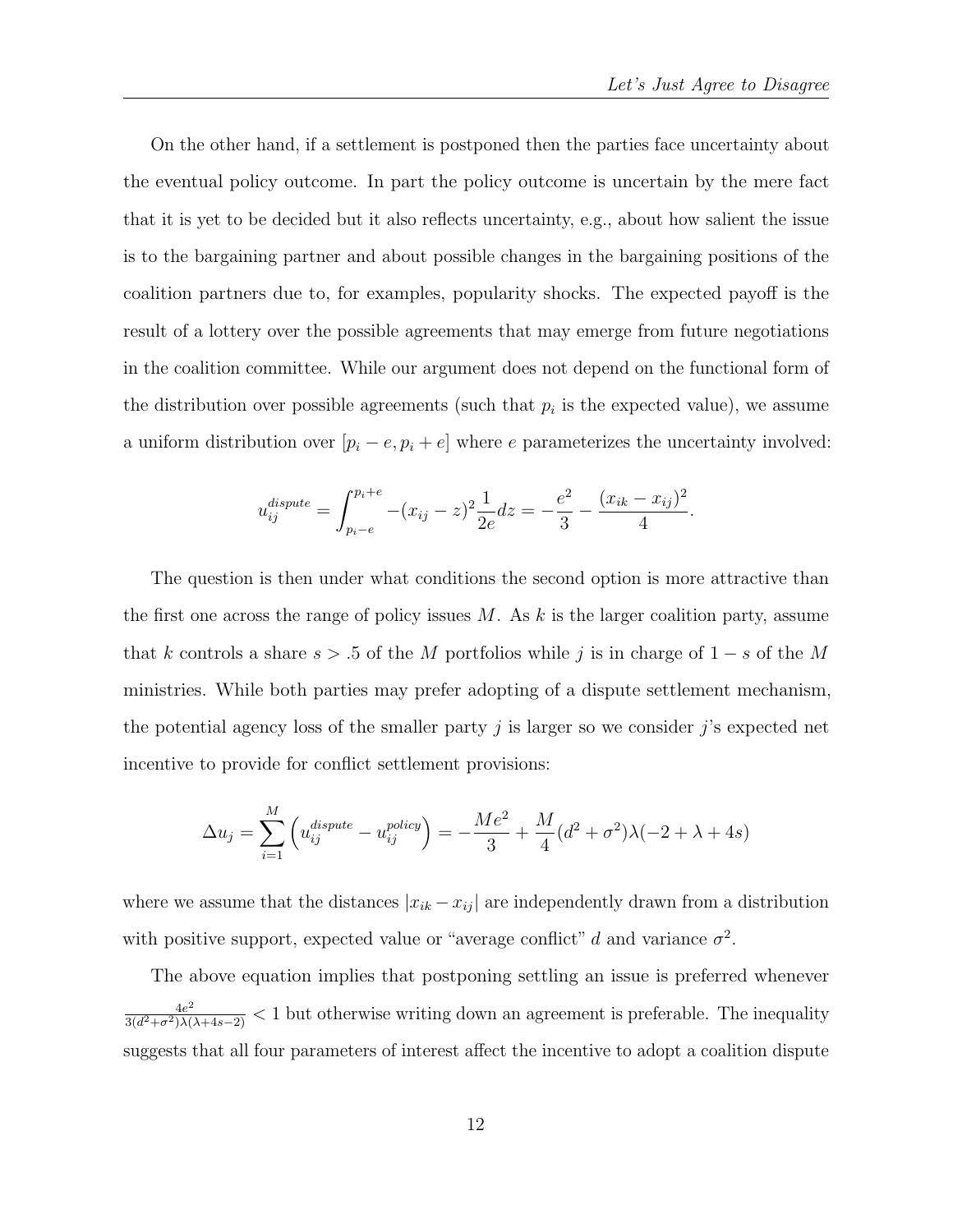settlement mechanism. Postponing should be more likely when there is little uncertainty (e is small) about what future agreements will look like, when ministerial discretion is significant  $(\lambda)$  is large), and when the potential for agency loss is large because of the ideological heterogeneity within the coalition  $(d \text{ is large})$ . Finally, party j's incentive to postpone gets larger, the larger the portfolio share of party k is.

Considering the comparative statics of the net incentive to make an agreement provides us with more specific conditions. First, as

$$
\frac{\partial \Delta u_j}{\partial d} = \frac{M}{2} d\lambda (-2 + \lambda + 4s) > 0 \text{ if } s > \frac{1}{2} - \frac{\lambda}{4}
$$

postponing becomes more likely as the range of policy positions becomes large. Also,  $j$ 's preference for postponing the issue becomes greater as ministerial discretion increases as

$$
\frac{\partial \Delta u_j}{\partial \lambda} = \frac{M}{2}d^2(-1 + \lambda + 2s) > 0 \text{ if } s > \frac{1}{2} - \frac{\lambda}{4}
$$

and as

$$
\frac{\partial \Delta u_j}{\partial s} = Md^2\lambda > 0 \text{ and } \frac{\partial \Delta u_j}{\partial e} = -\frac{2M}{3} < 0
$$

postponing becomes more likely, the larger the portfolio share of the larger party k and the smaller the uncertainty about how the policy issue will be settled in the future. We finally note that there is an interaction effect between the size of the ideological conflict within the coalition and the imbalance of ministerial portfolio shares. As

$$
\frac{\partial^2 \Delta u_j}{\partial d\partial s} = 2Md\lambda > 0
$$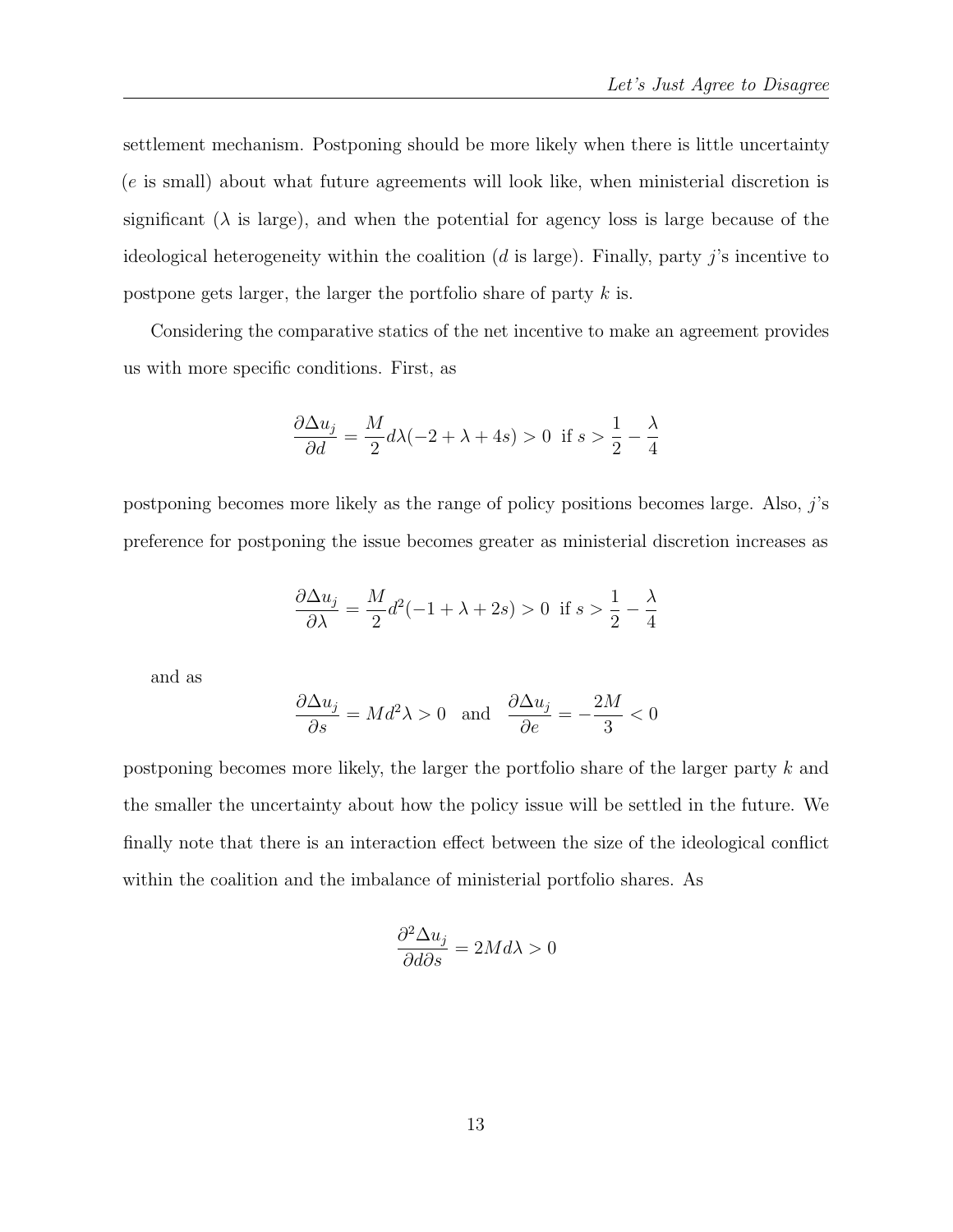the smaller party  $j$  should have a even greater incentive to press for dispute resolution mechanisms when both the ideological conflict is large and the coalition partner  $k$  controls a large share of portfolios.

The results of the model can be summarized in five hypotheses that represent the empirical implications of our theoretical model.

Hypothesis 1 The likelihood that the coalition contract provides for a dispute settlement mechanism increases as intra-coalition conflict increases.

Hypothesis 2 The likelihood that the coalition contract provides for a dispute settlement mechanism increases as the larger party controls a larger share of portfolios.

<span id="page-13-0"></span>Hypothesis 3 The effect of intra-coalition conflict on the likelihood of dispute settlement mechanisms increases as the disparity in the coalition parties' portfolio allocation increases.

Hypothesis 4 The likelihood that the coalition contract provides for a dispute settlement mechanism increases as ministerial autonomy increases.

Hypothesis 5 The likelihood that the coalition contract provides for a dispute settlement mechanism decreases as uncertainty about how the policy issue will be settled in the future increases.

Note, however, that the lack of variation in ministerial autonomy in the German Länder does not allow us to test the fourth hypothesis. Similarly, our data does not permit us to estimate the degree of uncertainty about future policy compromises needed to test the last hypothesis. However, we consider it important to spell out all the empirical implications of our theory as its application in different contexts may provide evidence to confirm or disconfirm the hypotheses. Not stating the hypotheses may, e.g., make it less likely that empirical findings regarding ministerial autonomy and dispute settlement mechanisms would be seen as speaking to the veracity of our theoretical argument.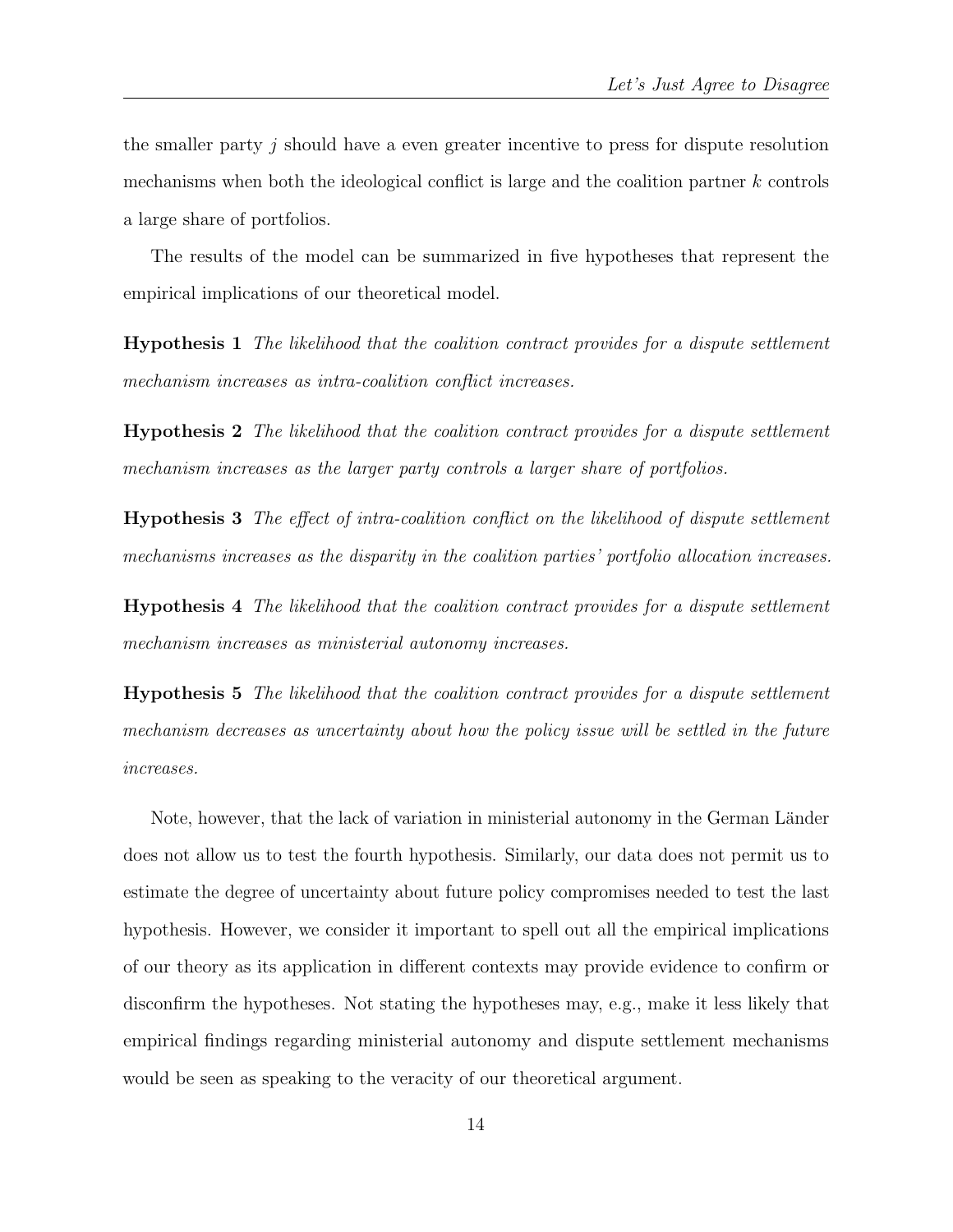## Data and Methods

We evaluate our hypotheses using a qualitative and quantitative content analysis of coalition agreements and election manifestos. We focus on coalition agreements negotiated between government parties in the sixteen German L¨ander in the period between 1990 and 2013. Testing our expectations at the regional level has significant advantages (see also [Snyder,](#page-34-11) [2001;](#page-34-11) [Jeffery and Wincott,](#page-32-10) [2010\)](#page-32-10). The institutional context and the basic structure of party competition and coalition formation are more or less the same across the Länder and have moreover remained relatively stable over time (see, e.g., [Freitag and Vatter,](#page-32-11) [2008;](#page-32-11) Bräuninger and Debus, [2008,](#page-31-9) [2012;](#page-31-10) Däubler and Debus, [2009;](#page-31-11) Debus and Müller, [2013,](#page-31-12) [2014\)](#page-32-12). The institutional structure is therefore held constant, thereby minimizing the potential confounding effects they may have. This is a distinct advantage over comparative analysis where the institutional context varies significantly across countries.

Coalition agreements have been common since the early 1960s in Germany — the last coalitions at the federal level that did not have written agreements were the Grand Coalition in 1966 and the coalitions between Social Democrats (SPD) and the liberal Free Democrats (FDP) in the 1970s (see also [Sturm and Kropp,](#page-34-12) [1998;](#page-34-12) [Kropp,](#page-32-13) [2001\)](#page-32-13). In the time period under study, all coalition governments made use of written coalition agreements. Most of the agreements were made by coalitions that have more or less been the 'norm' in Germany since  $1990 - i.e.,$  coalitions between the Christian Democrats (CDU/CSU) and the FDP, between SPD and the Green Party, between CDU/CSU and SPD, and between SPD and the former communist PDS/Linke. Our data also includes coalitions that are unusual for the period under study. These include the coalitions formed by: SPD and FDP; CDU and the Greens; SPD, FDP and Greens; CDU, FDP and the Greens; and SPD, the Greens and the party of the Danish minority in Schleswig-Holstein. Our analysis also includes one coalition agreement written by representatives of SPD and the 'Statt Partei',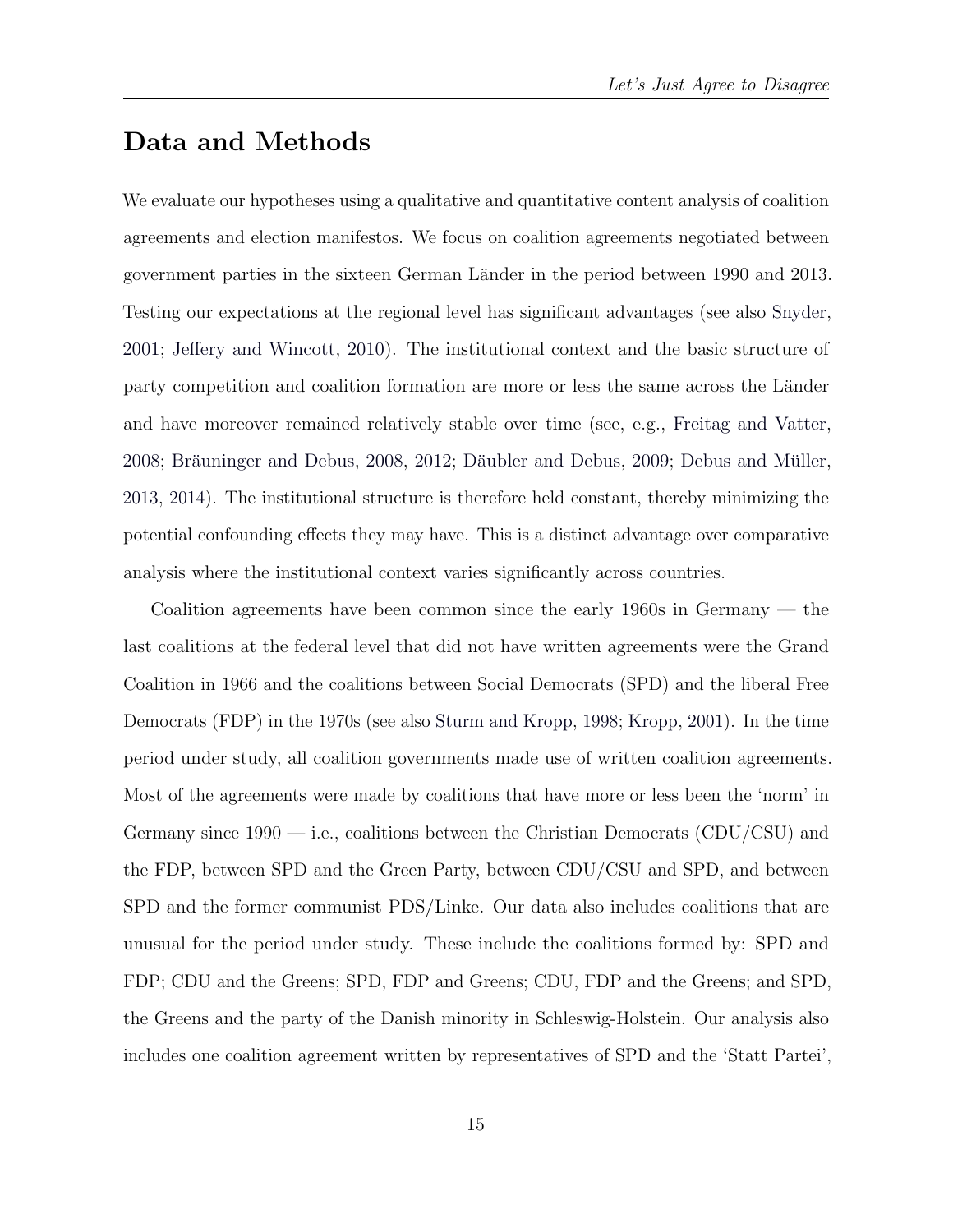a populist protest party that was in government in the city state of Hamburg for two and a half years.

The theoretical framework offers an explanation for why coalitions choose different strategies in dealing with intra-coalitional policy differences. We have characterized these strategies in terms of their timing — the parties can either include a compromise on a particular policy in a formal coalition agreement at the time of the coalition's formation or they can create procedures for handling the disagreement over the policy at a later day. The theoretical framework suggests that the latter approach is more likely to be adopted when there is a greater degree of ideological heterogeneity within the coalition and when the difference in the coalition parties' legislative strength is greater. Moreover, ideological heterogeneity ought to matter more when the disparity in the coalition parties' strength is large. To evaluate whether the coalition parties behave in the manner hypothesized, we consider three characteristics of the coalition agreements: Whether the coalition agreement specifies a mechanism for dispute resolution, the number of words devoted to coalition management in the agreement, and the number of words devoted to the coalition's policy.

We use the full text of all coalition agreements drafted in the German Länder since 1990 to create the dependent variables (Bräuninger and Debus, [2008,](#page-31-9) [2012\)](#page-31-10). The first dependent variable, inclusion of a dispute resolution mechanism, is a dichotomous variable. Ten of the 65 coalition agreements under study include a dispute resolution mechanism.<sup>[4](#page-15-0)</sup> For instance, CSU and FDP, who formed the state government in Bavaria from 2008 until 2013, mention in their coalition agreement that they will form a coalition committee. The coalition committee was scheduled to hold regular meetings and was charged with deciding on divisive issues that emerged during the legislative period. The second two

<span id="page-15-0"></span><sup>4</sup>Eight of the coalition agreements specify that disputes between coalition partners will be settled in the coalition committee. Five coalition agreements specify other ways of handling disputes. Thus, some of the agreements specify multiple ways of dealing with conflict. Robustness checks that consider alternative measures of dispute settlement mechanisms are presented in the appendix.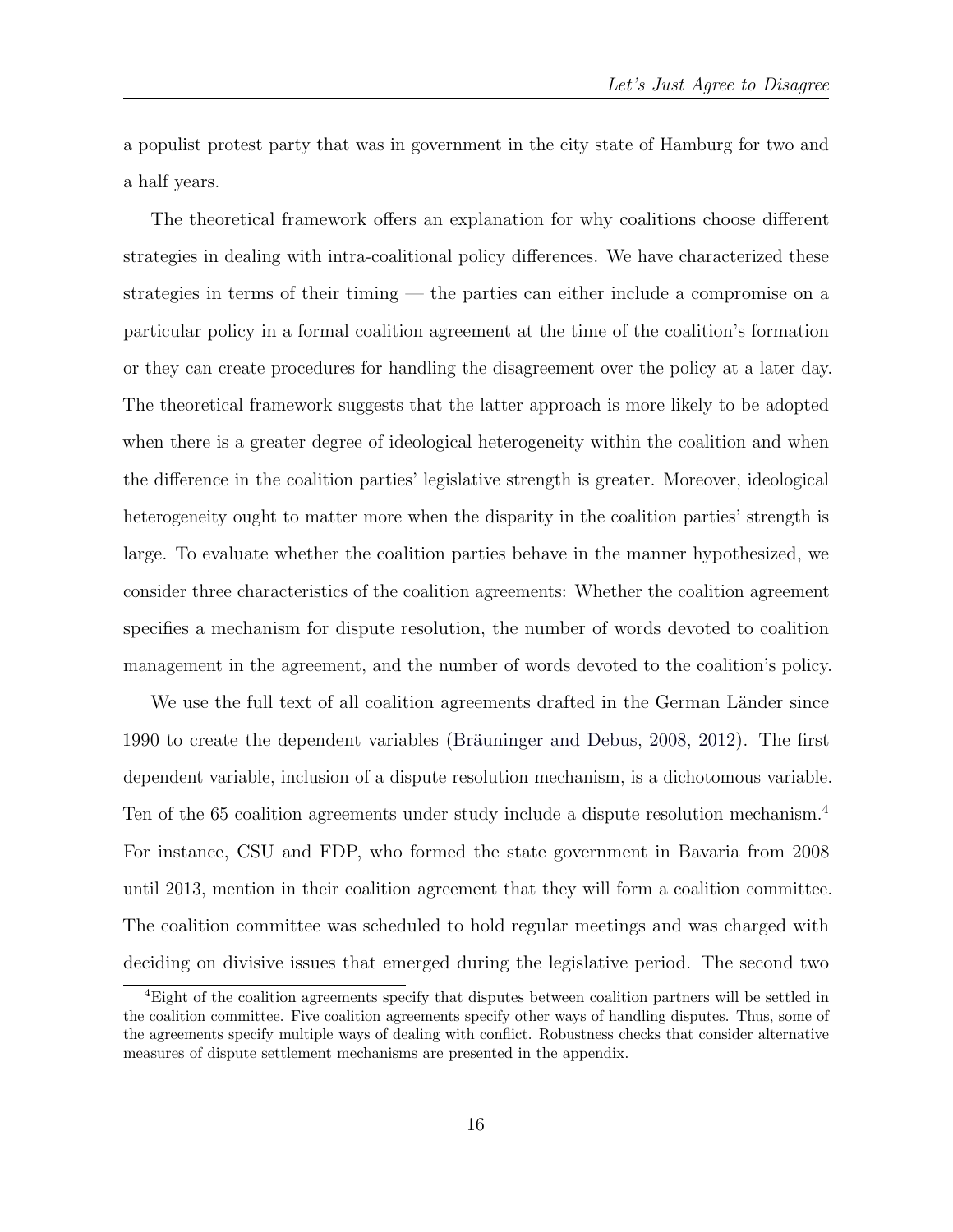dependent variables capture the attention devoted to, respectively, policy and coalition management. Each section of the agreements was identified as dealing with either policy goals or procedural rules and we measure attention as the number of words devoted to each.

According to the theoretical model, the length of the policy and governance sections, as well as the existence of a dispute resolution mechanism, of a coalition agreement depend on the relative sizes of the coalition parties and the degree of ideological conflict between them. Information on the government composition in the German Länder and the parties' seat shares in the respective legislatures is readily available but information on the ideological position of state parties is more difficult to measure. As the policy position of the same party may vary both across time and space, as existing research has shown (see Bräuninger, [2009;](#page-31-13) Müller, [2009,](#page-33-9) [2013\)](#page-33-10), measures of ideology that capture this variation are needed. The ideological positions of the parties in the German Länder are estimated using the 'Wordscores' technique, a computerized method that uses text to estimate positions of political actors [\(Laver, Benoit and Garry,](#page-33-11) [2003\)](#page-33-11). The application of the method allows for the estimation of the ideological position of the Länder parties — using the full text of more than 400 election manifestos — on a general left-right axis (Bräuninger and Debus,  $2012$ ; Müller,  $2013$ ). The parties' ideological positions are used to calculate the ideological heterogeneity of the government coalitions. Ideological heterogeneity is measured as the Ideological Range, i.e., the difference between the left- and right-most parties in the coalition. Only three of the 65 coalitions consist of more than two parties. *Ideological Range* does, however, capture the theoretically relevant aspect of the coalition's ideological composition as each coalition partner is a veto player when it comes to forming the coalition and writing a coalition agreement. To capture the effect of the disparity in the size of the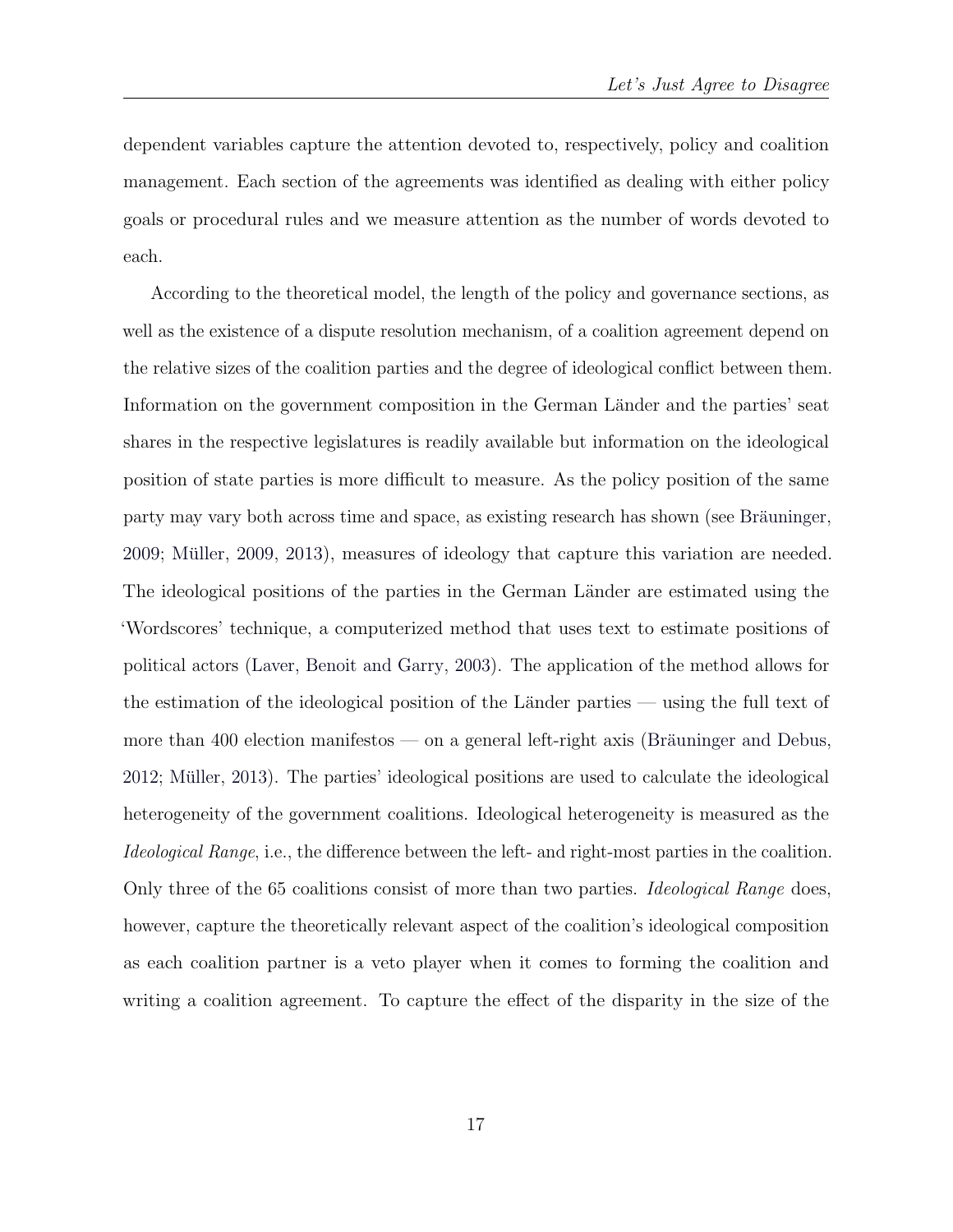coalition parties we calculate the standard deviation of the coalition parties' seat shares.<sup>[5](#page-17-0)</sup> An interaction between these two variables then allows us to test hypothesis [3.](#page-13-0)

Several control variables are considered. First, in considering the adoption of dispute resolution mechanisms, we control for how extensively the coalition agreement deals with policy. The reason for including the variable is not to suggest that the space devoted to policy in the agreement causes the adoption of dispute resolution mechanism but rather, as suggested by our theory, that coalition parties view these two methods of managing conflict as substitutes. Including the variable allows us to consider an alternative theoretical explanation; that some coalition face greater levels of conflict and that they, therefore, work harder in general to overcome conflict. If that were the case, one would expect coalitions to take all possible measures to contain conflict — thus writing more specific policy agreements and including mechanisms for dealing with conflict  $-$  and, hence, a positive relationship between the variables. Our theory, however, implies negative correlation between the dispute resolution mechanisms and the attention paid to policy in the coalition agreement.

Second, as the use of coalition agreements may have evolved as parties have learned to use them as a tool of managing coalition politics, we control for the year the coalition agreement was written. We also control for incumbent coalitions — coalitions that survive elections to stay in office for another term probably continue governing together for a reason. That is, they have managed to contain conflict within the coalition to the degree that they have survived until the end of the electoral term with the willingness to govern together intact. On average, they, therefore, either face less intra-coalition conflict or have been successful in developing procedures for dealing with conflict that they may choose to retain. Controls for the parties in the coalition are included to account for

<span id="page-17-0"></span><sup>5</sup>As shown by [Linhart, Pappi and Schmitt](#page-33-12) [\(2008,](#page-33-12) see also [Raabe and Linhart](#page-34-13) [forthcoming\)](#page-34-13), seat share is a good proxy for portfolio share as Gamson's Law describes portfolio allocation in the German Länder very well.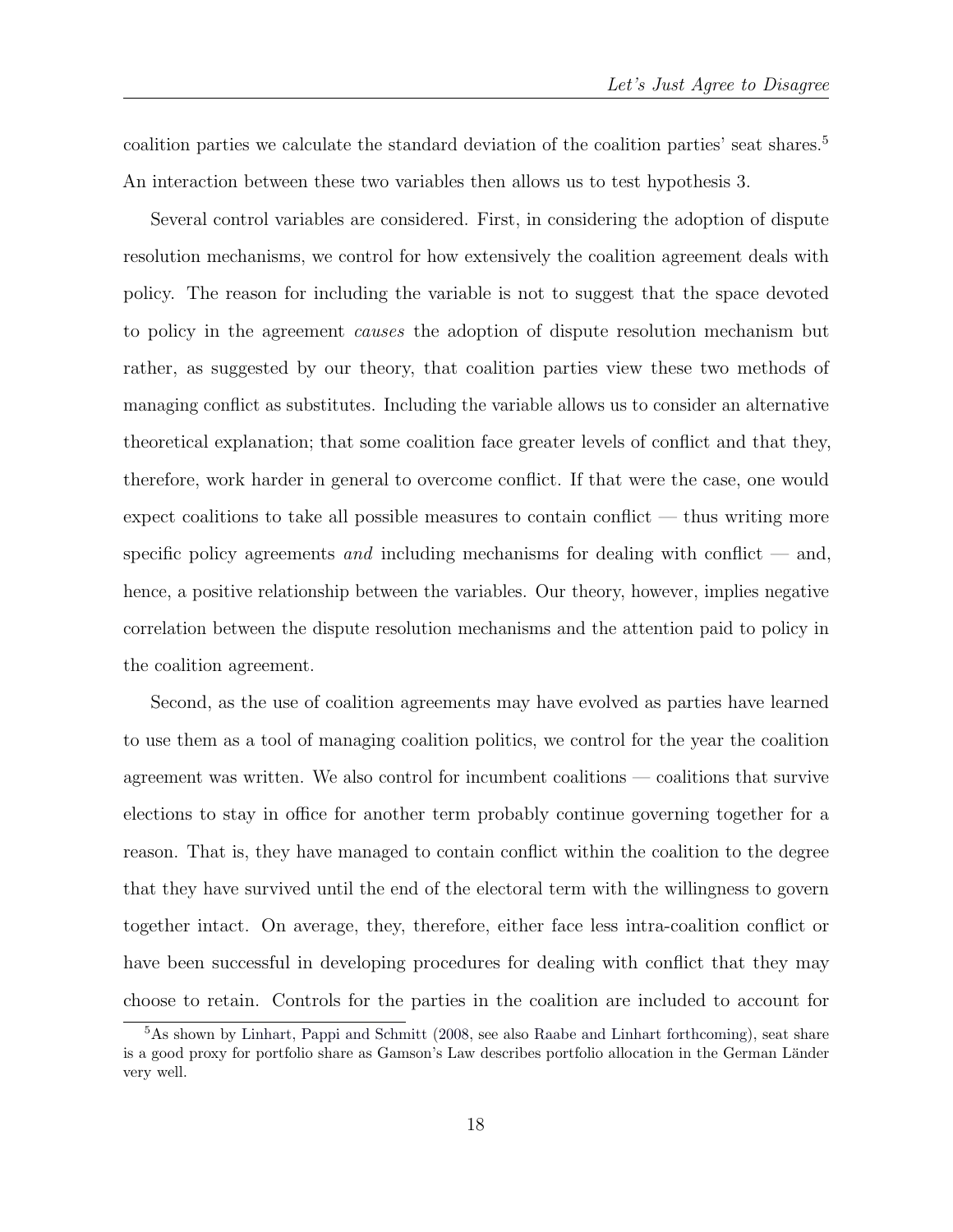the possibility that they may differ in their propensity for writing coalition agreements that is unrelated to their ideological orientation or size.[6](#page-18-0) Such factors could be related to party organizations, e.g., a need to satisfy party activists or rules governing participation in government. Finally, an indicator variable for East Germany Länder to account for potential differences in political culture across the East and West.[7](#page-18-1)

We use probit models to study the determinants of the inclusion of a dispute resolution mechanism, whereas we rely on negative binomial regression models to analyze the determinants of the length of the governance and policy sections of the coalition agreements.

### Results and Discussion

The probit models for the inclusion of a dispute resolution mechanism are presented in Table [1.](#page-20-0) The first two columns suggest that both *Ideological Range* and *Seat Share S.D.* have the predicted effect, although *Ideological Range* fails to reach conventional levels of statistical significance in the second model where controls for the coalition parties are included. This is not altogether surprising since including the party dummies captures some of the variation in ideology. Models 3 and 4, which include the interaction between Ideological Range and Seat Share S.D., are of greater interest. The coefficient for the interaction term is positive as hypothesized. The probability of a dispute resolution mechanism being adopted at different values of *Ideological Range* and *Seat Share S.D.* is shown in Figure [1](#page-21-0) to facilitate interpretation of the results (model 4). The graph shows

<span id="page-18-0"></span> $6$ STATT and Südschleswigscher Wählerverband participated in one government each and, therefore, including separate variables for these parties amounts to dropping these observations. Governments that included either of these parties serve as the reference category.

<span id="page-18-1"></span><sup>7</sup>We also considered the importance of the state in terms of its representation in the Bundesrat and whether the coalition in the Land mirrored the federal coalition. Neither variable has a significant effect and the substantive results remain the same. A cursory look at the data suggests, however, that there are not clear differences across Länder, i.e., it does not appear to be the case that dispute resolution mechanisms have become a 'convention' in some state and not others — only in a single Land have coalitions adopted a dispute resolution mechanism more than once. Even so, we cluster standard errors by state to take account of the possible heterogeneity at the level of the Länder.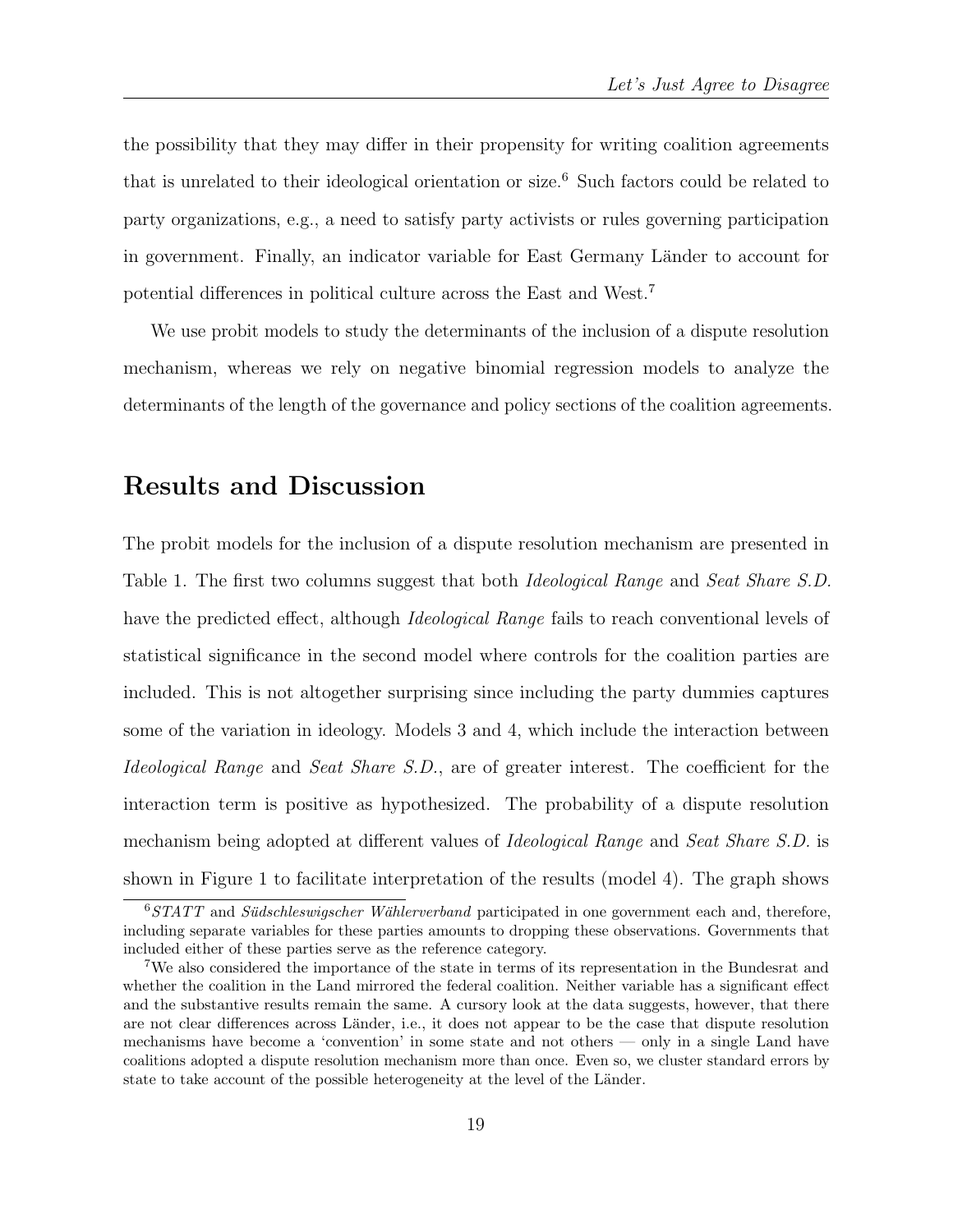that the probability increases with Ideological Range provided the coalition parties' share of the portfolios are not too similar. The positive effect of Seat Share S.D. is clearly increasing in *Ideological Range*. Overall, these findings are consistent with our hypotheses.

In line with our expectations there is negative correlation between the emphasis on policy in the coalition agreement and the probability that a dispute resolution mechanism is adopted. Again, this suggests that including policy compromises and procedures for dispute resolutions are substitutes rather than complements. The estimated effects for the other control variables are consistent with expectations but are generally not statistically significant at the conventional levels. Thus, governments that renew their partnership appear to be slightly less likely to adopt a dispute resolution mechanism while there is little evidence of difference between the East and the West.<sup>[8](#page-19-0)</sup> Governments that include the CDU or the SPD, in particular, appear to be more likely to include a dispute resolution mechanism. Pre-electoral agreements make the use of dispute resolution mechanisms less likely as is expected — the existence of pre-electoral agreement suggest that the parties are not far apart ideologically and that they have had more time to settle their policy differences. There is a slight suggestion that dispute resolution mechanisms have become more common and that they are less likely to be needed when there has not been a change in the partisan composition of the coalition.

Dispute resolution mechanisms are the coalition management strategies that most clearly match our theoretical focus, i.e., the trade-off between settling on a compromise at the formation of the coalition versus putting the resolution of the issue of until later. Coalition agreements, however, generally discuss a variety of issues related to coalition governance, many of which appear geared towards monitoring coalition partners and

<span id="page-19-0"></span><sup>8</sup>Alternatively, one might argue that not just renewed partnership but any previous partnering in a coalition at the state level has helped developing procedures for dealing with conflict so that formal dispute settlement mechanisms are less needed. An additional control variable for previous partnerships has no discernible effect.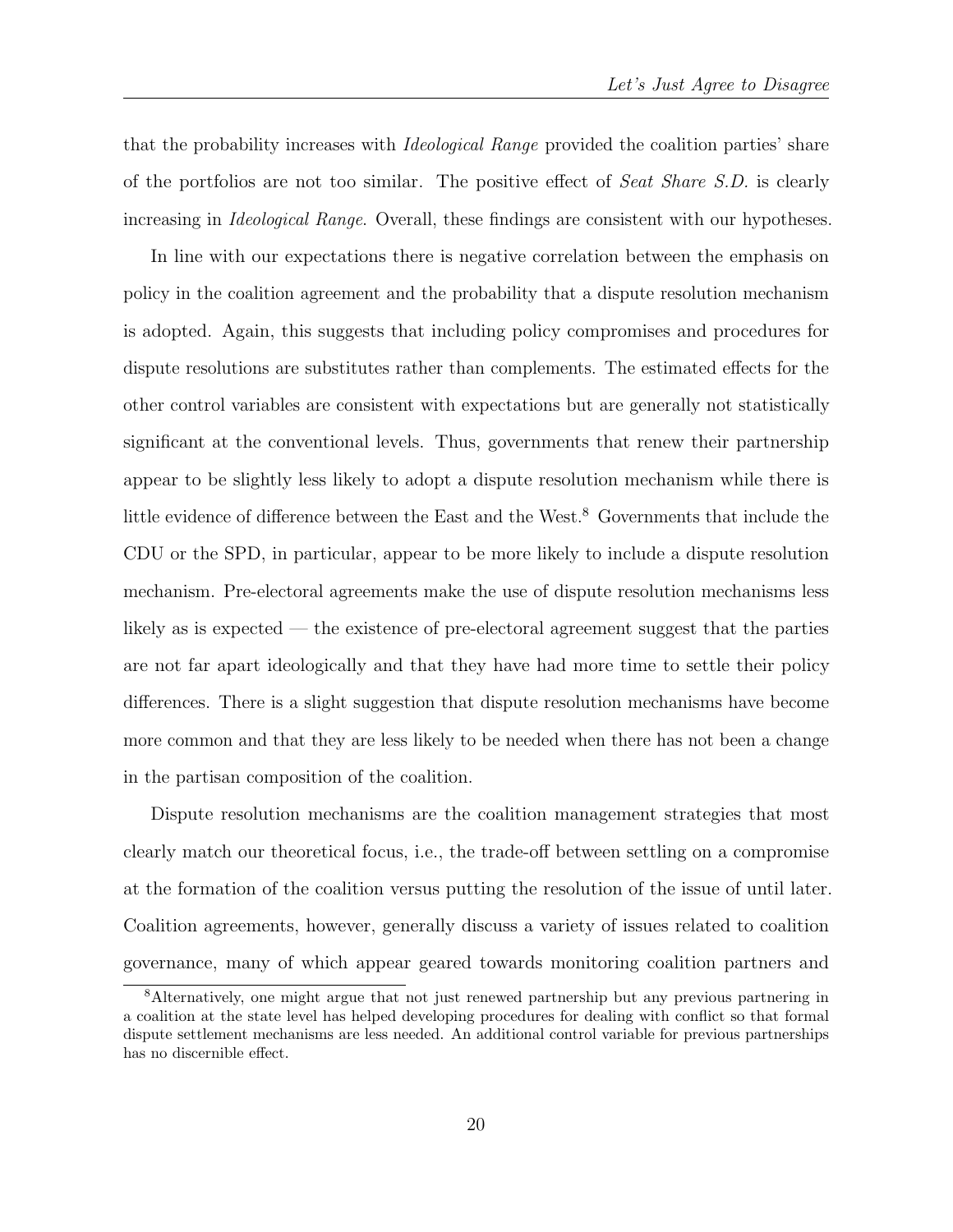<span id="page-20-0"></span>

|                                 | (1)       | (2)         | (3)       | (4)        |
|---------------------------------|-----------|-------------|-----------|------------|
| <b>IDEOLOGICAL RANGE</b>        | $0.24***$ | 0.11        | $-0.46$   | $-0.62$    |
|                                 | (0.046)   | (0.40)      | (0.21)    | (0.13)     |
| SEAT SHARE S.D.                 | 2.43      | $7.67***$   | $-2.41$   | 2.17       |
|                                 | (0.15)    | (0.001)     | (0.44)    | (0.60)     |
| RANGE*SEAT SHARE S.D.           |           |             | $2.28*$   | $2.53***$  |
|                                 |           |             | (0.061)   | (0.040)    |
| <b>AGREEMENT LENGTH: POLICY</b> | $-0.037$  | $-0.100***$ | $-0.048*$ | $-0.11***$ |
|                                 | (0.11)    | (0.004)     | (0.075)   | (<0.001)   |
| PRE-ELECTORAL AGREEMENT         | $-0.61$   | $-0.56$     | $-0.79$   | $-0.66$    |
|                                 | (0.32)    | (0.44)      | (0.17)    | (0.37)     |
| <b>SPD</b>                      |           | $3.80**$    |           | $3.57**$   |
|                                 |           | (0.026)     |           | (0.048)    |
| <b>GREENS</b>                   |           | 0.97        |           | $1.60*$    |
|                                 |           | (0.32)      |           | (0.067)    |
| F <sub>DP</sub>                 |           | 0.57        |           | 0.33       |
|                                 |           | (0.47)      |           | (0.69)     |
| P <sub>DS</sub>                 |           | 2.06        |           | $2.63*$    |
|                                 |           | (0.15)      |           | (0.051)    |
| $\mathrm{CDU}/\mathrm{Csu}$     |           | 2.10        |           | $2.79**$   |
|                                 |           | (0.13)      |           | (0.043)    |
| YEAR                            | $0.060*$  | $0.12***$   | 0.056     | $0.098*$   |
|                                 | (0.072)   | (0.009)     | (0.11)    | (0.054)    |
| $INCUMBENT_{t-1}$               | $-0.39$   | $-1.01$     | $-0.40$   | $-0.84$    |
|                                 | (0.44)    | (0.21)      | (0.45)    | (0.31)     |
| <b>EAST GERMANY</b>             | 0.29      | $-0.20$     | 0.14      | $-0.53$    |
|                                 | (0.53)    | (0.79)      | (0.80)    | (0.52)     |
| <b>CONSTANT</b>                 | $-121.2*$ | $-242.6***$ | $-111.2$  | $-200.2**$ |
|                                 | (0.068)   | (0.007)     | (0.11)    | (0.050)    |
| <b>OBSERVATIONS</b>             | 65        | 65          | 65        | 65         |
| <b>LOG LIKELIHOOD</b>           | $-22.64$  | $-18.82$    | $-20.93$  | $-17.64$   |
| $\chi^2$                        | 19.90     | 62.80       | 47.27     | 263.1      |

Table 1: Inclusion of Dispute Resolution Mechanism  $-$  Probit Models  $-$ 

p-values in parentheses.  $*$   $p < 0.10$ ,  $**$   $p < 0.05$ ,  $**$   $p < 0.01$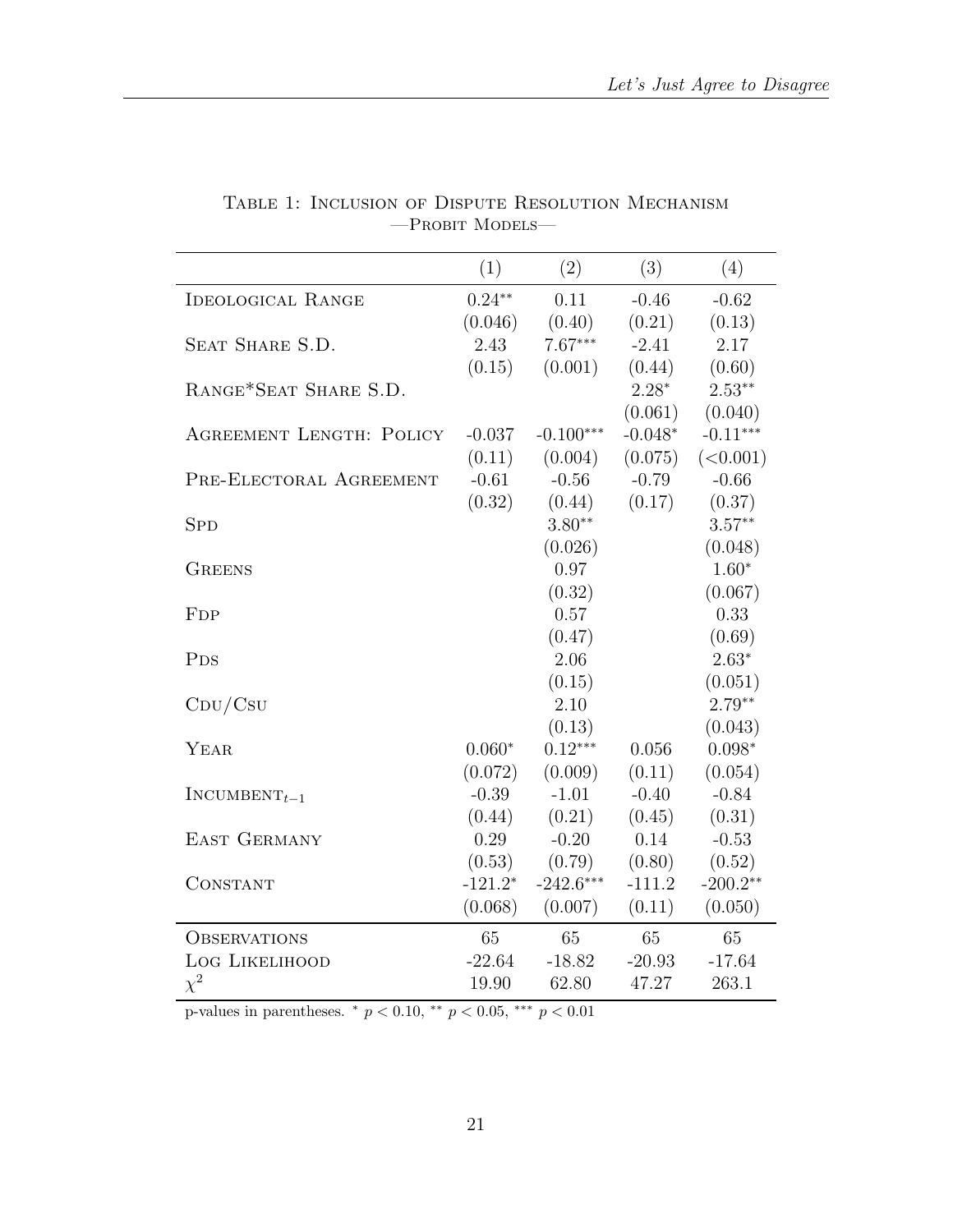<span id="page-21-0"></span>

FIGURE 1: PROBABILITY OF DISPUTE RESOLUTION MECHANISM

providing venues for consultation and information exchange. In contrast with dispute resolution mechanism, the importance of the procedures or rules is unclear in some cases. In addition, the effectiveness of a particular procedures, e.g., those related to monitoring, is not obvious if they are not complemented with other institutions, e.g., how to deal with ministerial drift if discovered. We, thus, proceed on the assumption that there is some rhyme and reason to the decision to include particular coalition management mechanisms in the coalition agreement and that more space is devoted to coalition management in those circumstances where ex post mechanisms are expected to be more effective. The emphasis on coalition management in coalition agreements is measured by the number of words devoted to coalition governance issues. Similarly we measure the attention to policy by the number of words (in thousands) devoted to policy issues.

The results of the negative binomial regression for the emphasis on coalition management are reported in Table [2.](#page-22-0) Individually, Ideological Range and Seat Share S.D. don't have much effect on how extensively the coalition agreement discusses coalition management (see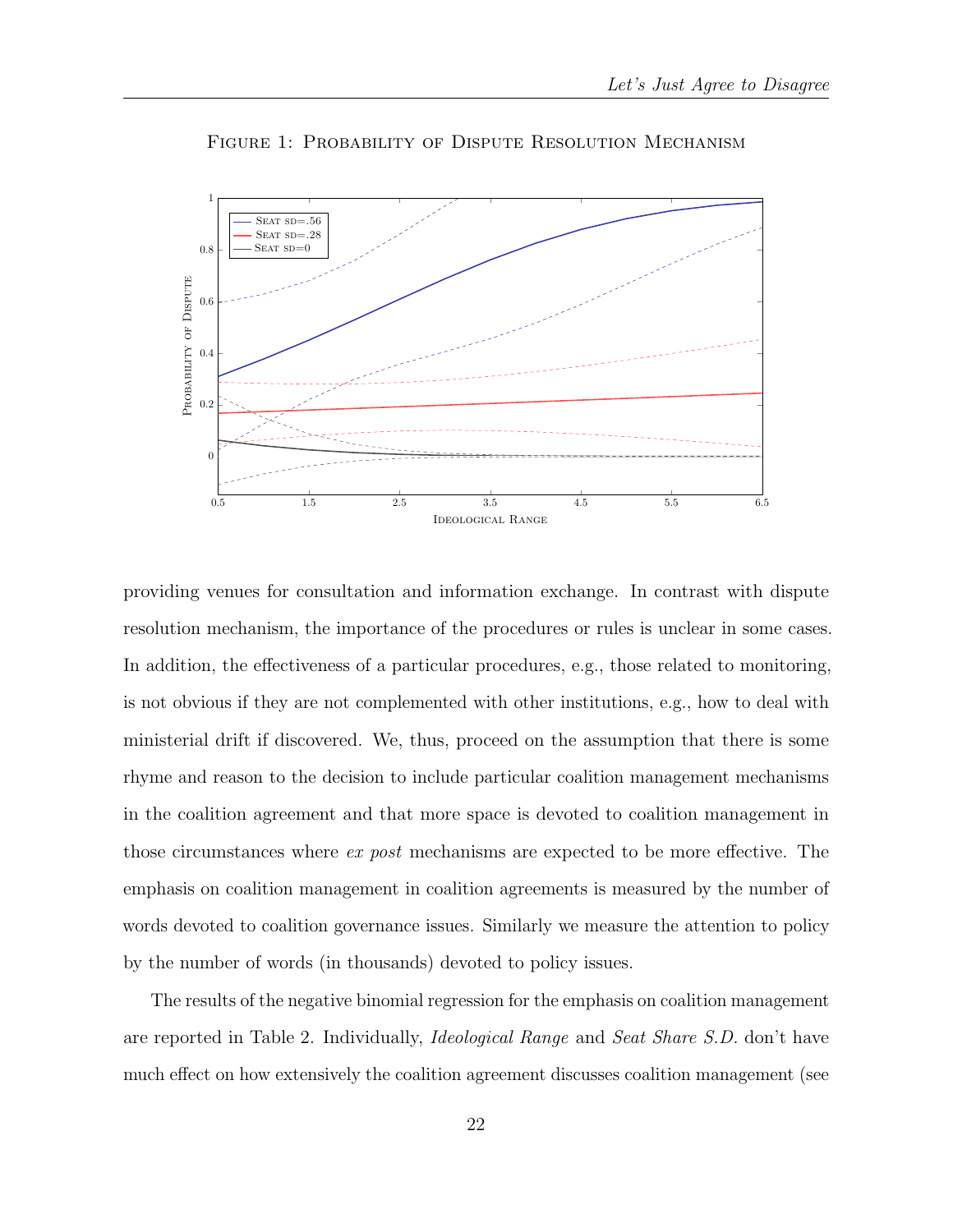|                                 | (1)      | (2)        | (3)      | (4)       |
|---------------------------------|----------|------------|----------|-----------|
| <b>IDEOLOGICAL RANGE</b>        | $-0.031$ | $-0.22**$  | $-0.008$ | $-0.27**$ |
|                                 | (0.64)   | (0.044)    | (0.91)   | (0.015)   |
| SEAT SHARE S.D.                 | $-0.63$  | $-1.81***$ | $-0.35$  | $-2.05**$ |
|                                 | (0.19)   | (0.005)    | (0.51)   | (0.012)   |
| RANGE*SEAT SHARE S.D.           |          | 0.60       |          | $0.91***$ |
|                                 |          | (0.11)     |          | (<0.001)  |
| PRE-ELECTORAL AGREEMENT         | $-0.090$ | $-0.12$    | $-0.052$ | $-0.077$  |
|                                 | (0.51)   | (0.37)     | (0.72)   | (0.59)    |
| <b>SPD</b>                      |          |            | $-0.057$ | $-0.21$   |
|                                 |          |            | (0.91)   | (0.70)    |
| <b>GREENS</b>                   |          |            | 0.085    | 0.27      |
|                                 |          |            | (0.79)   | (0.38)    |
| <b>FDP</b>                      |          |            | $-0.27$  | $-0.40$   |
|                                 |          |            | (0.32)   | (0.19)    |
| <b>PDS</b>                      |          |            | $-0.097$ | 0.084     |
|                                 |          |            | (0.84)   | (0.85)    |
| CDU/CSU                         |          |            | 0.15     | 0.36      |
|                                 |          |            | (0.72)   | (0.30)    |
| YEAR                            | 0.016    | 0.013      | 0.018    | 0.010     |
|                                 | (0.16)   | (0.22)     | (0.17)   | (0.42)    |
| $INCUMBENT_{t-1}$               | 0.024    | 0.022      | 0.034    | 0.051     |
|                                 | (0.86)   | (0.86)     | (0.81)   | (0.69)    |
| <b>AGREEMENT LENGTH: POLICY</b> | $-0.006$ | $-0.006$   | $-0.008$ | $-0.008$  |
|                                 | (0.38)   | (0.29)     | (0.39)   | (0.39)    |
| EAST GERMANY                    | $0.37*$  | 0.31       | $0.38*$  | 0.28      |
|                                 | (0.068)  | (0.14)     | (0.077)  | (0.20)    |
| CONSTANT                        | $-26.8$  | $-19.2$    | $-30.6$  | $-14.0$   |
|                                 | (0.26)   | (0.36)     | (0.26)   | (0.59)    |
| $\ln(\alpha)$                   | $-0.21$  | $-0.23$    | $-0.22$  | $-0.25$   |
|                                 | (0.63)   | (0.62)     | (0.62)   | (0.59)    |
| <b>OBSERVATIONS</b>             | 65       | 65         | 65       | 65        |
| <b>LOG LIKELIHOOD</b>           | $-443.5$ | $-443.0$   | $-443.1$ | $-442.3$  |
| $\chi^2$                        | 10.35    | 17.95      | 1247.0   | 462.6     |
|                                 |          |            |          |           |

<span id="page-22-0"></span>Table 2: Length of Coalition Agreement (Governance): —Negative Binomial Regression—

p-values in parentheses. \* $p < 0.10,$  \*\*  $p < 0.05,$  \*\*\*  $p < 0.01$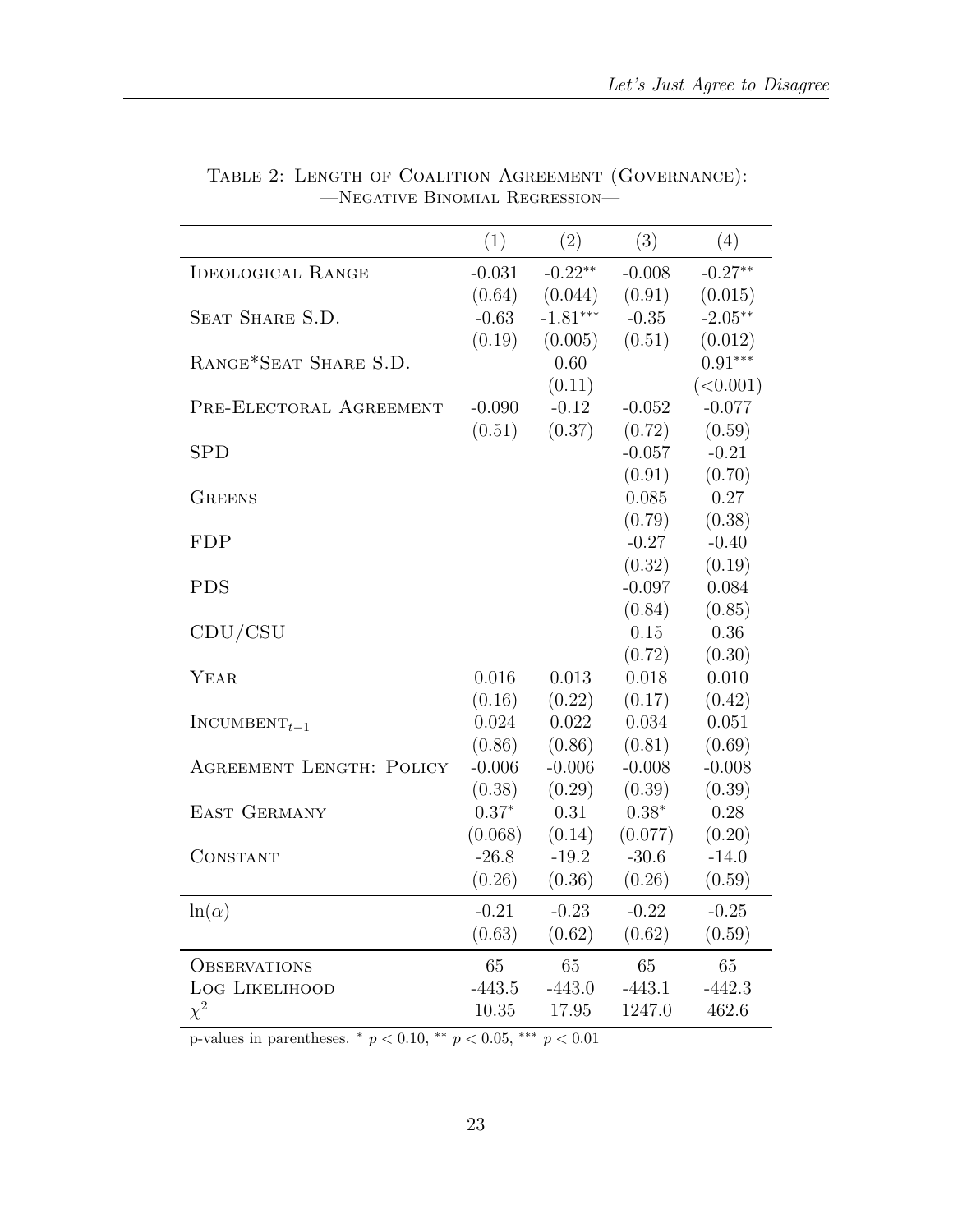<span id="page-23-0"></span>

FIGURE 2: NUMBER OF WORDS ABOUT COALITION MANAGEMENT

columns  $1 \& 3$ . However, when the interaction of the variables is considered the relationship becomes quite clear. The coefficient for the interaction term is positive, indicating that coalition management is addressed at greater length when a large ideological range and disparity in the parties' seat share go together. To illustrate this argument more clearly, Figure [2](#page-23-0) graphs the marginal effects of each of the two variables conditional on the values of the other variable. Both figures show that the marginal effect is increasing in the conditioning variable. The estimated marginal effects of the variables are negative for low values of the conditioning variables but not with a high degree of statistical certainty.[9](#page-23-1) For high values of the conditioning variables the marginal effects are statistically significant at the conventional levels.

While our theoretical model was motivated by the question of when coalition management mechanisms are adopted, it is nevertheless interesting to consider whether *Ideological* Range and Seat Share S.D. affect the amount of attention coalition parties devote to policy statement in their coalition agreements. In justifying our choice of control variables we mentioned one reason why this question is interesting; it is quite reasonable to simply

<span id="page-23-1"></span><sup>9</sup>For Ideological Range, the negative effect is only just statistically significant at the 95% level and for Seat Share S.D. it fails to reach that level of statistical significance.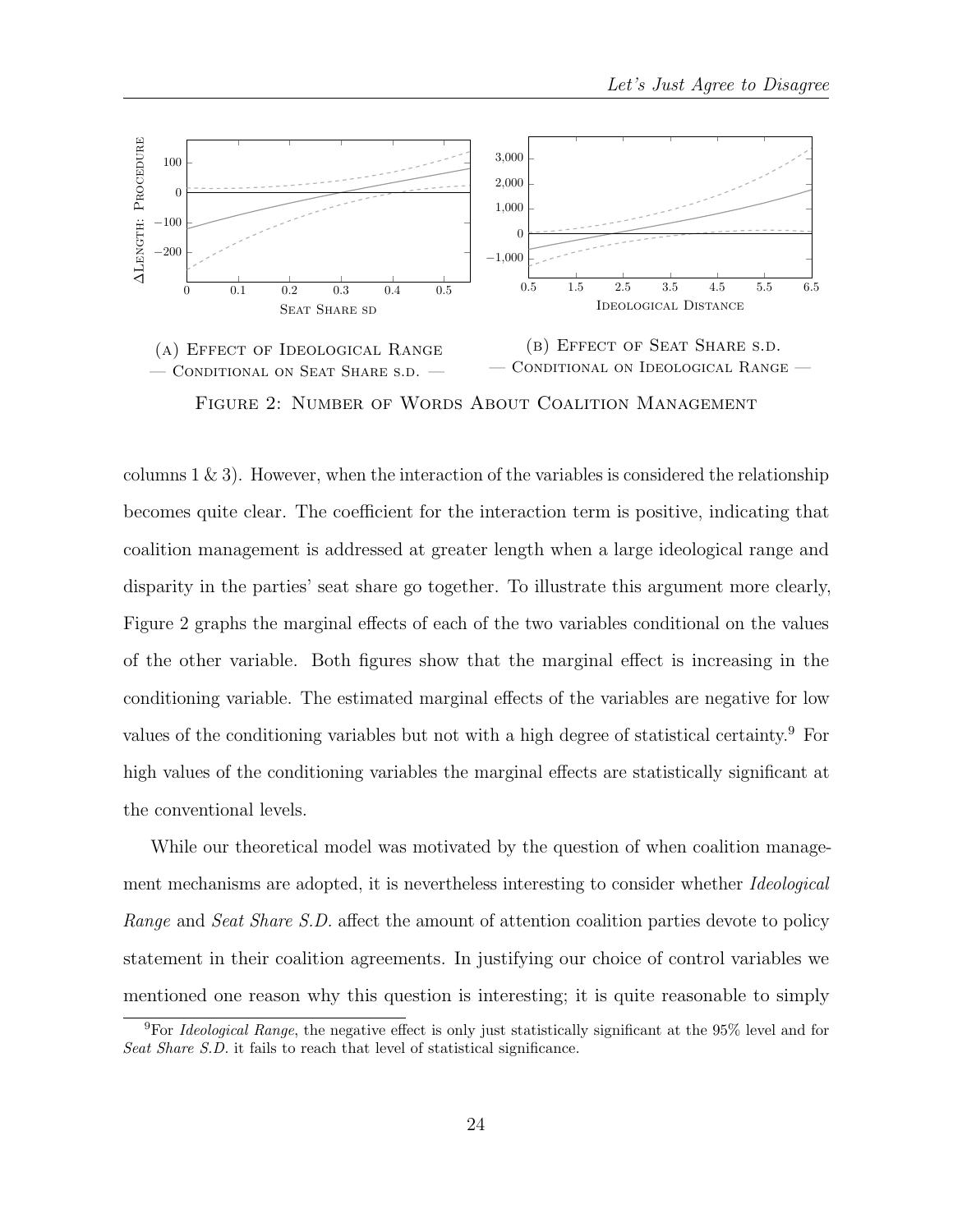expect fractious coalitions to tie more policies down in the coalition agreement while simultaneously creating mechanisms for solving conflict over issues that remain or are likely to come up. If that were true, we would expect to see the same patterns with respect to the length of the coalition agreement as when we analyzed the dispute resolution mechanisms and the space devoted to coalition management in the agreements.

We estimate negative binomial models similar to those estimated for the amount of attention devoted to coalition management mechanisms except that we consider two additional independent variables. First, included is a measure of the presence of dispute resolution mechanism in the coalition agreement to test the argument that parties consider the different coalition management mechanisms as substitutes. Second, we control for the total number of words in the coalition parties' election manifestos. There are several reasons why one might want to control for the length of the coalition manifestos. Parties that have public stated policies on numerous issues may be more aware of each other's policy differences, may need to signal action on more issues to their constituents, or the parties may choose to include items from their manifestos that no disagreement is about in the coalition agreement for the simple reason that it is easy to do so.<sup>[10](#page-24-0)</sup>

The results, in Table [3,](#page-25-0) are intriguing. Contrary to what one might have expected, Ideological Range actually has a slight negative effect on the number of words devoted to policy in the coalition agreement while the effect of *Seat Share S.D.* is positive but not statistically significant. Moreover, the interaction between the two variables is not statistically significant. Figure [3](#page-26-0) graphs the conditional marginal effects of the variables to confirm those conclusions graphically. The total number of words in the coalition parties manifestos has positive effect although the effect is not statistically significant when controlling for coalition membership, suggesting that some parties tend to write

<span id="page-24-0"></span> $10$ If no disagreement exists, the policy has a high likelihood of being implemented allowing the parties to claim credit for the action ahead of the next election.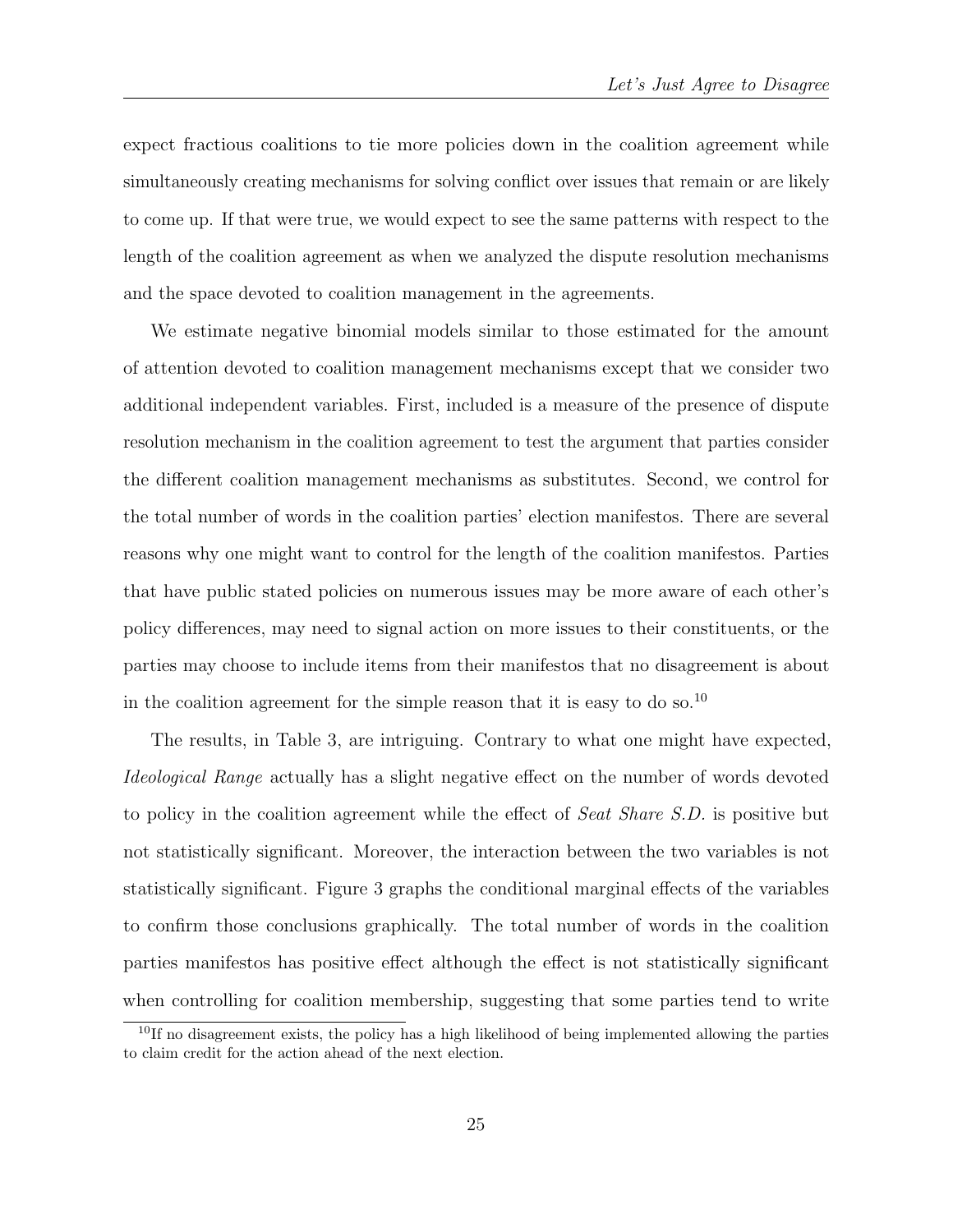<span id="page-25-0"></span>

|                                 | (1)        | (2)        | (3)        | (4)        |
|---------------------------------|------------|------------|------------|------------|
| <b>IDEOLOGICAL RANGE</b>        | $-0.093**$ | $-0.25***$ | $-0.11***$ | $-0.23***$ |
|                                 | (0.025)    | (<0.001)   | (0.006)    | (<0.001)   |
| SEAT SHARE S.D.                 | $-0.57$    | $-1.45***$ | $0.84***$  | 0.21       |
|                                 | (0.14)     | (0.006)    | (0.012)    | (0.67)     |
| RANGE*SEAT SHARE S.D.           |            | $0.50*$    |            | $0.41**$   |
|                                 |            | (0.077)    |            | (0.018)    |
| PRE-ELECTORAL AGREEMENT         | $-0.17$    | $-0.20$    | 0.025      | 0.013      |
|                                 | (0.20)     | (0.14)     | (0.82)     | (0.91)     |
| <b>SPD</b>                      |            |            | $1.45***$  | $1.41***$  |
|                                 |            |            | (<0.001)   | (<0.001)   |
| <b>GREENS</b>                   |            |            | $0.74***$  | $0.81***$  |
|                                 |            |            | (<0.001)   | (<0.001)   |
| F <sub>DP</sub>                 |            |            | 0.41       | 0.33       |
|                                 |            |            | (0.18)     | (0.32)     |
| <b>PDS</b>                      |            |            | $1.01***$  | $1.06***$  |
|                                 |            |            | (<0.001)   | (<0.001)   |
| $\mathrm{CDU} / \mathrm{Csu}$   |            |            | $0.89***$  | $1.01***$  |
|                                 |            |            | (<0.001)   | (<0.001)   |
| YEAR                            | 0.010      | 0.008      | $0.021***$ | $0.019***$ |
|                                 | (0.23)     | (0.32)     | (<0.001)   | (0.002)    |
| $INCUMBENT_{t-1}$               | $0.23***$  | $0.25***$  | 0.027      | 0.035      |
|                                 | (0.006)    | (0.003)    | (0.74)     | (0.67)     |
| WORDS IN MANIFESTOS (GOV'T)     | 0.008      | $0.008*$   | 0.003      | 0.003      |
|                                 | (0.11)     | (0.091)    | (0.53)     | (0.55)     |
| <b>DISPUTE RESOLUTION MECH.</b> | $-0.19$    | $-0.24*$   | $-0.34***$ | $-0.38***$ |
|                                 | (0.17)     | (0.096)    | (<0.001)   | (<0.001)   |
| <b>EAST GERMANY</b>             | $-0.48***$ | $-0.50***$ | $-0.51***$ | $-0.54***$ |
|                                 | (0.003)    | (0.001)    | (<0.001)   | (<0.001)   |
| CONSTANT                        | $-17.7$    | $-13.3$    | $-41.8***$ | $-36.6***$ |
|                                 | (0.31)     | (0.43)     | (<0.001)   | (0.003)    |
| $\ln(\alpha)$                   | $-1.97***$ | $-2.03***$ | $-2.90***$ | $-2.98***$ |
|                                 | (<0.001)   | (<0.001)   | (<0.001)   | (<0.001)   |
| <b>OBSERVATIONS</b>             | 65         | 65         | 65         | 65         |
| LOG LIKELIHOOD                  | $-229.8$   | $-228.3$   | $-210.7$   | $-209.3$   |
| $\chi^2$                        | 125.4      | 289.0      | 2648.0     |            |

Table 3: Length of Coalition Agreement (Policy): —Negative Binomial Regression—

p-values in parentheses.  $*$   $p < 0.10$ ,  $**$   $p < 0.05$ ,  $***$   $p < 0.01$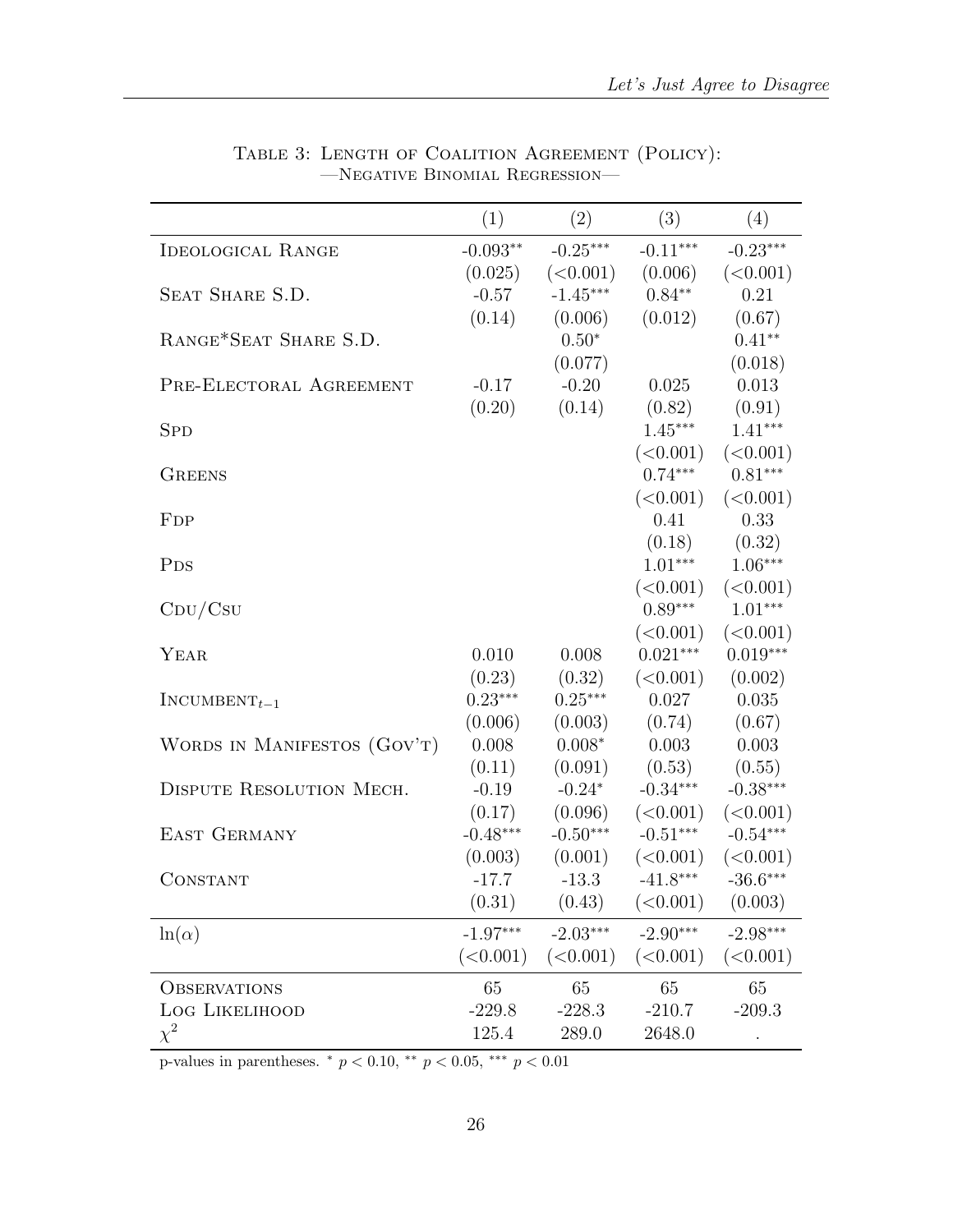<span id="page-26-0"></span>

both long manifestos and long coalition agreements. The idea that policy agreements and dispute resolution mechanisms are substitutes finds support as before (see Table [1\)](#page-20-0) with the presence of dispute resolution mechanisms reducing the numbers of words devoted to policy. Overall then, the results show that the emphasis on policy in coalition agreements is quite different from the dynamic that governs the inclusion of coalition management procedures. That is, the results are consistent with our theoretical model in that the results are unlikely to be the function of some coalitions anticipating more conflict and, as a result, resorting to any tool available for managing intra-coalitional conflict.

To summarize our findings, coalitions that are ideologically heterogeneous and are composed of parties that differ in size are more likely to adopt mechanisms to deal with conflict — and are especially likely to do so when the coalition is characterized by both of these factors. Our research design takes advantage of the fact that there is great deal of similarity across the German Länder in terms of political institutions and the structure of party competition, which allows us to attribute the variance in coalition agreements to the coalition characteristics with greater certainty than is possible in analyzing coalition agreements in cross national context. Thus, our research design helps develop a general understanding of how political parties navigate the uncertainty and policy disagreements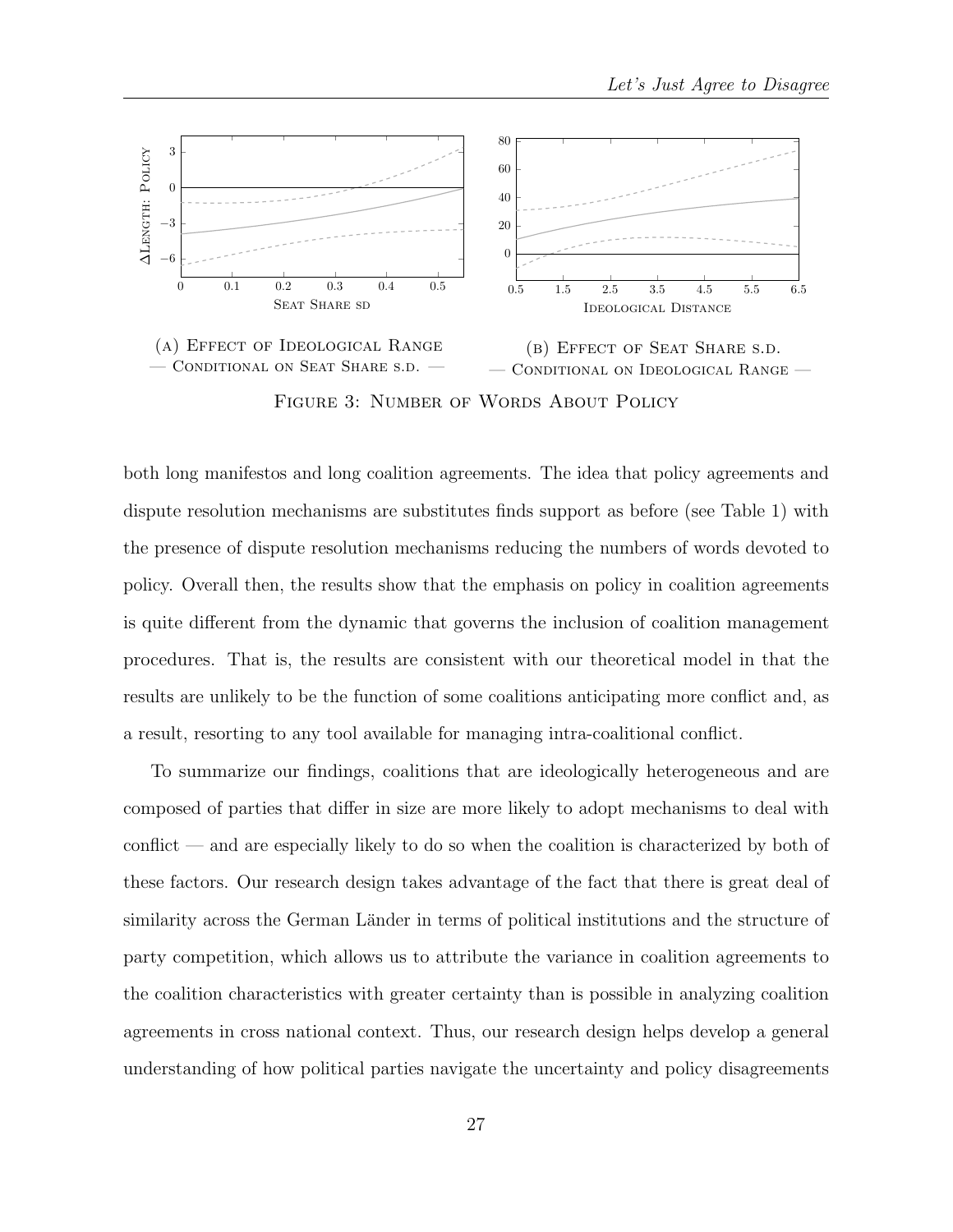when it comes to coalition governance. That is, of course, not to say that the trade-off between formulating compromises at the formation of the coalition versus postponing the resolution of conflict is not affected by other political institutions and coalition management mechanisms.

The literature has identified several ways in which coalitions seek to manage policy drift or agency loss, e.g., by means of 'watch-dog' junior ministers [\(Thies,](#page-34-2) [2001\)](#page-34-2), scrutiny in legislative committees [\(Martin and Vanberg,](#page-33-8) [2011\)](#page-33-8), and oversight by committee chairs [\(Kim and Loewenberg,](#page-32-9) [2005\)](#page-32-9). One thing to note about these strategies for dealing with agency loss is that they, to a degree, aim at catching errant coalition parties or ministers and, thus, appear to presuppose that there exists a compromise position against which proposed legislation can be measured.<sup>[11](#page-27-0)</sup> Thus, in one view, these strategies resemble 'police patrols' [\(McCubbins and Schwartz,](#page-33-13) [1984\)](#page-33-13) in that they serve to alert coalition parties to transgressions on behalf of their partners. In some cases, e.g., where the parties have previously reached an agreement, that may be enough and a corrective action can be taken with reference to the coalition's collective understanding of what was agreed upon. In other cases, however, the coalition may not have such an understanding and may not agree on what the appropriate solution is. In the case of less important issues, it may be possible to work out a solution, e.g., within a coalition committee. Other issues may be regarded by the coalition parties as reflecting more fundamental differences that cannot easily be settled by a simple amendment or a quick consultation between ministers and/or party leaders. While there is convincing evidence suggesting that the appointments of junior ministers and committee chairs are dictated by concerns about agency loss, relatively little is known about how coalitions respond when policy drift is discovered — with the notable exception

<span id="page-27-0"></span><sup>&</sup>lt;sup>11</sup>These mechanisms may, of course, also have a function in identify issues that are new or no conflict was initially assumed to exist.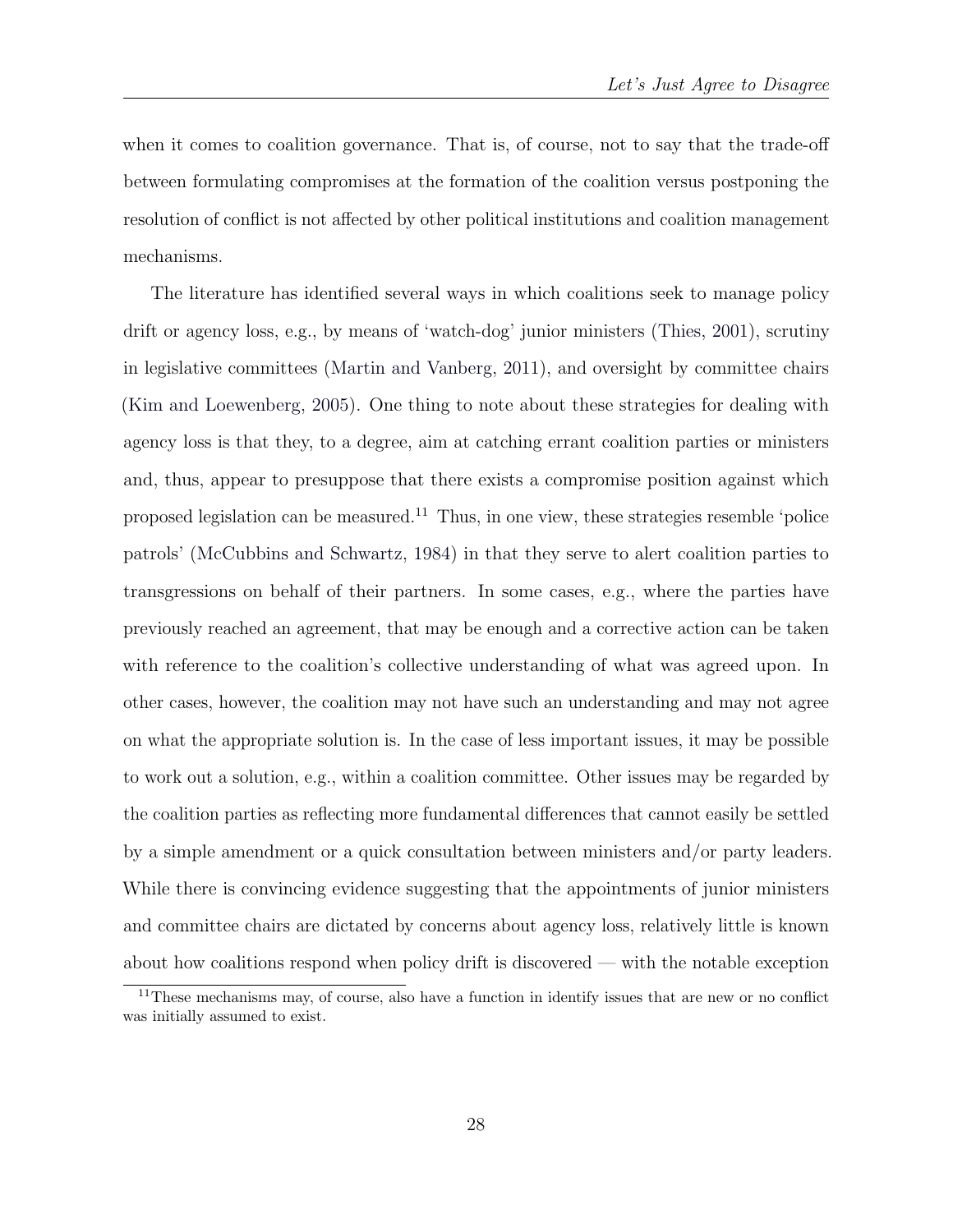of [Fortunato, Martin and Vanberg](#page-32-14) [\(2014\)](#page-32-14) who show that more legislative amendments are offered when the committee chair is not the portfolio minister's co-partisan.

Although dispute resolution mechanisms and the mechanisms for monitoring agency loss can be seen as being directed at targeting different aspects of the same underlying problem it is still reasonable to expect that the choice to adopt different mechanisms are not independent. As discussed above, [Indridason and Kristinsson](#page-32-2) [\(2013\)](#page-32-2), for example, argue that decisions to write coalition agreements, how extensive to make them, and the adoption of 'watch dog' junior ministers are interdependent. Similar logic applies to the decision to adopt dispute resolution mechanisms — the presence of alternative institutional measures for managing policy drift should affect the trade-off between negotiating policy compromises at the coalition's formation or postponing the resolution of policy differences until later. Where coalitions adopt 'fire alarms', policy drift and contentious issues are more likely to be brought to light and, thereby, increasing the need for procedures for managing the divergent interests of the parties. However, if, as we have argued, policy compromises in coalition agreements and dispute resolution mechanisms are substitutes, then the use of 'fire alarms' implies that coalitions should either write more comprehensive coalition agreements or adopt stronger dispute resolution procedures (or both). The question then is whether 'watch dog' junior ministers and committee chairs affect the trade-off between negotiating a compromise on an issue now or postponing its resolution. That question is beyond the scope of our analysis here but we offer two conjectures. First, more detailed coalition agreements make monitoring, in some sense, easier — more detailed agreements provide clearer benchmark against which the actions of the coalition partners or individual ministers can be judged. Second, a greater degree of monitoring makes it more likely that policy drift, or policy disagreements, is uncovered, which increases the value of institutional mechanisms for settling the issue.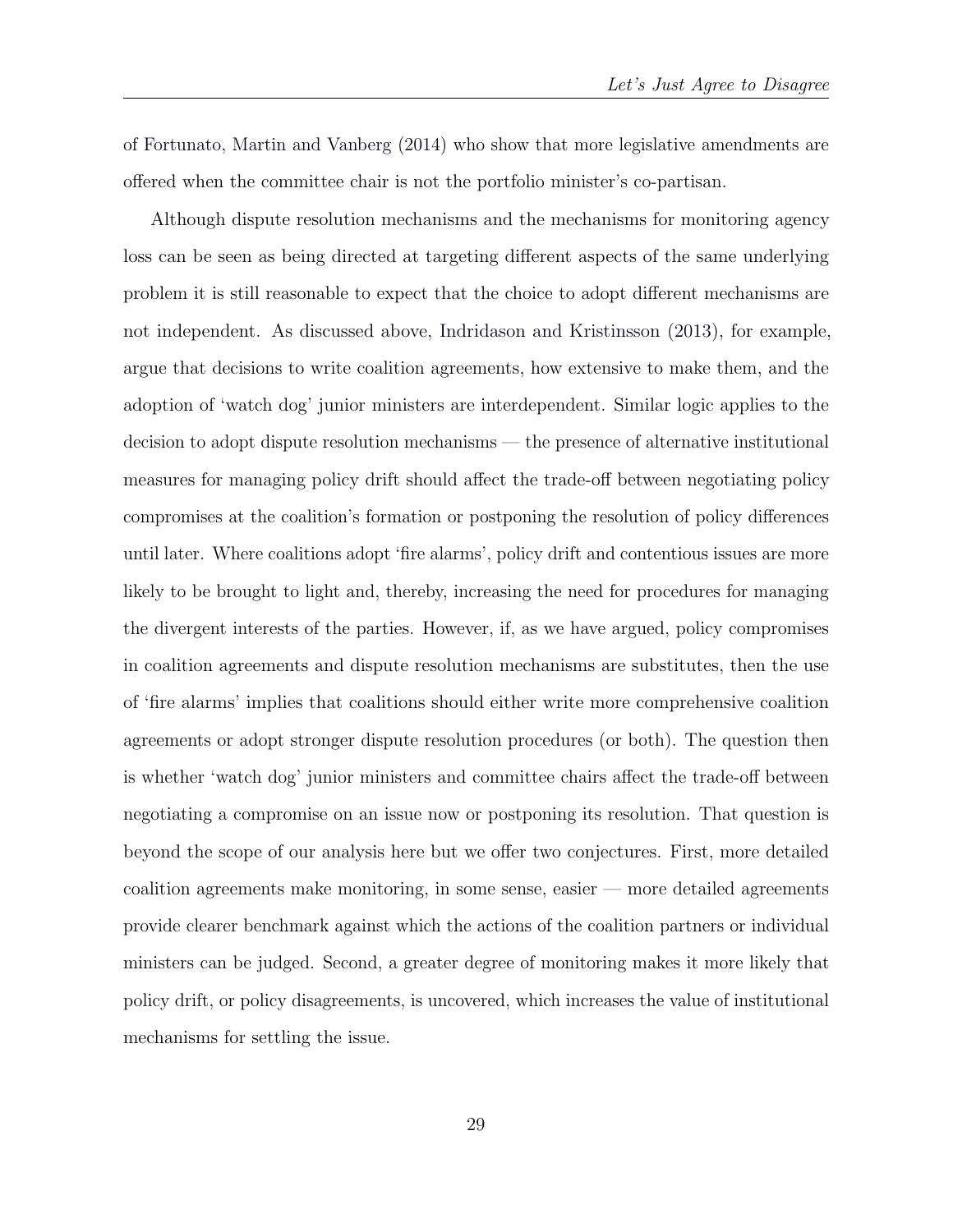It bears noting that the two conjectures are potentially contradictory, that is, if our findings here are correct. More theoretical and empirical work is needed to provide a more complete picture of how coalitions choose from the arsenal of coalition management mechanisms. Most of the literature has focused on a single tool, among the many available, for managing coalitions. That strategy has provided important insights but the challenge ahead is to figure out how the different mechanisms interact with one another and how those interactions influence the choices coalitions make. The complex nature of the problem also highlights the value of our research design — it in effect limits the scope of mechanisms available to the coalitions under study and, therefore, allows us to evaluate our theoretical model of how coalition parties choose between two of these mechanisms written policy agreements and dispute resolution mechanisms. With an understanding of this relationship, we hope to extend our theoretical framework to offer further insights into coalition management strategies in future work.

# Conclusion

A considerable body of work on coalition agreements sees them as contracts between partners. Policy outputs are the main focus of the contracts either as part of pre-election joint manifestoes on which parties collectively campaign or — post-election — as a blueprint for government. However, making agreements is quite different from keeping them and the literature has identified a number of mechanisms that will help monitor — but not necessarily resolve — violations of the agreement. Here our emphasis has been on how the coalition agreement itself is a means by which partners can resolve conflict.

We have shown that coalitions develop agreements that have both  $ex$ -ante provisions (by having specific provisions) and ex-post provisions (by having a dispute resolution mechanism). We developed a model that predicts the conditions under which coalitions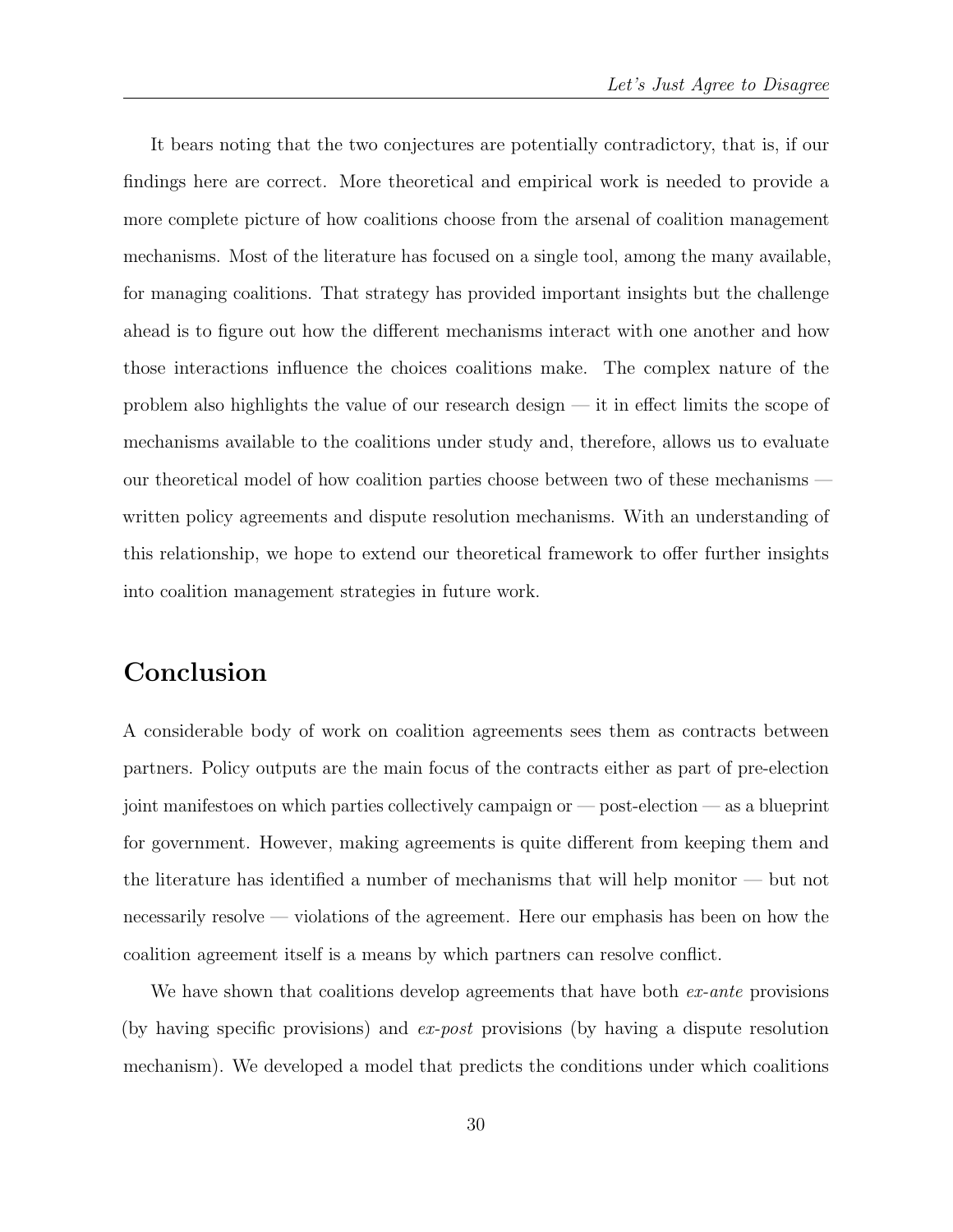choose ex-post provisions rather than ex-ante ones in addressing a particular policy issue. The content of the coalition agreements is conditioned on both the ideological range of the coalitions as well as on the variation in the size of the coalition partners. Importantly, our focus on coalition agreements on the German Länder implies that the observed differences can not be attributed to variation in institutional contexts, which has been one of the challenges in cross-national work on coalition agreements

Monitoring (junior ministers and committee chairs) as well as legislative redress (floor or committee amendments) have received — quite rightly — a great deal of attention in the study of the management of intra-coalition conflict. While these are important mechanisms, they do rush past the question of the degree to which the contracting parties are aware of likely problems in their relationship. Moreover, they often do not consider what happens when issues cannot be resolved by offering amendments or simple monitoring. Our study highlights these broader issues of coalition government by placing problems within a framework of contracts. In circumstances in which only incomplete contracts are possible, it is important for the partners to the contract to specify mechanisms to address conflicts that cannot currently be resolved or may arise in the future.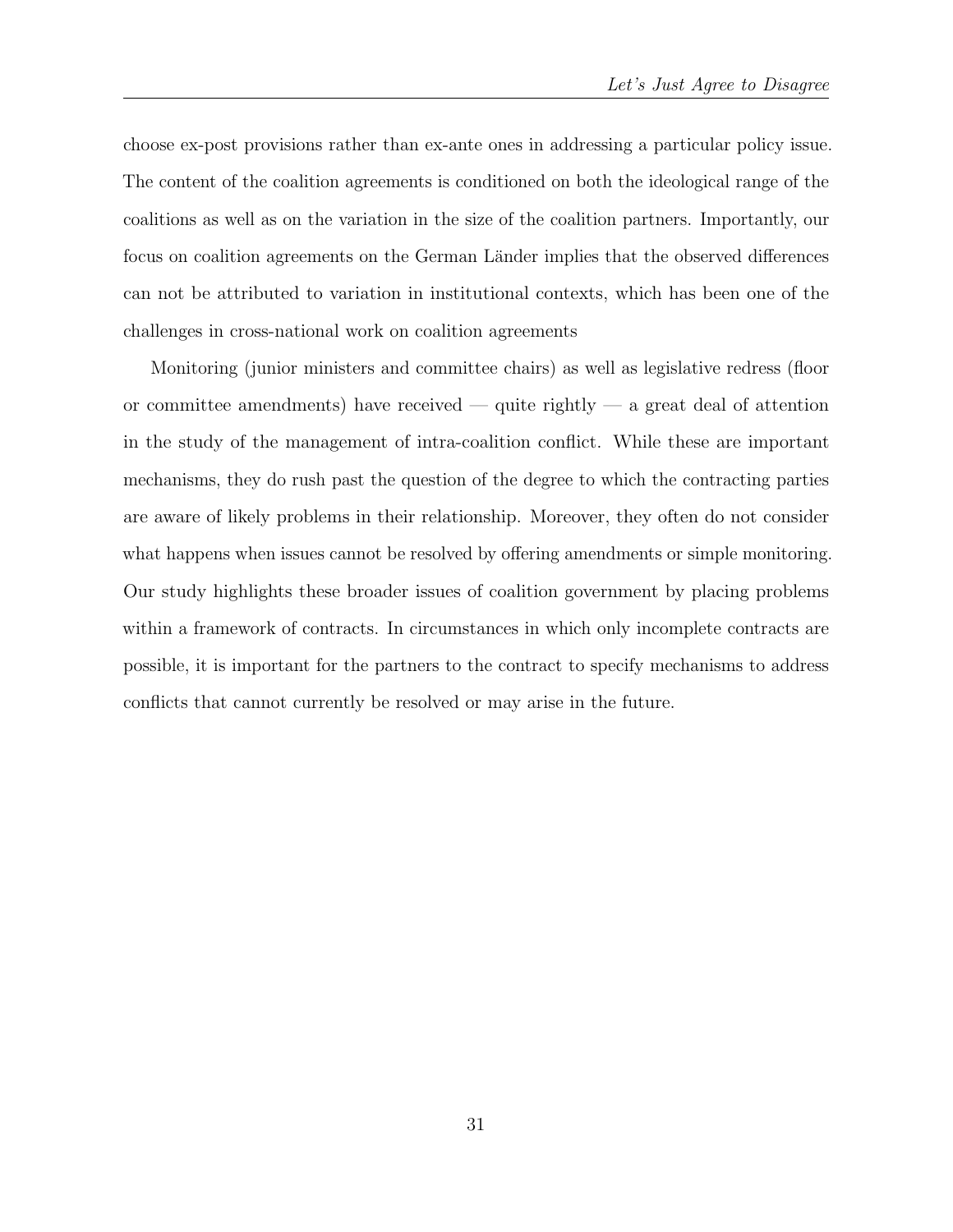# References

- <span id="page-31-6"></span>Andeweg, Rudy and Arco Timmermans. 2008. "Conflict management in coalition government." Cabinets and coalition bargaining: The democratic life cycle in Western Europe pp. 269–300.
- <span id="page-31-2"></span>Bäck, Hanna, Marc Debus and Patrick Dumont. 2011. "Who Gets What in Coalition Governments? Predictors of Portfolio Allocation in Parliamentary Democracies." European Journal of Political Research 50(4):441–478. [Wiley](http://onlinelibrary.wiley.com/doi/10.1111/j.1475-6765.2010.01980.x/abstract).
- <span id="page-31-4"></span>Bäck, Hanna, Marc Debus and Wolfgang C Müller. 2013. "Intra-Party Diversity and Ministerial Selection in Coalition Governments." Paper presented at the ECPR General Conference, Bordeaux, September 4-7, 2013.
- <span id="page-31-8"></span>Baron, David P. and Daniel Diermeier. 2001. "Elections, Governments and Parliaments in Proportional Representation Systems." Quarterly Journal of Economics 116(3):933–967.
- <span id="page-31-13"></span>Bräuninger, Thomas. 2009. Responsivität und strategische Adaption im Parteienwettbewerb in den deutschen Bundesländern. In Parteienwettbewerb, Wählerverhalten und Koalitionsbildung, ed. Christian Henning, Eric Linhart and Susumu Shikano. Baden-Baden: Nomos pp. 28–46.
- <span id="page-31-9"></span>Bräuninger, Thomas and Marc Debus. 2008. "Der Einfluss von Koalitionsaussagen, programmatischen Standpunkten und der Bundespolitik auf die Regierungsbildung in den deutschen Ländern." Politische Vierteljahresschrift 49(2):309–338.
- <span id="page-31-10"></span>Bräuninger, Thomas and Marc Debus. 2012. Parteienwettbewerb in den deutschen Bundesländern. Wiesbaden: VS Verlag.
- <span id="page-31-0"></span>Browne, Eric C. and Mark Franklin. 1973. "Aspects of Coalition Payoffs in European Parliamentary Democracies." American Political Science Review 24(4):453–469.
- <span id="page-31-1"></span>Budge, Ian and Hans Keman. 1990. Parties and Democracy: Coalition Formation and Government Functioning in Twenty States. Oxford: Oxford University Press.
- <span id="page-31-5"></span>Carroll, Royce and Gary W. Cox. 2012. "Shadowing Ministers: Monitoring Partners in Coalition Governments." Comparative Political Studies 45(2):220–236. [SSRN](http://papers.ssrn.com/sol3/papers.cfm?abstract_id=1157615).
- <span id="page-31-3"></span>Damgaard, Erik. 2001. Denmark: The Life and Death of Government Coalitions. In Coalition Governments in Western Europe, ed. Wolfgang C. Müller and Kaare Strøm. Oxford: Oxford University Press pp. 231–263.
- <span id="page-31-11"></span>Däubler, Thomas and Marc Debus. 2009. "Government formation and policy formulation in the German states." Regional and Federal Studies 19(1):73–95.
- <span id="page-31-7"></span>Debus, Marc. 2008. "Office and Policy Payoffs in Coalition Governments." Party Politics 14(5):515– 538. [Sage](http://dx.doi.org/doi:10.1177/1354068807088121).
- <span id="page-31-12"></span>Debus, Marc and Jochen Müller. 2013. "Do Voters' Coalition Preferences Affect Government Formation?" West European Politics 36(5):1007–1028.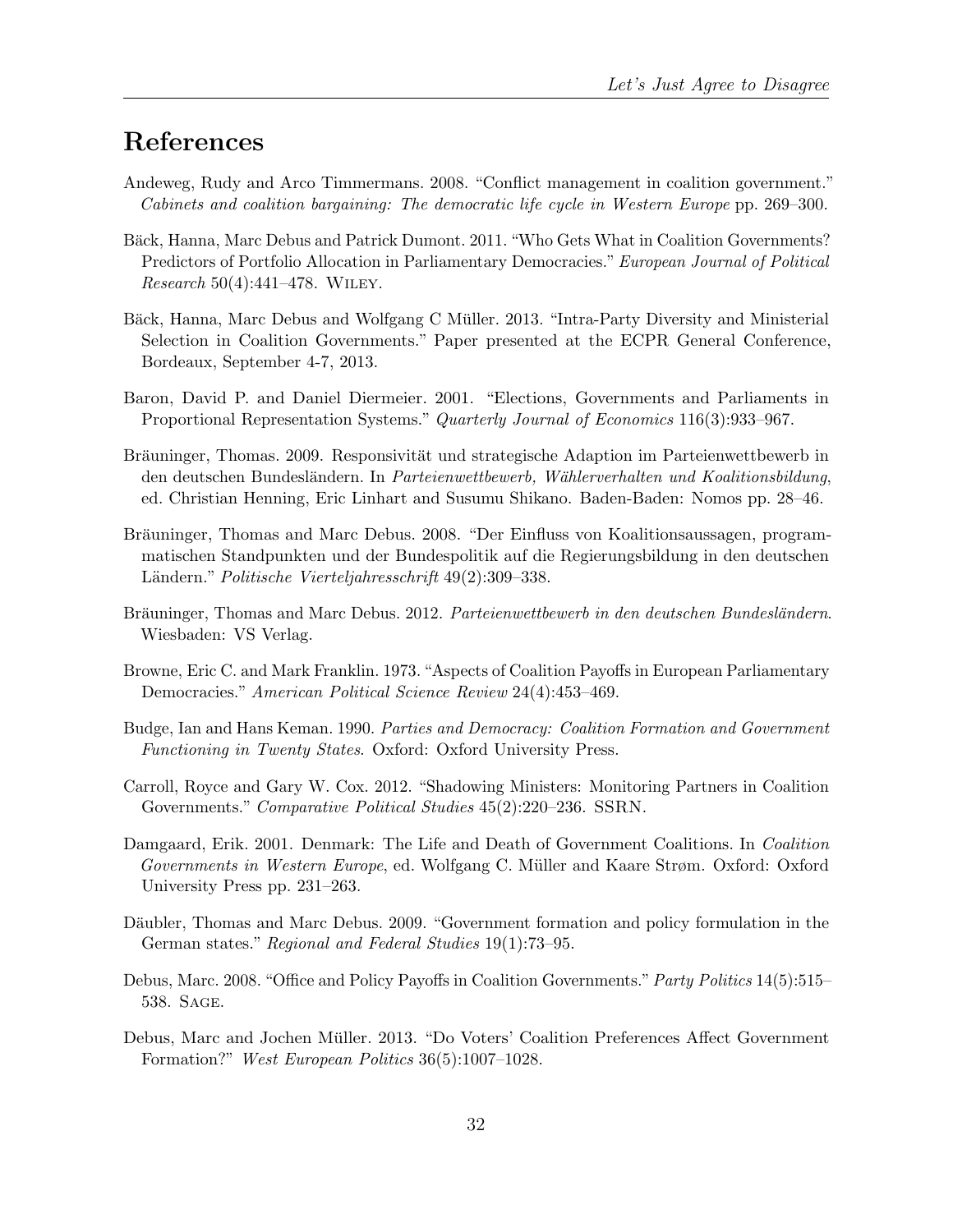- <span id="page-32-12"></span>Debus, Marc and Jochen Müller. 2014. "Expected utility or learned familiarity? The formation of voters' coalition preferences." Electoral Studies 34(1):54–67.
- <span id="page-32-1"></span>Eichorst, Jason. 2014. "Explaining Variation in Coalition Agreements: The electoral and policy motivations for drafting agreements." European Journal of Political Research 53(1):98–115.
- <span id="page-32-14"></span>Fortunato, David, Lanny W. Martin and Georg Vanberg. 2014. "Executive Coalitions, Shadow Chairs, and Legislative Review." Working Paper.
- <span id="page-32-11"></span>Freitag, Markus and Adrian Vatter. 2008. Die Demokratien der deutschen Bundesländer. UTB GmbH.
- <span id="page-32-0"></span>Gamson, William. 1961. "A Theory of Coalition Formation." American Sociological Review 26(3):373–382.
- <span id="page-32-7"></span>Huber, John D and Cecilia Martinez-Gallardo. 2008. "Replacing cabinet ministers: Patterns of ministerial stability in parliamentary democracies." American Political Science Review 102(2):169–180.
- <span id="page-32-8"></span>Indridason, Indridi H. and Christopher Kam. 2008. "Cabinet Reshuffles and Ministerial Drift." British Journal of Political Science 38(4):621–656.
- <span id="page-32-2"></span>Indridason, Indridi H. and Gunnar Helgi Kristinsson. 2013. "Making Words Count: Coalition Agreements & Cabinet Management." European Journal of Political Research 52(6):822–846.
- <span id="page-32-10"></span>Jeffery, Charlie and Daniel Wincott. 2010. The Challenge of Territorial Politics: Beyond Methodological Nationalism. In New Directions in Political Science, ed. Colin Hay. Basingstoke: Palgrave Macmillan pp. 167–188.
- <span id="page-32-9"></span>Kim, Dong-Hun and Gerhard Loewenberg. 2005. "The Role of Parliamentary Committees in Coalition Governments: Keeping Tabs on Coalition Partners in the German Bundestag." Comparative Political Studies 38(9):1104–1129.
- <span id="page-32-6"></span>King, Anthony. 1994. Ministerial autonomy in Britain. In Cabinet Ministers and Parliamentary Government, ed. Michael J. Laver and Kenneth A. Shepsle. Cambridge: Cambridge University Press pp. 203–225.
- <span id="page-32-4"></span>Koremenos, Barbara. 2005. "Contracting around International Uncertainty." American Political Science Review  $99(4):549-565$ . CAMBRIDGE.
- <span id="page-32-3"></span>Koremenos, Barbara, Charels Lipson and Duncan Snidal. 2001. "The Rational Design of International Institutions." *International Organization* 55(4):761–799. CAMBRIDGE.
- <span id="page-32-13"></span>Kropp, Sabine. 2001. Regieren in Koalitionen: Handlungsmuster und Entscheidungsbildung in deutschen Länderregierungen. Wiesbaden: Westdeutscher Verlag.
- <span id="page-32-5"></span>Laver, Michael J. and Kenneth A. Shepsle. 1990. "Coalitions and Cabinet Governments." American Political Science Review 84(3):873–890.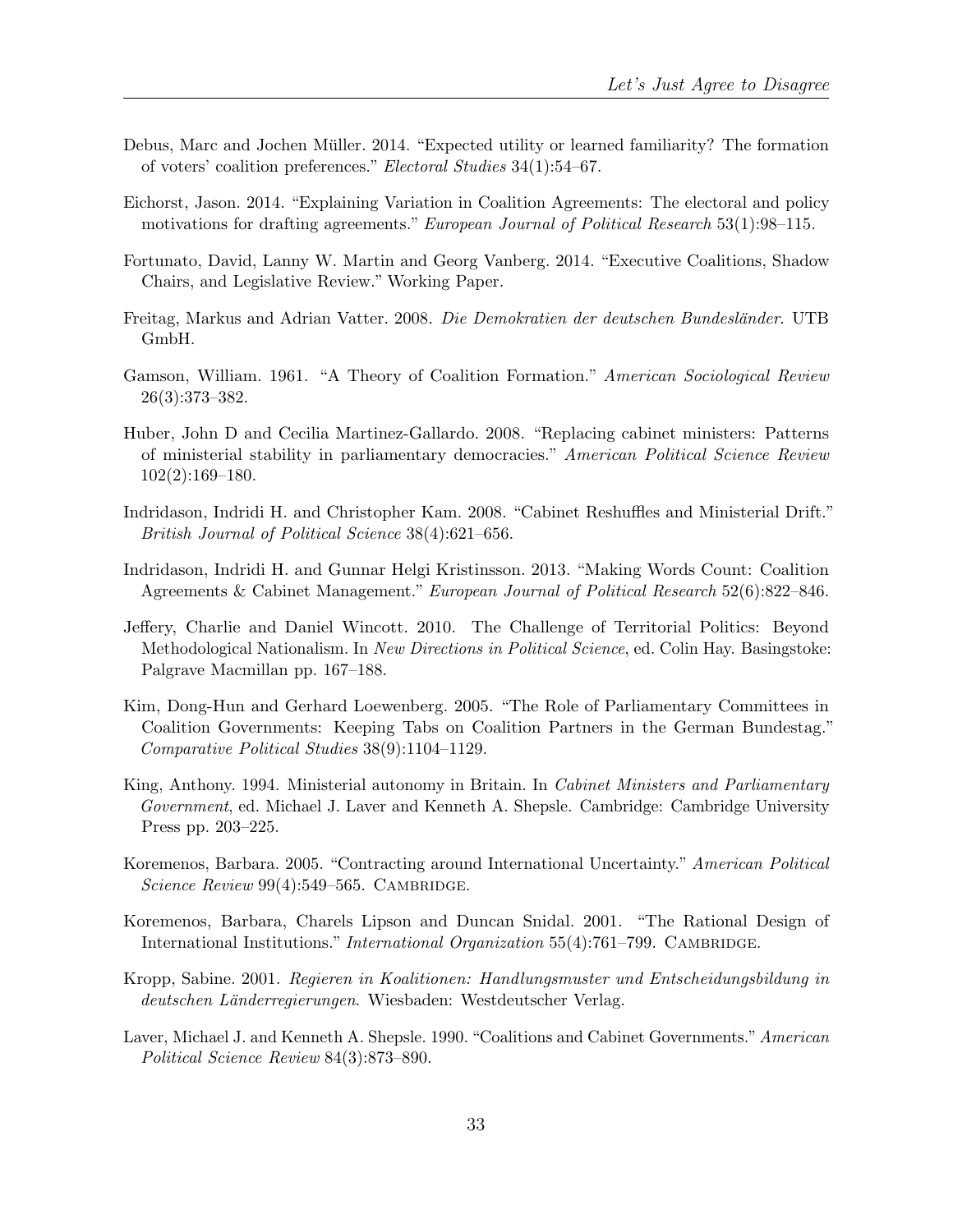- <span id="page-33-6"></span>Laver, Michael J. and Kenneth A. Shepsle. 1996. Making and Breaking Governments: Cabinets and Legislatures in Parliamentary Democracies. Cambridge: Cambridge University Press.
- <span id="page-33-2"></span>Laver, Michael J. and Norman Schofield. 1990. *Multiparty Government*. Ann Arbor, MI: University of Michigan Press.
- <span id="page-33-11"></span>Laver, Michael, Kenneth Benoit and John Garry. 2003. "Estimating Policy Positions from Political Texts using Words as Data." American Political Science Review 97(2):311–331.
- <span id="page-33-12"></span>Linhart, Eric, Franz U. Pappi and Ralf Schmitt. 2008. "Die proportionale Ministerienaufteilung in deutschen Koalitionsregierungen: Akzeptierte Norm oder das Ausnutzen strategischer Vorteile?" Politische Vierteljahresschrift 49(1):46–67.
- <span id="page-33-5"></span>Lipsmeyer, Christine S. and Heather Nicole Pierce. 2011. "The Eyes that Bind: Junior Ministers as Oversight Mechanisms in Coalition Governments." Journal of Politics 73(4):1152–1164. CAMBRIDGE.
- <span id="page-33-8"></span>Martin, Lanny W. and Georg Vanberg. 2011. Parliaments and Coalitions: The Role of Legislative Institutions in Multiparty Governance. Oxford: Oxford University Press.
- <span id="page-33-3"></span>Martin, Lanny W. and Randolph T. Stevenson. 2001. "Government Formation in Parliamentary Democracies." American Journal of Political Science 45(1):33–50.
- <span id="page-33-4"></span>Martin, Lanny W. and Randolph T. Stevenson. 2010. "The Conditional Impact of Incumbency on Government Formation." American Political Science Review 104(3):503–518.
- <span id="page-33-13"></span>McCubbins, Mathew D. and Thomas Schwartz. 1984. "Congressional Oversight Overlooked: Policy Patrols vs. Fire Alarms." American Journal of Political Science 28:165–179.
- <span id="page-33-0"></span>Müller, Wolfgang C., Kaare Strøm and Torbjörn Bergman. 2008. Coalition Governance in Western Europe: An Introduction. In *Cabinets and Coalition Bargaining: The Democractic* Life Cycle in Western Europe, ed. Kaare Strøm, Wolfgang C. Müller and Torbjörn Bergman. Oxford: Oxford University Press pp. 1–32.
- <span id="page-33-1"></span>Moury, Catherine. 2013. Coalition Government and Party Mandate: How coalition agreements constrain ministerial action. New York: Routledge.
- <span id="page-33-9"></span>Müller, Joachen. 2009. "The Impact of the Socio-Economic Context on the Länder Parties' Policy Positions." German Politics 18(3):365–384.
- <span id="page-33-10"></span>Müller, Joachen. 2013. "On a Short Leash? Sub-National Party Positions between Regional Context and National Party Unity." Journal of Journal of Elections, Public Opinion & Parties  $23(2):177-199.$
- <span id="page-33-7"></span>Müller, Wolfgang. 2003. "Political parties in parliamentary democracies: Making delegation and accountability work." European Journal of Political Research 37(3):309–333.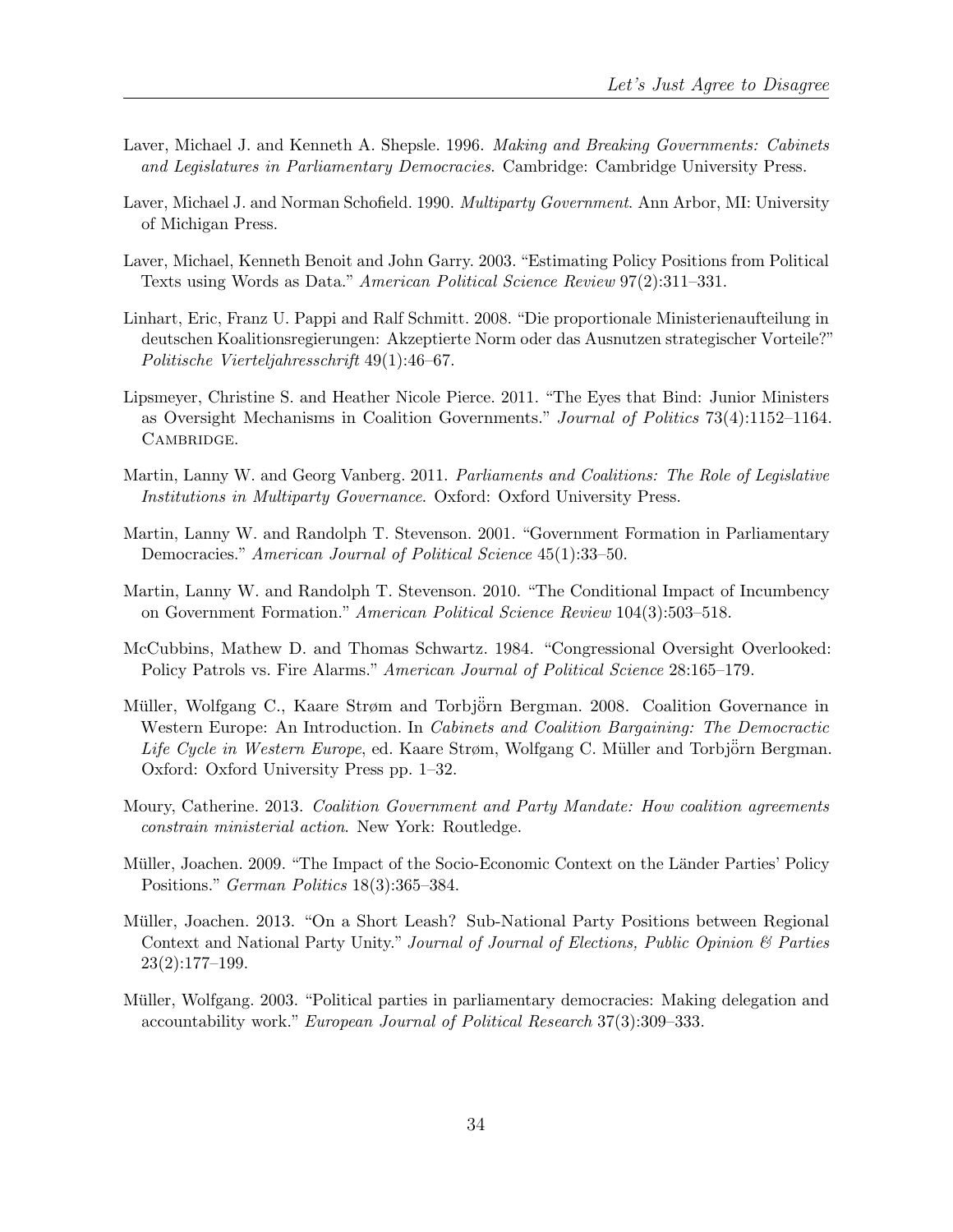- <span id="page-34-10"></span>Müller, Wolfgang C. and Kaare Strøm. 2008. Coalition Agreements and Cabinet Governance. In Cabinets and Coalition Bargaining: The Democractic Life Cycle in Western Europe, ed. Kaare Strøm, Wolfgang C. Müller and Torbjörn Bergman. Oxford: Oxford University Press pp. 159–199.
- <span id="page-34-7"></span>O'Malley, Eoin. 2007. "The Power of Prime Ministers: Results of an Expert Survey." International Political Science Review 28(1):7–27. SAGE.
- <span id="page-34-13"></span>Raabe, Johannes and Eric Linhart. forthcoming. "Does substance matter? A model of qualitative portfolio allocation and application to German state governments between 1990 and 2010." Party Politics .
- <span id="page-34-11"></span>Snyder, Richard. 2001. "Scaling down: The subnational comparative method." Studies in Comparative International Development 36(1):93–110.
- <span id="page-34-8"></span>Strøm, Kaare. 2000. "Delegation and accountability in parliamentary democracies." European Journal of Political Research 37:261–289.
- <span id="page-34-6"></span>Strøm, Kaare, Ian Budge and Michael J Laver. 1994. "Constraints on cabinet formation in parliamentary democracies." American Journal of Political Science 382(2):303–335.
- <span id="page-34-12"></span>Sturm, Roland and Sabine Kropp. 1998. Koalitionen und Koalitionsvereinbarungen: Theorie, Analyse und Dokumentation. Opladen: Leske + Budrich.
- <span id="page-34-2"></span>Thies, Michael F. 2001. "Keeping Tabs on Partners: The Logic of Delegation in Coalition Governments." American Journal of Political Science 45(3):580–598.
- <span id="page-34-9"></span>Timmermans, Arco. 1998. "Policy conflicts, agreements, and coalition governance." Acta Politica 33:409–432.
- <span id="page-34-4"></span>Timmermans, Arco. 2003. High Politics in the Low Countries: An Empirical Study of Coalition Agreements in Belgium and the Netherlands. Surrey: Ashgate Publishing.
- <span id="page-34-3"></span>Verzichelli, Luca. 2008. Portfolio Allocation. in Müller, Strøm and Bergman [\(2008\)](#page-33-0) pp. 237–268.
- <span id="page-34-0"></span>Warwick, Paul V. and James N. Druckman. 2001. "Portfolio Salience and the Proportionality of Payoffs in Coalition Governments." British Journal of Political Science 31(4):627–649.
- <span id="page-34-1"></span>Warwick, Paul V. and James N. Druckman. 2006. "The portfolio allocation paradox: An investigation into the nature of a very strong but puzzling relationship." European Journal of Political Research 45(4):635–665.
- <span id="page-34-5"></span>Williams, Brian. 2014. "Governing Coalition Agreement and Party Unity in the British House of Commons." Working Paper.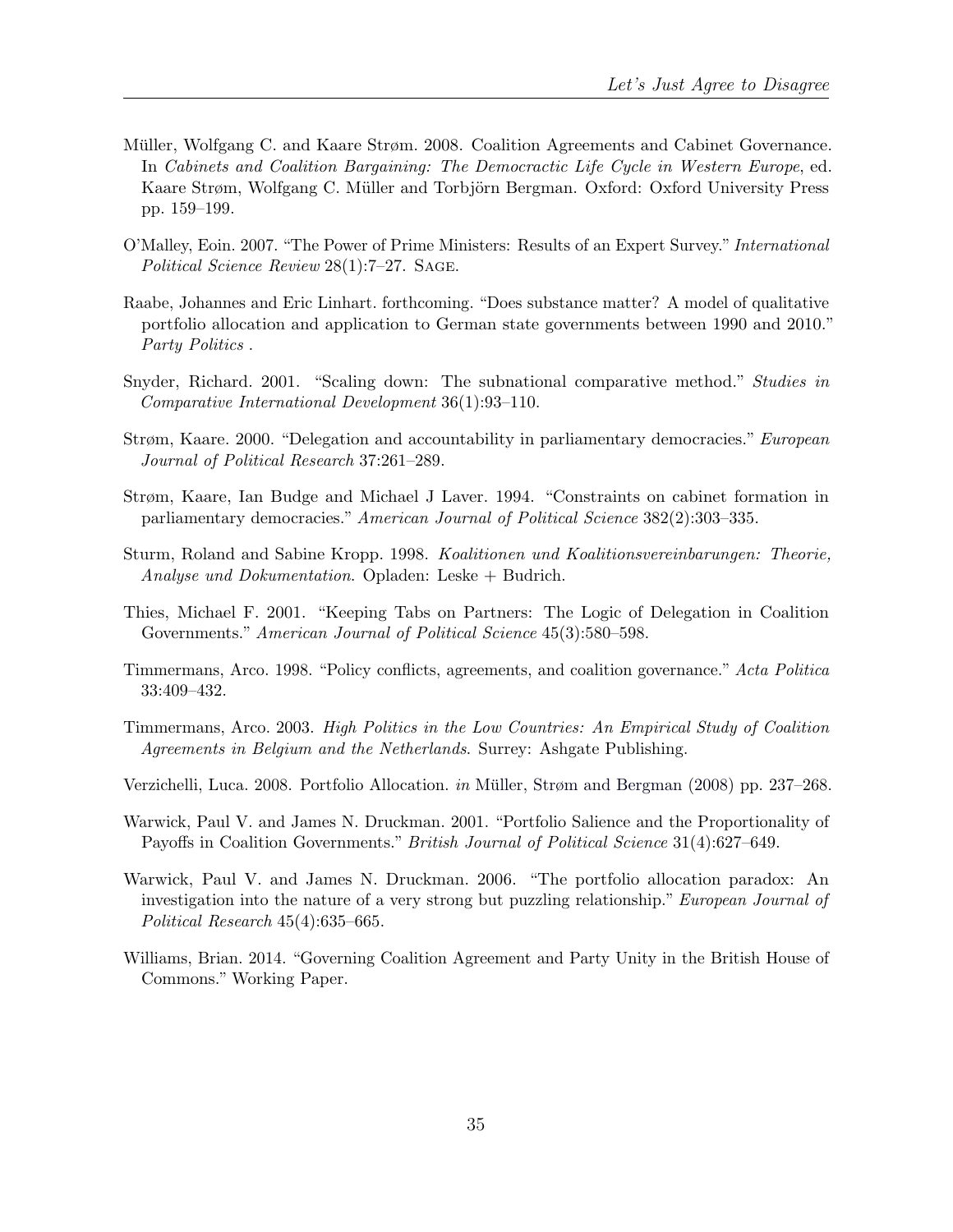# Appendix

#### Summary Statistics

| Variable                     |        | Mean Std. Dev. Min. |          | Max.   |
|------------------------------|--------|---------------------|----------|--------|
| IDEOLOGICAL RANGE            | 1.781  | 1.36                | 0.166    | 6.639  |
| SEAT SHARE S.D.              | 0.311  | 0.175               | $\theta$ | 0.564  |
| AGREEMENT LENGTH: POLICY     | 21.392 | 12.493              | 4.039    | 61.885 |
| AGREEMENT LENGTH: GOVERNANCE | 0.355  | 0.243               | $\theta$ | 1.12   |
| $INCUMBENT_{t-1}$            | 0.308  | 0.465               | $\cup$   |        |
| <b>EAST GERMANY</b>          | 0.308  | 0.465               |          |        |
|                              |        | 65                  |          |        |

TABLE 4: SUMMARY STATISTICS

### Other Specifications of Dispute Resolution Mechanism

Here we present a couple of robustness checks for the models of the inclusion of a dispute resolution mechanism. In coding the inclusion of a dispute resolution mechanism we distinguished between the use of coalition committees for dispute resolution and other mechanisms for dispute resolution. Coalition committees were the most common form of dispute resolution but in a couple of instances the coalition agreement only specified other mechanisms and in a few cases other mechanisms were included in the agreement in addition to coalition committees. Below we present the results of probit models where the dependent variables is the inclusion of coalition committee charged with resolution mechanisms (thus excluding other dispute resolution procedures in the agreements and negative binomial models where the dependent variable can take the values 0 (no dispute resolution mechanism), 1 (either a coalition committee or some other form of dispute resolution), or 2 (both a coalition committee and some other dispute resolution mechanism).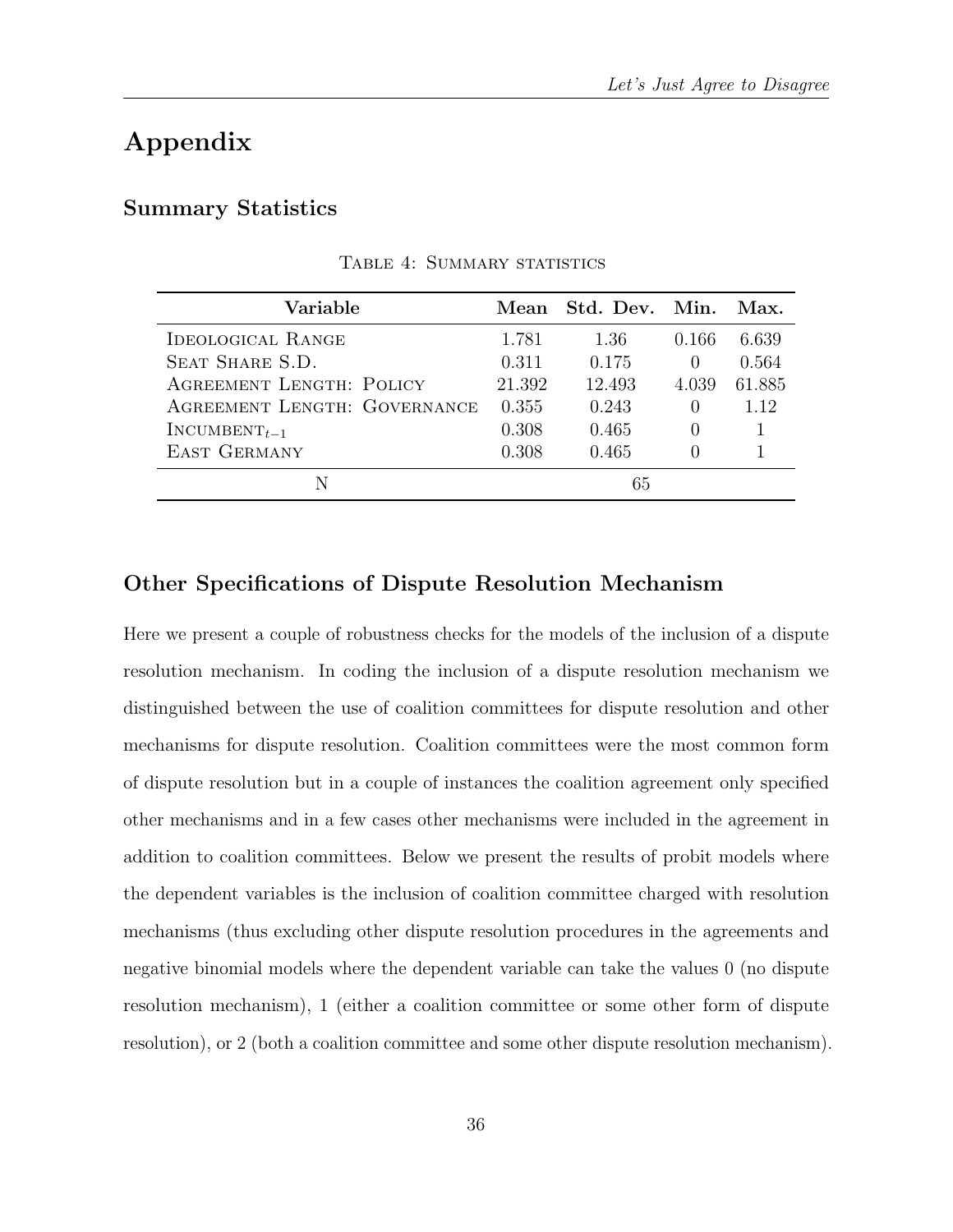<span id="page-36-0"></span>The results in Tables [5](#page-36-0) and [6](#page-37-0) show that our findings are robust to the different codings of the dependent variable.

|                                 | (1)         | (2)         | (3)         | (4)        |
|---------------------------------|-------------|-------------|-------------|------------|
| <b>IDEOLOGICAL RANGE</b>        | 0.056       | $-0.21$     | $-0.83**$   | $-1.63***$ |
|                                 | (0.72)      | (0.32)      | (0.042)     | (0.006)    |
| SEAT SHARE S.D.                 | 1.49        | $4.54**$    | $-4.92$     | $-5.39$    |
|                                 | (0.35)      | (0.030)     | (0.16)      | (0.13)     |
| RANGE*SEAT SHARE S.D.           |             |             | $3.03**$    | $4.70***$  |
|                                 |             |             | (0.017)     | (0.001)    |
| <b>AGREEMENT LENGTH: POLICY</b> | $-0.067***$ | $-0.14***$  | $-0.090***$ | $-0.18***$ |
|                                 | (0.004)     | (0.002)     | (0.002)     | (0.002)    |
| PRE-ELECTORAL AGREEMENT         | $-0.93$     | $-0.90$     | $-1.19$     | $-1.23$    |
|                                 | (0.21)      | (0.24)      | (0.11)      | (0.10)     |
| <b>SPD</b>                      |             | $3.52*$     |             | $3.38*$    |
|                                 |             | (0.065)     |             | (0.064)    |
| <b>GREENS</b>                   |             | 0.26        |             | 1.38       |
|                                 |             | (0.80)      |             | (0.15)     |
| FDP                             |             | 1.15        |             | 1.10       |
|                                 |             | (0.23)      |             | (0.14)     |
| CDU/CSU                         |             | 0.95        |             | 2.29       |
|                                 |             | (0.53)      |             | (0.16)     |
| YEAR                            | $0.081***$  | $0.15***$   | $0.082***$  | $0.14***$  |
|                                 | (0.002)     | (0.003)     | (0.004)     | (0.021)    |
| $INCUMBENT_{t-1}$               | $-0.59$     | $-1.27$     | $-0.64$     | $-1.31$    |
|                                 | (0.27)      | (0.14)      | (0.34)      | (0.25)     |
| <b>EAST GERMANY</b>             | 0.021       | $-0.25$     | $-0.24$     | $-0.73$    |
|                                 | (0.95)      | (0.72)      | (0.58)      | (0.42)     |
| CONSTANT                        | $-162.9***$ | $-303.3***$ | $-162.8***$ | $-278.0**$ |
|                                 | (0.002)     | (0.003)     | (0.004)     | (0.021)    |
| <b>OBSERVATIONS</b>             | 65          | 60          | 65          | 60         |
| LOG LIKELIHOOD                  | $-18.61$    | $-14.51$    | $-16.36$    | $-12.93$   |
| $\chi^2$                        | 23.87       | 62.92       | 67.98       | 635.3      |

Table 5: Inclusion of Coalition Committee  $\hspace{-0.08cm}-\hspace{-0.08cm}$  Probit Models—

p-values in parentheses.  $*$   $p < 0.10$ ,  $**$   $p < 0.05$ ,  $***$   $p < 0.01$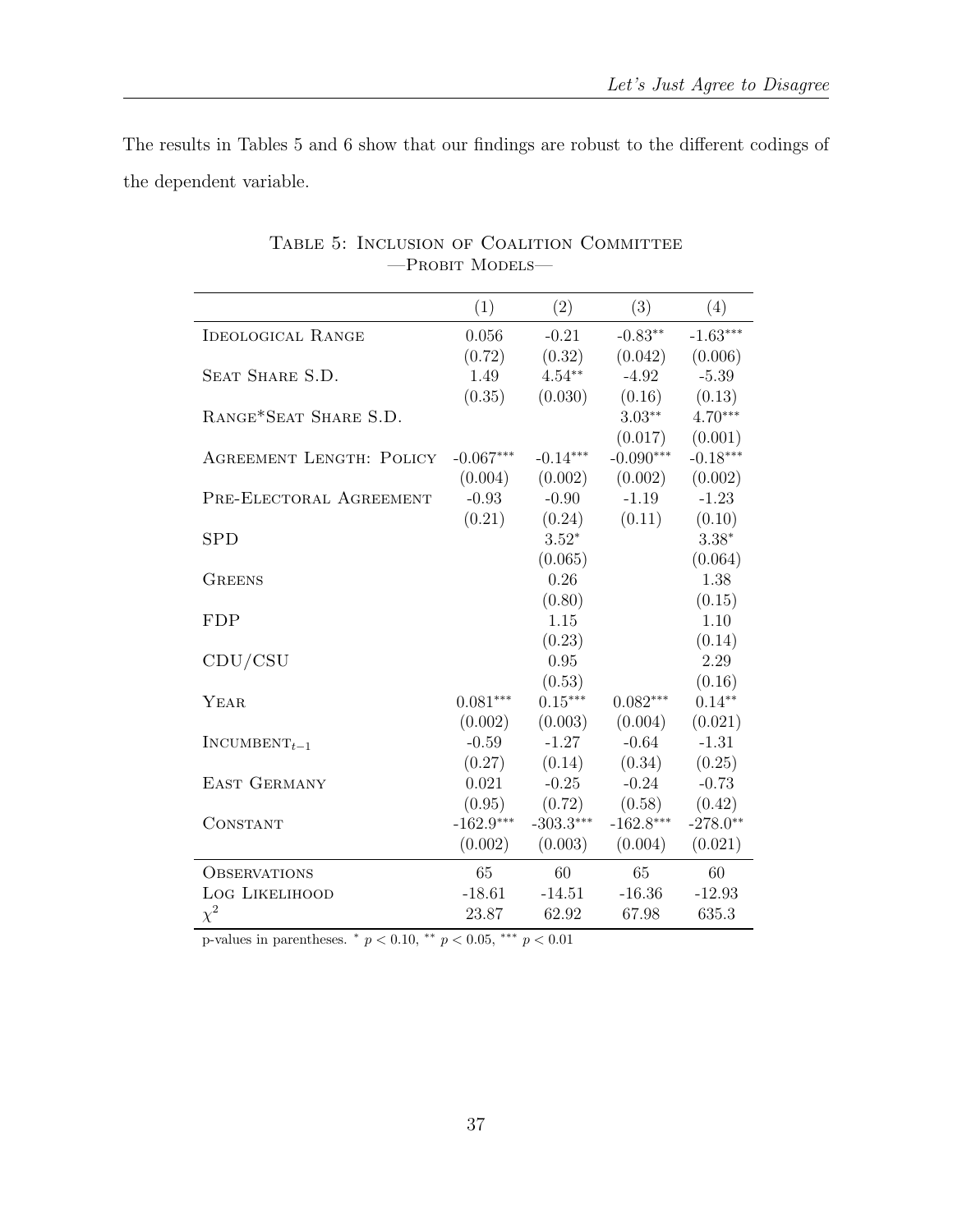<span id="page-37-0"></span>

|                                 | (1)        | (2)        | (3)        | (4)        |
|---------------------------------|------------|------------|------------|------------|
| <b>IDEOLOGICAL RANGE</b>        | 0.28       | 0.14       | $-0.68$    | $-0.61$    |
|                                 | (0.23)     | (0.46)     | (0.17)     | (0.24)     |
| SEAT SHARE S.D.                 | $3.94*$    | $6.02**$   | $-2.73$    | 0.39       |
|                                 | (0.094)    | (0.015)    | (0.50)     | (0.94)     |
| RANGE*SEAT SHARE S.D.           |            |            | $2.93**$   | $2.51*$    |
|                                 |            |            | (0.015)    | (0.090)    |
| <b>AGREEMENT LENGTH: POLICY</b> | $-0.073**$ | $-0.13***$ | $-0.081**$ | $-0.13**$  |
|                                 | (0.023)    | (0.006)    | (0.033)    | (0.010)    |
| <b>SPD</b>                      |            | 1.62       |            | 1.49       |
|                                 |            | (0.47)     |            | (0.55)     |
| <b>GREENS</b>                   |            | 0.65       |            | 1.24       |
|                                 |            | (0.40)     |            | (0.10)     |
| <b>FDP</b>                      |            | $-0.16$    |            | $-0.18$    |
|                                 |            | (0.85)     |            | (0.84)     |
| <b>PDS</b>                      |            | 0.35       |            | 0.97       |
|                                 |            | (0.82)     |            | (0.55)     |
| CDU/CSU                         |            | $-0.011$   |            | 0.74       |
|                                 |            | (0.99)     |            | (0.67)     |
| YEAR                            | $0.068*$   | 0.13       | $0.071*$   | 0.11       |
|                                 | (0.062)    | (0.10)     | (0.074)    | (0.23)     |
| $INCUMBENT_{t-1}$               | $-0.35$    | $-0.69$    | $-0.47$    | $-0.54$    |
|                                 | (0.73)     | (0.63)     | (0.61)     | (0.71)     |
| PRE-ELECTORAL AGREEMENT         | $-1.41$    | $-1.18$    | $-1.36$    | $-1.13$    |
|                                 | (0.11)     | (0.34)     | (0.12)     | (0.38)     |
| EAST GERMANY                    | 0.15       | 0.25       | 0.12       | 0.013      |
|                                 | (0.83)     | (0.84)     | (0.88)     | (0.99)     |
| CONSTANT                        | $-138.2*$  | $-263.2$   | $-141.6*$  | $-216.5$   |
|                                 | (0.056)    | (0.10)     | (0.072)    | (0.23)     |
| $ln(\alpha)$                    | $-221.5$   | $-15.3***$ | $-15.6***$ | $-15.2***$ |
|                                 | (.)        | (<0.001)   | (<0.001)   | (<0.001)   |
| <b>OBSERVATIONS</b>             | 65         | 65         | 65         | 65         |
| LOG LIKELIHOOD                  | $-28.83$   | $-25.96$   | $-27.12$   | $-25.25$   |
| $\chi^2$                        | 17.74      | 2364.3     | 51.75      | 2711.3     |

TABLE 6: NUMBER OF DISPUTE RESOLUTION MECHANISM  $(0,1,2)$  $-$  Negative Binomial Regression  $-$ 

p-values in parentheses.  $*$   $p < 0.10$ ,  $**$   $p < 0.05$ ,  $***$   $p < 0.01$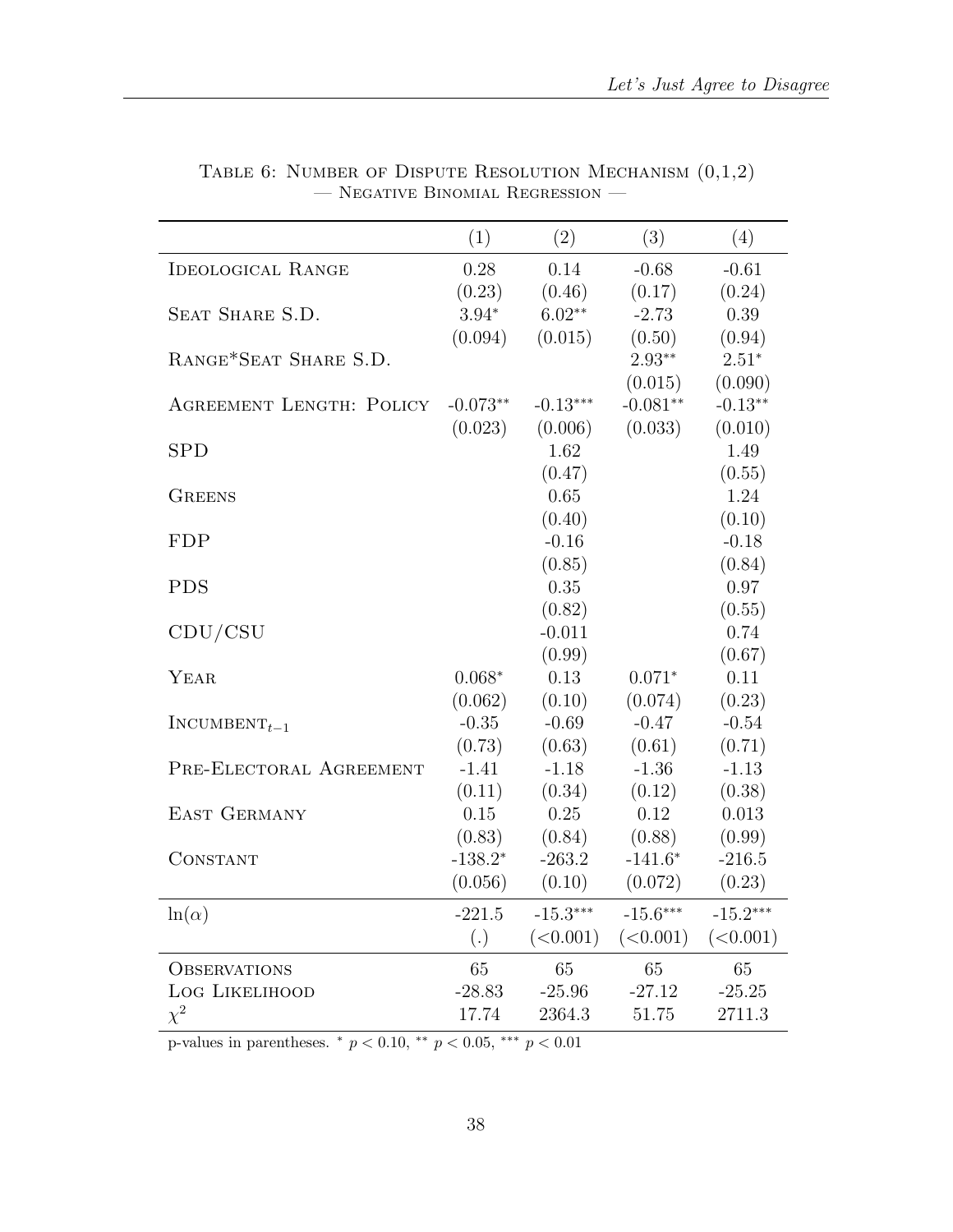The analysis of the emphasis on policy and coalition management mechanisms in the paper used the number of words dedicated to each as the dependent variables. Alternatively, one could consider what proportion of the coalition agreement is devoted to policy or coalition management. While proportions do make certain sense in this context it bears noting that proportions effectively contain less information than the number of words two coalition agreements that devote 50% of the space to policy are very different if their length differs a great deal. Nevertheless, it is interesting to consider whether similar results obtain when considering proportions instead of number of words. Tables [7](#page-39-0) and [8](#page-40-0) replicate the analysis of emphasis on coalition management and policy (Tables [2](#page-22-0) and [3](#page-25-0) in the paper) where the number of words are replaced by the share of words in the agreement and the estimated models are ordinary least square regressions.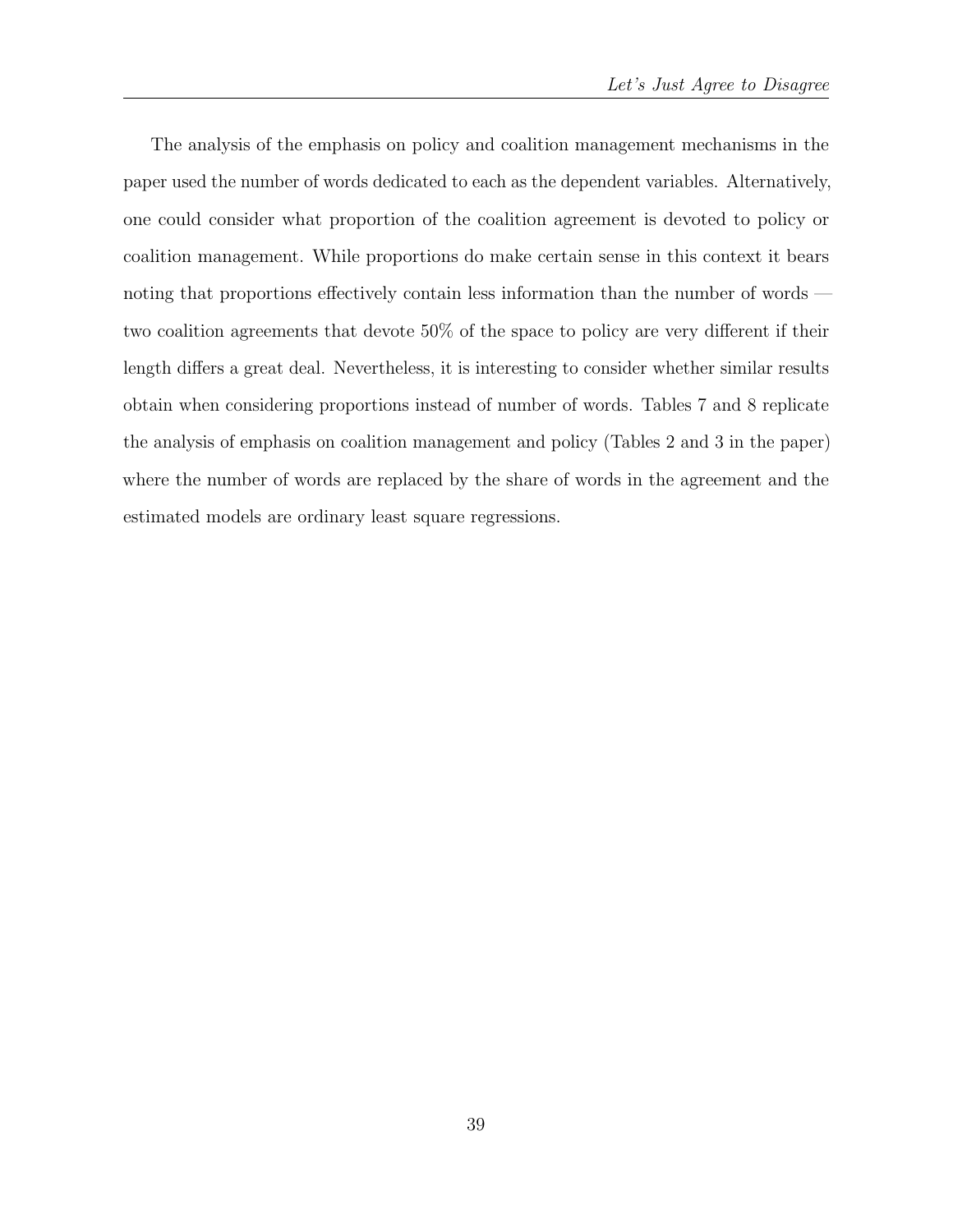<span id="page-39-0"></span>

|                             | (1)       | (2)       | (3)       | (4)       |
|-----------------------------|-----------|-----------|-----------|-----------|
| <b>IDEOLOGICAL RANGE</b>    | $-2.41**$ | $-5.19**$ | $-2.63**$ | $-4.25*$  |
|                             | (0.015)   | (0.015)   | (0.013)   | (0.059)   |
| SEAT SHARE S.D.             | $-11.5$   | $-28.4**$ | 9.09      | $-0.56$   |
|                             | (0.15)    | (0.048)   | (0.30)    | (0.97)    |
| RANGE*SEAT SHARE S.D.       |           | 9.20      |           | 5.80      |
|                             |           | (0.18)    |           | (0.36)    |
| PRE-ELECTORAL AGREEMENT     | $-4.02$   | $-4.50$   | $-0.31$   | $-0.47$   |
|                             | (0.17)    | (0.14)    | (0.90)    | (0.86)    |
| <b>SPD</b>                  |           |           | $19.7**$  | $19.1*$   |
|                             |           |           | (0.042)   | (0.065)   |
| <b>GREENS</b>               |           |           | $12.7***$ | $13.9***$ |
|                             |           |           | (0.0098)  | (0.0049)  |
| <b>FDP</b>                  |           |           | 4.80      | 3.90      |
|                             |           |           | (0.47)    | (0.58)    |
| <b>PDS</b>                  |           |           | $14.4*$   | $15.5*$   |
|                             |           |           | (0.077)   | (0.062)   |
| CDU/CSU                     |           |           | 9.50      | $11.3*$   |
|                             |           |           | (0.11)    | (0.063)   |
| YEAR                        | 0.15      | 0.11      | $0.35*$   | 0.31      |
|                             | (0.46)    | (0.60)    | (0.070)   | (0.16)    |
| $INCUMBENT_{t-1}$           | $5.06**$  | $5.05***$ | 1.67      | 1.78      |
|                             | (0.029)   | (0.027)   | (0.36)    | (0.35)    |
| WORDS IN MANIFESTOS (GOV'T) | 0.13      | 0.13      | $-0.018$  | $-0.016$  |
|                             | (0.33)    | (0.33)    | (0.89)    | (0.91)    |
| DISPUTE RESOLUTION MECH.    | $-2.52$   | $-3.63$   | $-5.70*$  | $-6.28**$ |
|                             | (0.40)    | (0.27)    | (0.076)   | (0.046)   |
| <b>EAST GERMANY</b>         | $-9.54**$ | $-10.1**$ | $-9.11**$ | $-9.56**$ |
|                             | (0.023)   | (0.016)   | (0.017)   | (0.010)   |
| CONSTANT                    | $-281.7$  | $-191.3$  | $-706.2*$ | $-611.5$  |
|                             | (0.50)    | (0.65)    | (0.072)   | (0.17)    |
| <b>OBSERVATIONS</b>         | 65        | 65        | 65        | 65        |
| $R^2$                       | 0.402     | 0.423     | 0.639     | 0.645     |

Table 7: Share of Coalition Agreement (Policy)

p-values in parentheses.  $*$   $p < 0.10$ ,  $**$   $p < 0.05$ ,  $***$   $p < 0.01$